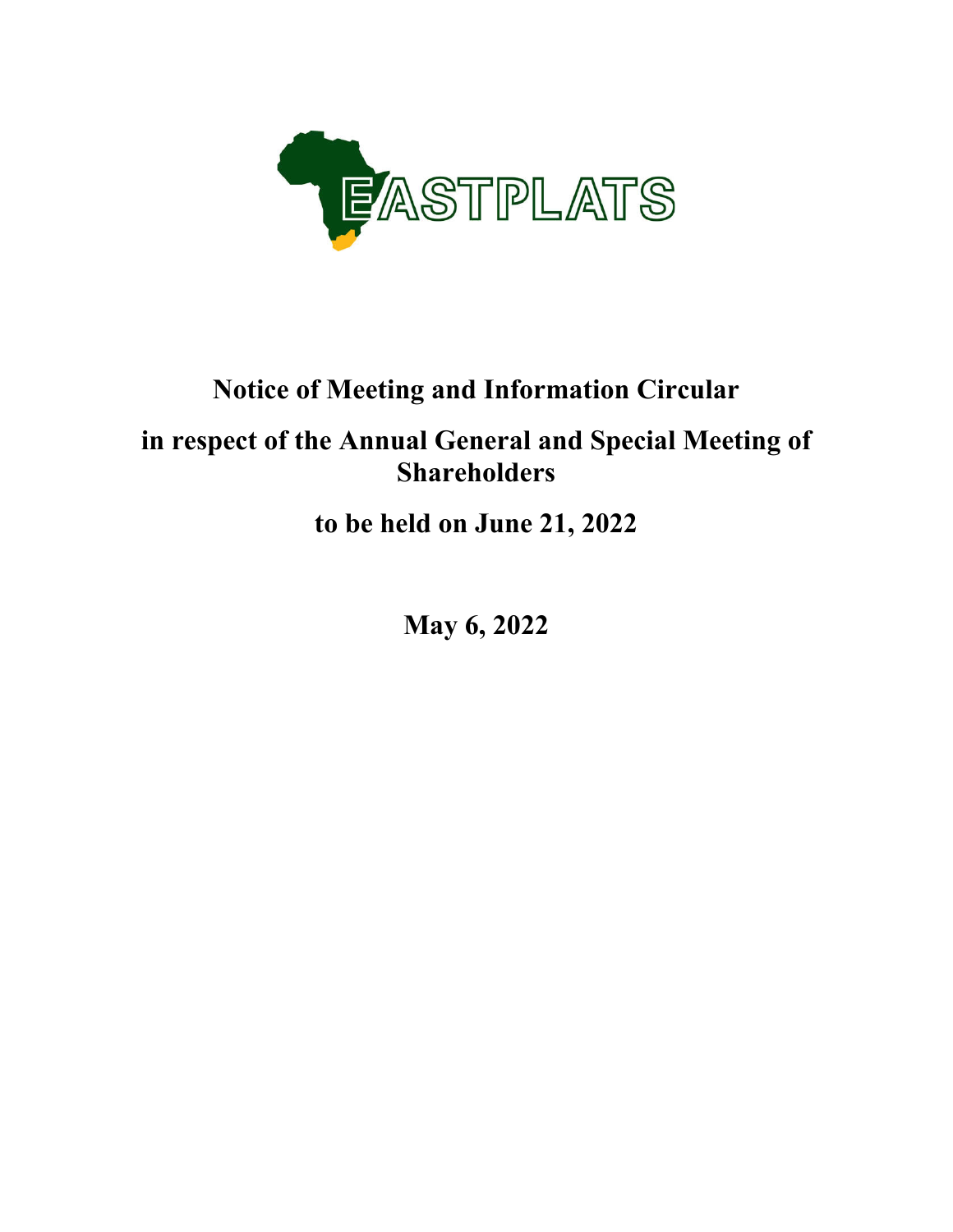#### **EASTERN PLATINUM LIMITED NOTICE OF ANNUAL GENERAL AND SPECIAL MEETING OF SHAREHOLDERS TO BE HELD ON JUNE 21, 2022**

| Time and Date:   | $10:00$ a.m. (Pacific time) on Tuesday, June 21, 2022                                                                                                                       |
|------------------|-----------------------------------------------------------------------------------------------------------------------------------------------------------------------------|
| Virtual Meeting: | To be held virtually via the TSX Trust meeting platform                                                                                                                     |
|                  | URL: https://virtual-meetings.tsxtrust.com/1321<br>Click on "I have a control number".<br>Enter your 12-digit control number (on your proxy form).<br>Password: eastern2022 |

# **Important Notice Regarding the Availability of Proxy Materials for EASTERN PLATINUM LIMITED, Annual General and Special Meeting**

**You are receiving this notice to advise that the proxy materials for the above noted securityholders' meeting are available on the Internet. This communication presents only an overview of the more complete proxy materials that are available to you on the Internet. We remind you to access and review all of the important information contained in the information circular and other proxy materials before voting. The information circular and other relevant materials are available at:** 

**https://eastplats.com/investors-2/agm/ OR www.sedar.com** 

# **Obtaining a Copy of the Proxy Materials**

If you would like to receive a paper copy of the current meeting materials by mail, you must request one. There is no charge to you for requesting a copy.

Call us Toll Free at 1-877-631-0967 or call our office at (604) 800 – 8200 to request a paper copy of the materials for the current meeting.

To ensure you receive the material in advance of the voting deadline and meeting date, all requests must be received by us no later than, June 2, 2022 to ensure timely receipt. If you do request the current materials, please note that another Voting Instruction Form/Proxy will not be sent; please retain your current one for voting purposes.

To obtain paper copies of the materials after the meeting date, please contact the Company at suite 1080-1188 West Georgia Street, Vancouver, BC V6E 4A2 or by telephone at 604-800-8200.

# **IMPACT OF COVID-19**

This year, the Meeting will be held in a **virtual-only format**, which will provide registered shareholders with the opportunity to attend the Meeting virtually online and to vote online, or by proxy. Given the ongoing uncertainty surrounding the continuing public health impact of the novel coronavirus ("**COVID-19**"), to ensure the health and safety of shareholders, employees and the communities in which we live and as part of the Company's social responsibility and preparedness plans in response to COVID-19, shareholders will not be able to attend the Meeting physically, but will be able to participate virtually via live audio webcast. The Board of Directors and management of the Company believe that enabling shareholders to attend the Meeting virtually will also lead to greater shareholder attendance and participation.

It is important to note that shareholders accessing the Meeting virtually must remain connected to the internet at all times during the Meeting in order to vote when balloting commences. It is your responsibility to ensure internet connectivity for the duration of the Meeting.

Only registered holders (each, a "**Registered Shareholder**") of common shares of the Company (the "**Common Shares**") who sign in using the control number provided on their proxy, or duly appointed proxy holders who have requested a control number will be able to listen to the Meeting, ask questions and vote, all in real time, via live audio webcast available online using the TSX Trust meeting platform at: https://virtual-meetings.tsxtrust.com/1321, Password: "eastern2022". Shareholders will be able to access the Meeting using an internet connected device such as a laptop, computer, tablet or mobile phone, and the Meeting platform will be supported across browsers and devices that are running the most updated version of the applicable software plugins, though it is recommended that guests login using Google Chrome web browser (and not Internet Explorer).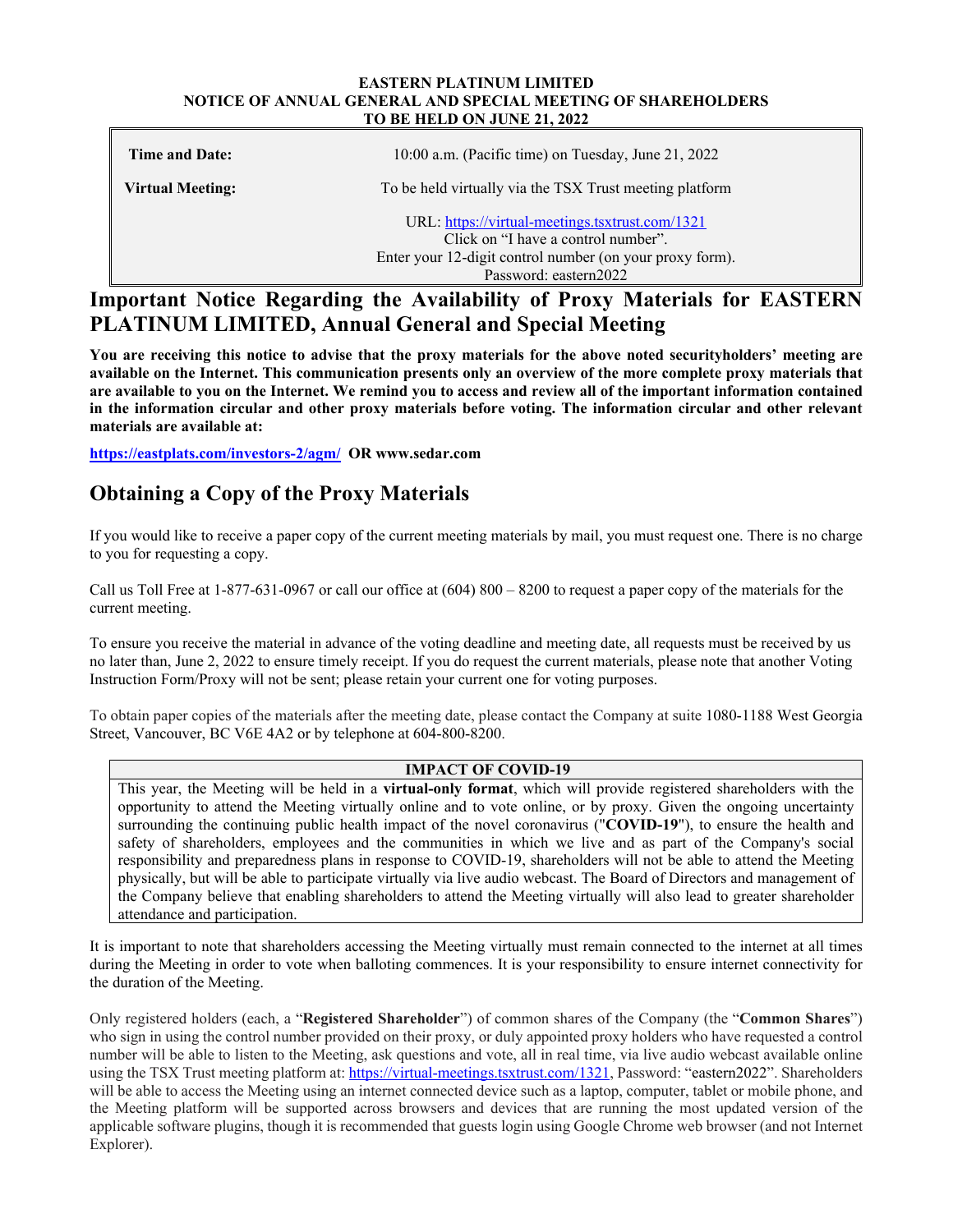If you are a beneficial holder of Common Shares, please complete and return the voting instruction form (or other accompanying form) in accordance with the instructions thereon for completion and deposit.

The Company will not use the procedure known as "stratification" in relation to the use of Notice-and-Access Provisions. Stratification occurs when a reporting issuer using the Notice-and-Access Provisions provides a paper copy of the Circular to certain Shareholders with the notice package.

NOTICE IS HEREBY GIVEN that an annual general and special meeting (the "**Meeting**") of the holders (the "**Shareholders**") of common shares (the "**Common Shares**") of Eastern Platinum Limited (the "**Company**") will be held virtually, on Tuesday, June 21, 2022 at 10:00 a.m. Pacific Time (7:00 pm South African time) for the following purposes:

- 1. to receive the financial statements of the Company for the year ended December 31, 2021 together with the report of the Company's auditor thereon;
- 2. to set the number of directors of the Company at five;
- 3. to elect the directors of the Company for the ensuing year;
- 4. to appoint PricewaterhouseCoopers LLP as Auditors of the Company for the ensuing year and to authorize the directors to fix their remuneration;
- 5. to consider and, if deemed advisable, to pass, with or without variations, an ordinary resolution to authorize the continuation of the Company's Stock Option Plan for a further three years as more particularly described in the Information Circular (as defined below) accompanying the Notice of Meeting; and
- 6. to transact such other business as may properly be brought before the Meeting or any adjournment or adjournments thereof.

Shareholders should refer to the management information circular (the "**Information Circular**") available on SEDAR at www.sedar.com for more detailed information with respect to the matters to be considered at the Meeting.

The record date for the determination of Shareholders entitled to receive notice of the Meeting is May 6, 2022 for both Shareholders on the Canadian register of Common Shares and Shareholders on the South African register of Common Shares. The record date for the determination of Shareholders entitled to vote is May 6, 2022 for Shareholders on the Canadian register and June 10, 2022 for Shareholders on the South African register. Shareholders of record on the Canadian register at the close of business on May 6, 2022 are entitled to notice of the Meeting and to vote thereat and at any adjournment or adjournments thereof on the basis of one vote for each Common Share held. Shareholders of record on the South African register at close of business on June 10, 2022 are entitled to vote at the Meeting and at any adjournment or adjournments thereof on the basis of one vote for each Common Share held. The last day to trade for Shareholders on the South African register to be Shareholders of record on the South African register is June 7, 2022.

Following the conclusion of the formal business to be conducted at the Meeting, the Company will invite questions and comments from Registered Shareholders or proxy appointees participating through the TSX Trust meeting platform who may submit their questions or comments by clicking on the "Ask a Question" button within the TSX Trust meeting platform to type their message or question. Messages or questions can be submitted at anytime during the Q&A session and until such time as the Chairman ends the session.

**Registered Shareholders:** Every Registered Shareholder of Common Shares at the close of business on the applicable record date is entitled to receive notice of and vote such Common Shares at the Meeting virtually.

- If you are a Registered Holder of Common Shares listed in the Canadian register of Common Shares, you can vote at the Meeting through the TSX Trust meeting platform available at https://virtual-meetings.tsxtrust.com/1321, click on "I have a control number", enter your 12-digit control number (on your Proxy (as defined below) form). Password: "eastern2022; however, **the Company encourages you to vote by proxy**. The Company's goal is to secure as large a representation of shareholders as possible at the Meeting.
- Certificated Shareholders and own-name registered dematerialised Shareholders on the South African register of Common Shares who wish to vote their Common Shares at the Meeting virtually must appoint themselves as proxyholder by writing their name in the space provided on the form of proxy and send their signed form of proxy to the Company's South African transfer secretaries, JSE Investor Services Pty Limited, 13th Floor, 19 Ameshoff Street, corner Biccard Street, Braamfontein, Johannesburg, 2001, South Africa (PO Box 4844, Johannesburg, 2000) not less than 48 hours (excluding Saturdays, Sundays and holidays) before the time set for the holding of the Meeting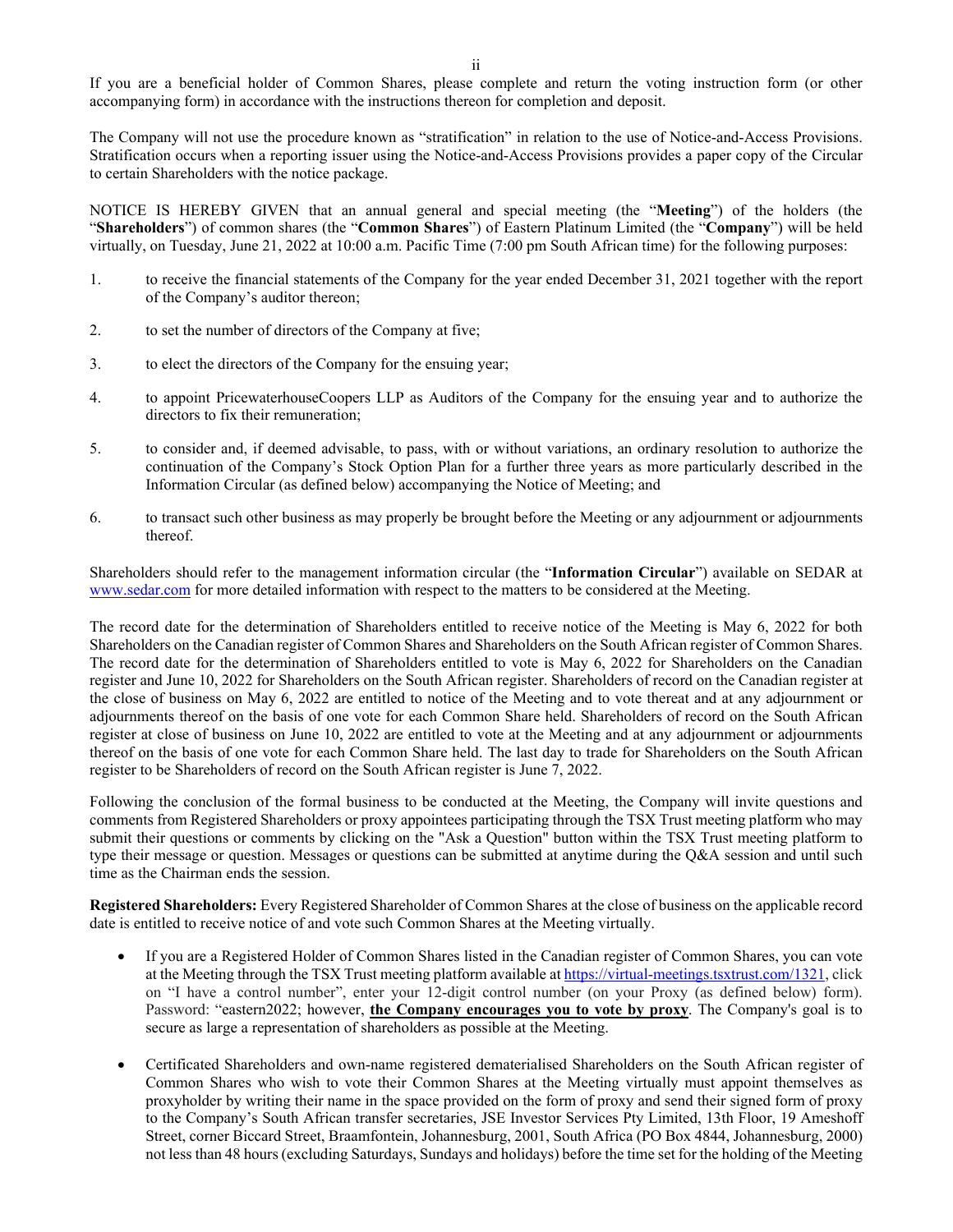and any adjournment or adjournments thereof, and **request from JSE Investor Services Pty Limited a proxy control number**. Once such Shareholders receive such control number, you can vote at the Meeting through the TSX Trust meeting platform in the same manner as Registered Holder of Common Shares listed in the Canadian register of Common Shares (see above).

Whether you are able to attend the Meeting virtually or not, we encourage you to complete, sign, date and return the accompanying form of proxy so that your Common Shares can be voted at the Meeting (or at any adjournments or postponements thereof) in accordance with your instructions. If you attend the Meeting virtually, you will have an opportunity to vote your Common Shares online using the TSX Trust meeting platform - whether you previously delivered a proxy or not.

To be effective, the enclosed proxy must be received by:

- In respect of Registered Holder of Common Shares listed in the Canadian register of Common Shares, TSX Trust Company, Suite 301 – 100 Adelaide Street West, Toronto, Ontario M5H 4H1; and
- In respect of certificated Shareholders and own-name registered dematerialised Shareholders on the South African register of Common Shares, JSE Investor Services Pty Limited, 13th Floor, 19 Ameshoff Street, corner Biccard Street, Braamfontein, Johannesburg, 2001, South Africa (PO Box 4844, Johannesburg, 2000),

not later than 48 hours (excluding Saturdays, Sundays and holidays) before the time set for the holding of the Meeting (or at any adjournments or postponements thereof). The deadline for the deposit of proxies may be waived or extended by the Chair of the Meeting at his or her discretion, without notice. Further instructions with respect to the voting by proxy or voting instruction form are provided in the form of proxy and in the Management Information Circular accompanying this Notice.

**Beneficial Shareholders**: If you are a beneficial holder of Common Shares ("**Beneficial Shareholders**") and have Common Shares that are registered in the name of a broker, another intermediary or an agent of that broker or intermediary (an "**Intermediary**"), please note that without specific instructions, Intermediaries are prohibited from voting shares for their clients. **If you are a Beneficial Shareholder and receive these materials through your Intermediary, it is vital that the voting instruction form provided to you by your Intermediary is returned according to their instructions, sufficiently in advance of the deadline specified by the Intermediary, to ensure that they are able to carry out your voting instructions on your behalf**.

If you hold Common Shares through an Intermediary, and are a non-objecting beneficial owner, we encourage you to complete, sign, date and return the accompanying voting information form so that your Common Shares can be voted at the Meeting (or at any adjournments or postponements thereof) in accordance with the instructions thereon.

Beneficial Shareholders who wise to attend the Meeting in person must appoint themselves as proxy holders under the voting instructions form, or provide instructions to their Intermediaries to appoint them as proxy holder. Further:

- for Beneficial Shareholders in respect of Common Shares listed in the Canadian register of Common Shares, Beneficial Holders will need to will need to register with TSX Trust by completing the form at tsxtrust.com/resource/en/75; and
- for Beneficial Shareholders in respect of Common Shares listed in the South African register of Common Shares, Beneficial Holders will need register with JSE Investor Services Pty Limited.

Dematerialised Shareholders on the South African register, other than own-name registered Shareholders, who wish to attend the Meeting in person will need to request their Central Securities Depository Participant ("**CSDP**") or Intermediary to provide them with the necessary letter of representation in terms of the custody agreement entered into between such Shareholder and their CSDP or broker. dematerialised Shareholders, other than own-name registered dematerialised Shareholders, who are not attending the Meeting and who wish to be represented thereat must provide their CSDP or Intermediary with their voting instructions in terms of the custody agreement entered into between such Shareholder and their CSDP or Intermediary in the manner and time stipulated therein.

Should you have any questions regarding information contained in the enclosed documents or if you require assistance in voting your shares, please contact TSX Trust Company toll-free in North America at 1-866-600-5869 or by email at tmxeinvestorservices@tmx.com or JSE Investor Services Pty Limited (Attention: Valerie Radebe) at +27 11 713 0800 or by email at Meetfax@jseinvestorservices.co.za.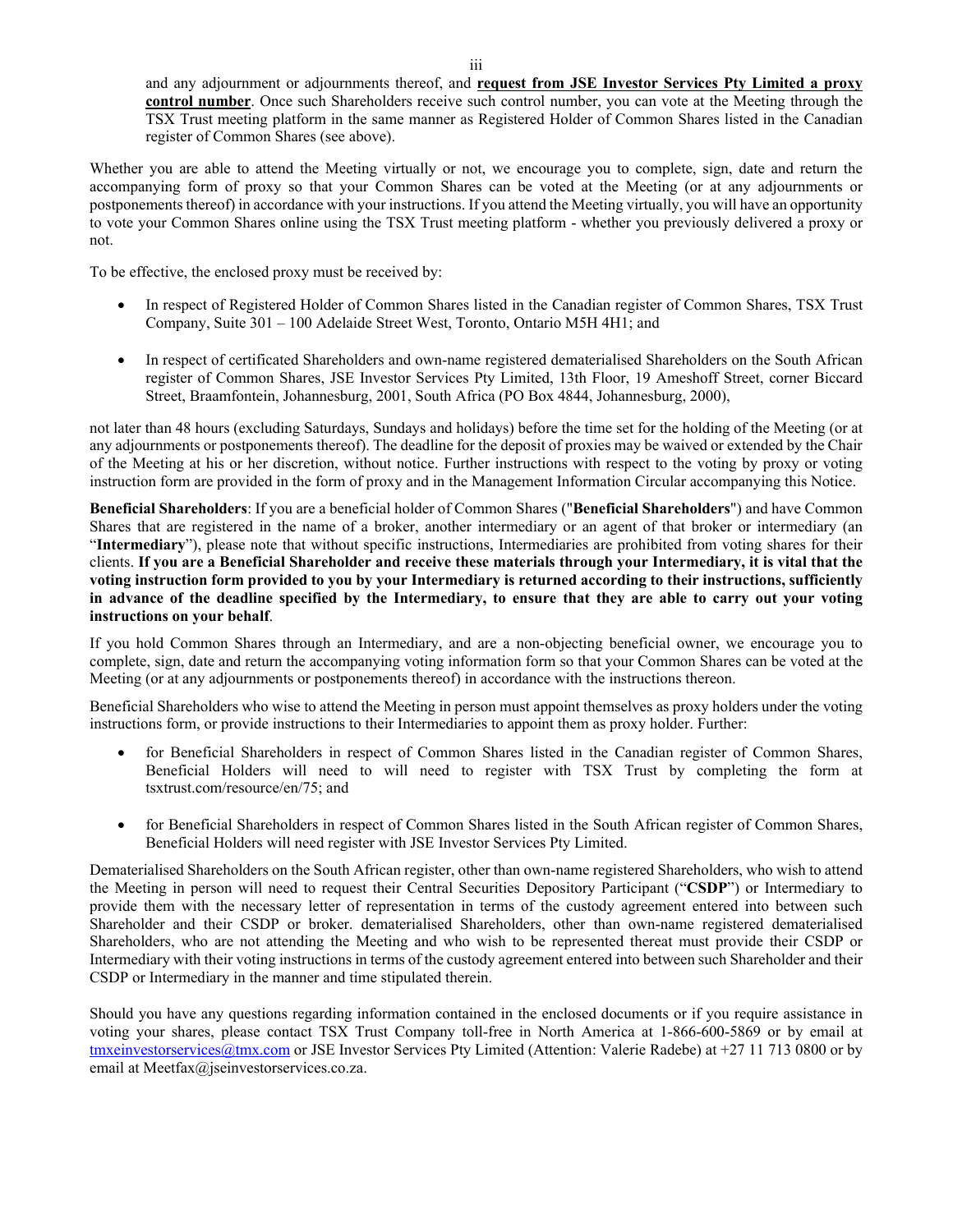# **BY ORDER OF THE BOARD OF DIRECTORS**

*"George Dorin"* 

George Dorin Chairman

May 6, 2022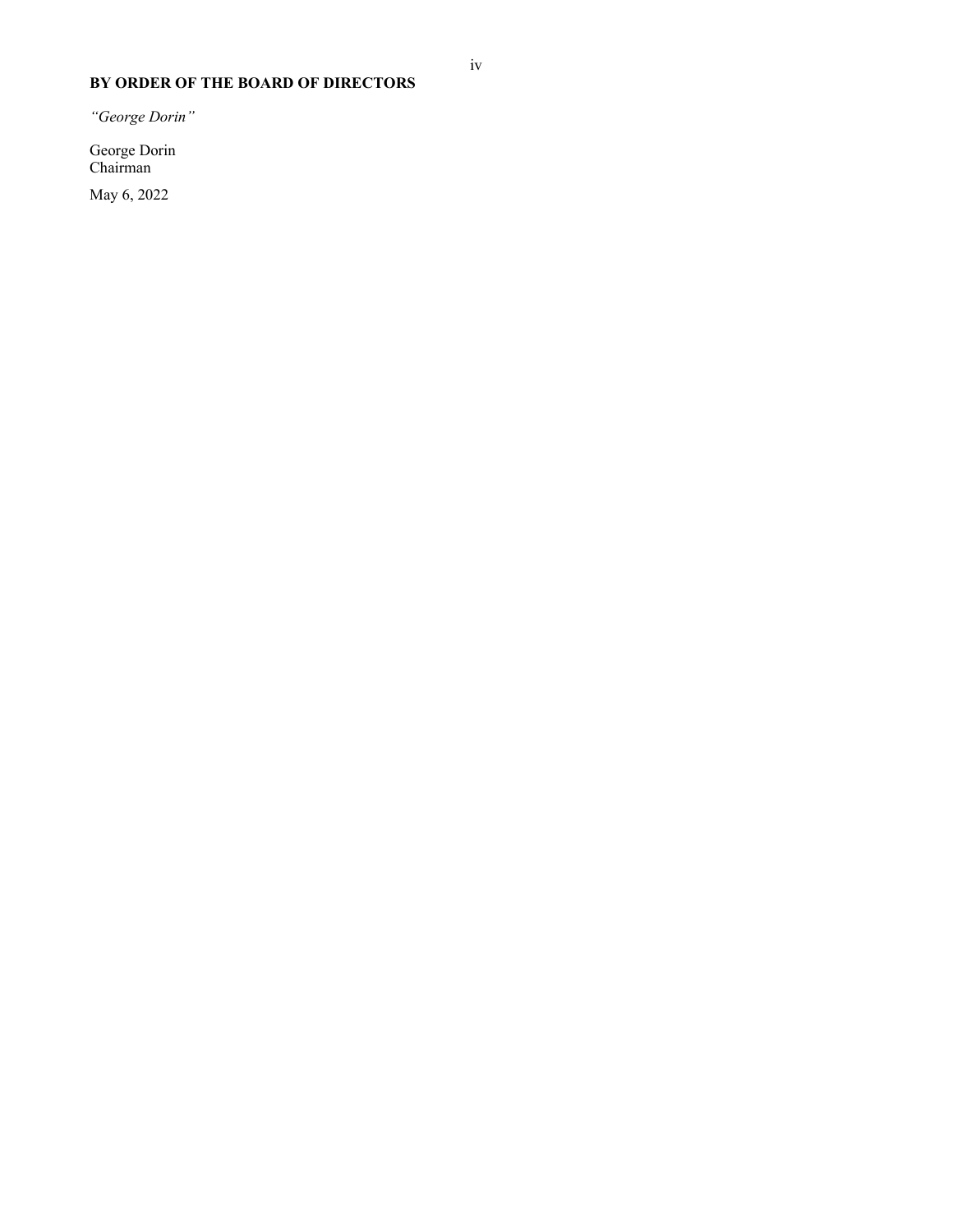#### **INFORMATION CIRCULAR**

#### **FOR THE ANNUAL GENERAL AND SPECIAL MEETING OF SHAREHOLDERS TO BE HELD ON JUNE 21, 2022**

#### **PROXY SOLICITATION MATTERS**

#### **Purpose of Solicitation**

**This management information circular (this "Information Circular") is furnished in connection with the solicitation of proxies by the management of Eastern Platinum Limited ("Eastplats" or the "Company") for use at the annual general meeting (the "Meeting") of the holders (the "Shareholders") of common shares of Eastplats (the "Common Shares").** 

The Meeting is a virtual meeting and will be held on Tuesday, June 21, 2022 at 10:00 a.m. (7:00 pm South African time) and at any adjournments thereof for the purposes set forth in the accompanying notice of meeting (the "**Notice of Meeting**"). Information contained herein is given as of May 6, 2022 unless otherwise specifically stated.

Solicitation of proxies will be primarily by mail but may also be by telephone, facsimile, other electronic means or in person by directors, officers and employees of the Company who will not be additionally compensated. Brokers, nominees or other persons holding Common Shares in their names for others shall be reimbursed for their reasonable charges and expenses in forwarding proxies and proxy material to the beneficial owners of such shares. The costs of soliciting proxies will be borne by Eastplats.

#### **Appointment and Revocation of Proxies**

Enclosed herewith is a form of proxy for use at the Meeting. **The persons named in the enclosed form of proxy are directors and/or officers of the Company. Each Shareholder has the right to appoint a person or company, other than the person or company designated in the form of proxy, who need not be a Shareholder, to represent the Shareholder at the Meeting, including to attend and to act for such Shareholder and on such Shareholder's behalf at the Meeting. To exercise such right, the names of the nominees of management should be crossed out and the name of the Shareholder's appointee should be legibly printed in the blank space provided. Please see instructions for proxy appointees for voting with a control number on the accompanying virtual meeting guide.** 

A form of proxy will not be valid for use at the Meeting or any adjournment thereof unless it is signed by the Shareholder or by the Shareholder's attorney authorized in writing or, if the Shareholder is a corporation, it must be executed by a duly authorized officer or attorney thereof. In order for the form of proxy to be acted upon:

- Registered Shareholders on the Canadian register must deposit the form of proxy with TSX Trust Company, the registrar and transfer agent, Suite 301 – 100 Adelaide Street West, Toronto, Ontario M5H 4H1; and
- Certificated Shareholders and own-named registered dematerialised Shareholders on the South African register must send their signed form of proxy to the Company's South African transfer secretaries, JSE Investor Services Pty Limited, 13<sup>th</sup> Floor, 19 Ameshoff Street, corner Biccard Street, Braamfontein, Johannesburg, 2001, South Africa (PO Box 4844, Johannesburg, 2000).

not less than 48 hours (excluding Saturdays, Sundays and holidays) before the time set for the holding of the Meeting or any adjournment or adjournments thereof. Proxies be voted detailed on the proxy form.

A Shareholder who has given a proxy may revoke it prior to its use, in any manner permitted by law, including by instrument in writing executed by the Shareholder or by his or her attorney authorized in writing or, if the Shareholder is a corporation, executed by a duly authorized officer or attorney thereof, and deposited at the registered office of the Company at any time up to and including the last day (not including Saturdays, Sundays and statutory holidays observed in Vancouver, British Columbia) preceding the day of the Meeting, or any adjournment thereof, at which the proxy is to be used or with the chairman of the Meeting on the day of the Meeting or any adjournment thereof.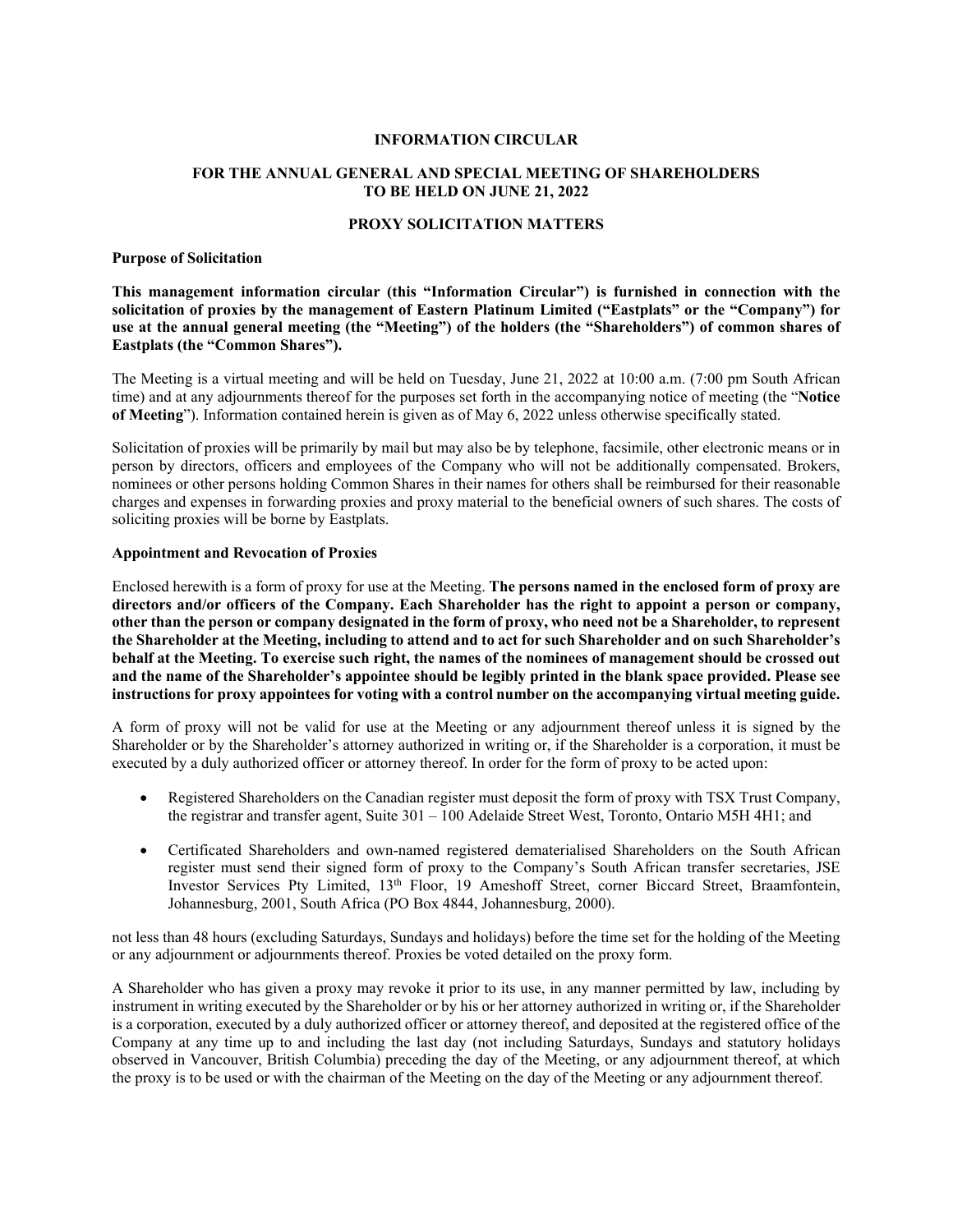#### **Advice to Beneficial Holders of Common Shares**

**The information set forth in this section is of significant importance to many Shareholders, as a substantial number of Shareholders do not hold Common Shares in their own name.** Shareholders who do not hold their Common Shares in their own name (referred to in this Information Circular as "**Beneficial Shareholders**") should note that only proxies deposited by Shareholders whose names appear on the records of Eastplats as the registered Shareholders can be recognized and acted upon at the Meeting. If Common Shares are listed in an account statement provided to a Shareholder by a broker, then in almost all cases those Common Shares will not be registered in the Shareholder's name on the records of Eastplats. Such Common Shares will more likely be registered under the names of the Shareholder's a broker, another intermediary or an agent of that broker or intermediary (an "**Intermediary**"). In Canada, the vast majority of such shares are registered under the name of CDS & Co. (the registration name for CDS Clearing and Depository Services Inc., which acts as nominee for many Canadian brokerage firms). Common Shares held by an Intermediary can only be voted (for or against resolutions) upon the instructions of the Beneficial Shareholder. Without specific instructions, Intermediaries are prohibited from voting Common Shares for the Intermediary's. **Therefore, Beneficial Shareholders should ensure that instructions respecting the voting of their Common Shares are communicated to the appropriate person well in advance of the Meeting.** 

Applicable regulatory policy requires Intermediaries to seek voting instructions from Beneficial Shareholders in advance of shareholders' meetings. Every Intermediary has its own mailing procedures and provides its own return instructions which should be carefully followed by Beneficial Shareholders in order to ensure that their Common Shares are voted at the Meeting. Often, the form of proxy supplied to a Beneficial Shareholder by its Intermediary is identical to the form of proxy provided to Registered Shareholders; however, its purpose is limited to instructing the Registered Shareholder how to vote on behalf of the Beneficial Shareholder. The majority of brokers now delegate responsibility for obtaining instructions from clients to Broadridge Financial Solutions, Inc. ("**Broadridge**"). Broadridge typically mails a scannable voting instruction form in lieu of the form of proxy. The Beneficial Shareholder is requested to complete and return the voting instruction form to them by mail or facsimile. Alternatively, the Beneficial Shareholder can call a toll-free telephone number or visit www.proxyvote.com to vote the Common Shares held by the Beneficial Shareholder. Broadridge then tabulates the results of all instructions received and provides appropriate instructions respecting the voting of Common Shares to be represented at the Meeting. A Beneficial Shareholder receiving a voting instruction form cannot use that voting instruction form to vote Common Shares directly at the Meeting as the voting instruction form must be returned as directed by Broadridge well in advance of the Meeting in order to have the Common Shares voted.

Although a Beneficial Shareholder may not be recognized directly at the Meeting for the purposes of voting Common Shares registered in the name of his, her or its Intermediary, a Beneficial Shareholder may attend at the Meeting as proxyholder for a Registered Shareholder and vote the Common Shares in that capacity. Beneficial Shareholders who wish to attend at the Meeting and indirectly vote their Common Shares as proxyholder for a Registered Shareholder should enter their own names in the blank space on the instrument of proxy or form of voting instructions provided to them and return the same to his, her or its Intermediary in accordance with the instructions provided by such Intermediary, well in advance of the Meeting.

There are two kinds of Beneficial Shareholders – those who object to their name being made known to the Company ("**Objecting Beneficial Owners**" or "**OBOs**") and those who do not object to the Company knowing who they are ("**Non-Objecting Beneficial Owners**" or "**NOBOs**").

The Company intends to send proxy related materials indirectly through Intermediaries to Non-Objecting Beneficial Owners in accordance with National Instrument 54-101 - *Communication with Beneficial Owners of Securities of a Reporting Issuer*. The Company will have caused its agent to deliver copies of the proxy related materials to the clearing agencies and Intermediaries for onward distribution to the Objecting Beneficial Owners. The Company will NOT pay for the costs of delivery of proxy related materials to Objecting Beneficial Owners. The Company is using notice-and access procedures for distributing proxy related materials to Shareholders. Unless an OBO has waived his or her right to receive them, applicable regulatory policy requires Intermediaries to forward the proxy related materials to OBOs and to seek voting instructions from OBOs in advance of shareholder meetings (as further described above).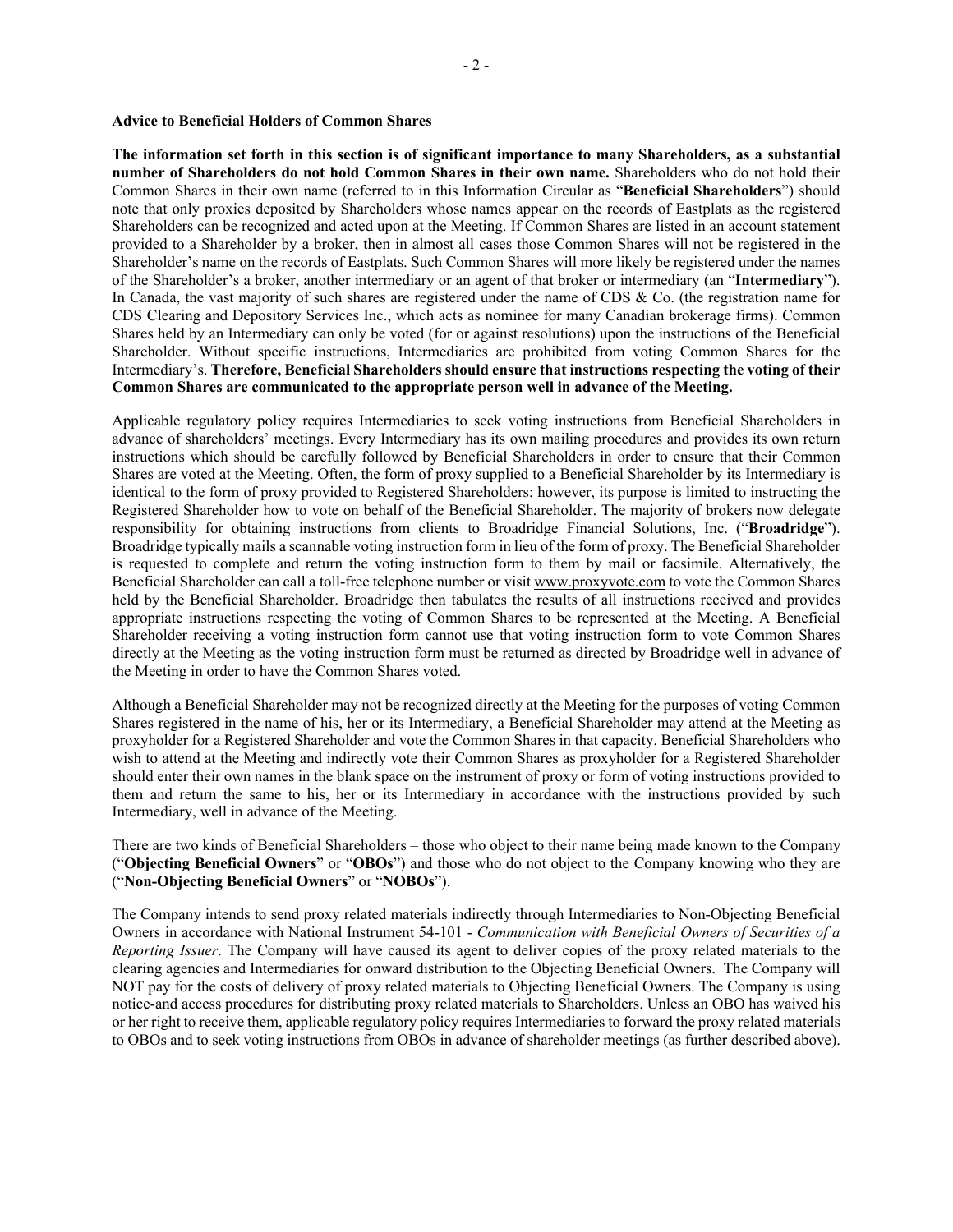# **Voting of Proxies**

All Common Shares represented by properly executed and deposited proxies will be voted or withheld from voting in accordance with the instructions contained therein. **If no choice is specified with respect to any matters referred to herein, the persons whose names appear on the printed form of proxy will vote in favour of the matters to be considered by Shareholders at the Meeting. The enclosed form of proxy confers discretionary authority upon the persons named therein. If any other business or amendments or variations to matters identified in the Notice of Meeting properly comes before the Meeting, then discretionary authority is conferred upon the person appointed in the proxy to vote in the manner they see fit, in accordance with their best judgment.**

As of the date hereof, the management of Eastplats know of no such amendment, variation or other matter to come before the Meeting other than the matters referred to in the Notice of Meeting.

# **VOTING AT THE VIRTUAL MEETING**

The Meeting will be hosted virtually via live audio webcast at https://virtual-meetings.tsxtrust.com/1321, click on "I have a control number", enter your 12-digit control number (on your proxy form or otherwise obtained from TSX Trust Company or JSE Investor Services Pty Limited, as applicable, as further described below). Password: "eastern2022".

Registered Shareholders in respect of Common Shares listed in the Canadian register of Common Shares entitled to vote at the Meeting may attend and vote at the Meeting virtually by following the steps listed below:

- 1. Type in https://virtual-meetings.tsxtrust.com/1321 on your browser at least 15 minutes before the Meeting starts.
- 2. Click on "**I have a control number**".
- 3. Enter your 12-digit control number (on your proxy form).
- 4. Enter the password: eastern2022 (case sensitive).
- 5. When the ballot is opened, click on the "Voting" icon. To vote, simply select your voting direction from the options shown on screen and click **Submit**. A confirmation message will appear to show your vote has been received.

Certificated Shareholders and own-named registered dematerialised Shareholders on the South African register entitled to vote at the Meeting may attend and vote at the Meeting virtually by following the steps listed below:

- 1. Appoint yourself as proxyholder by writing your name in the space provided on the form of Proxy, complete, date, sign and return the form of proxy to the Company's South African transfer secretaries, JSE Investor Services Pty Limited, 13th Floor, 19 Ameshoff Street, corner Biccard Street, Braamfontein, Johannesburg, 2001, South Africa (PO Box 4844, Johannesburg, 2000) not less than 48 hours (excluding Saturdays, Sundays and holidays) before the time set for the holding of the Meeting or any adjournment or adjournments thereof and **request a control number**.
- 2. Type in https://virtual-meetings.tsxtrust.com/1321 on your browser at least 15 minutes before the Meeting starts.
- 3. Click on "**I have a control number**".
- 4. Enter your 12-digit control number provided to you by JSE Investor Services Pty Limited.
- 5. Enter the password: eastern2022 (case sensitive).
- 6. When the ballot is opened, click on the "Voting" icon. To vote, simply select your voting direction from the options shown

Beneficial Shareholders in respect of Common Shares listed in the Canadian register of Common Shares entitled to vote at the Meeting may vote at the Meeting virtually by following the steps listed below:

- 1. Appoint yourself as proxyholder by writing your name in the space provided on the form of proxy or other voting instruction form.
- 2. Sign and send it following the voting deadline and submission instructions on such proxy or voting instruction form.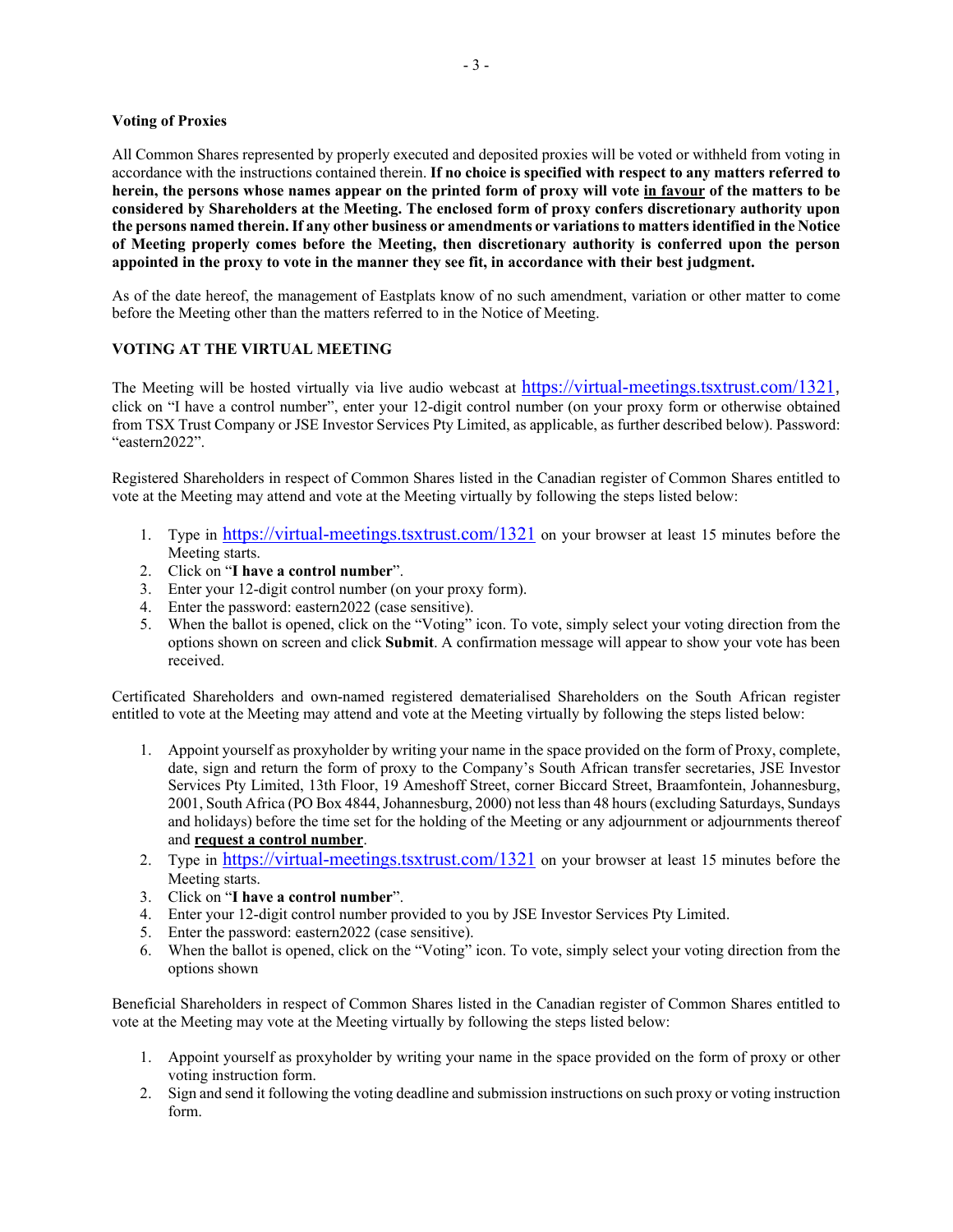- 3. Obtain a control number by contacting TSX Trust Company by emailing tsxtrustproxyvoting@tmx.com the "Request for Control Number" form, which can be found here https://tsxtrust.com/resource/en/75.
- 4. Type in https://virtual-meetings.tsxtrust.com/1321 on your browser at least 15 minutes before the Meeting starts.
- 5. Click on "**I have a control number**".
- 6. Enter your 12-digit control number provided by TSX Trust Company.
- 7. Enter the password: eastern2022 (case sensitive).
- 8. When the ballot is opened, click on the "Voting" icon. To vote, simply select your voting direction from the options shown on screen and click **Submit**. A confirmation message will appear to show your vote has been received.

Beneficial Shareholders in respect of Common Shares listed in the South African register of Common Shares entitled to vote at the Meeting may vote at the Meeting virtually by following the steps listed below:

- 1. Appoint yourself as proxyholder by writing your name in the space provided on the form of proxy or other voting instruction form.
- 2. Sign and send it following the voting deadline and submission instructions on such proxy or voting instruction form.
- 3. Obtain a control number by contacting JSE Investor Services Pty Limited by emailing Meetfax@jseinvestorservices.co.za.
- 4. Type in https://virtual-meetings.tsxtrust.com/1321 on your browser at least 15 minutes before the Meeting starts.
- 5. Click on "**I have a control number**".
- 6. Enter your 12-digit control number provided by JSE Investor Services Pty Limited.
- 7. Enter the password: eastern2022 (case sensitive).
- 8. When the ballot is opened, click on the "Voting" icon. To vote, simply select your voting direction from the options shown on screen and click **Submit**. A confirmation message will appear to show your vote has been received.

Shareholders who wish to appoint a third party proxyholder, who is not the management nominees, to represent them at the Meeting virtually, MUST submit their duly completed proxy or voting instruction form AND register the proxyholder with the applicable transfer agent in accordance with the instructions above). Registering the proxyholder and obtaining a control number for such proxyholder is an additional step once a Shareholder has submitted their proxy or other voting instruction form. Failure to register a duly appointed proxyholder will result in the proxyholder not receiving a control number to participate in the Meeting.

Non-Registered Shareholders who have not duly appointed themselves as proxyholder will be able to attend the Meeting virtually as a guest and view the webcast. Non-Registered Shareholders attending as a guest will not be able to participate or vote at the Meeting. Guests can also listen to the Meeting by following the steps below:

- 1. Type in https://virtual-meetings.tsxtrust.com/1321 on your browser at least 15 minutes before the Meeting starts. Please do not do a Google Search. Do not use Internet Explorer.
- 2. Click on "**I am a Guest**".

If you have any questions or require further information with regard to voting your Shares, please contact TSX Trust Company toll-free in North America at 1-866-600-5869 or by email at tmxeinvestorservices@tmx.com.

# **Record Date**

The board of directors of Eastplats (the "**Board**") has fixed May 6, 2022 as the record date for the Meeting for Shareholders on the Canadian register and May 6, 2022 for Shareholders on the South African register to receive notice of the Meeting in South Africa. Shareholders on the Canadian register at the close of business on May 6, 2022 are entitled to receive notice of the Meeting and to vote thereat and at any adjournment or adjournments thereof on the basis of one vote for each Common Share held.

Shareholders of record on the South African register at close of business on June 10, 2022 are entitled to vote at the Meeting and at any adjournment or adjournments thereof on the basis of one vote for each Common Share held. The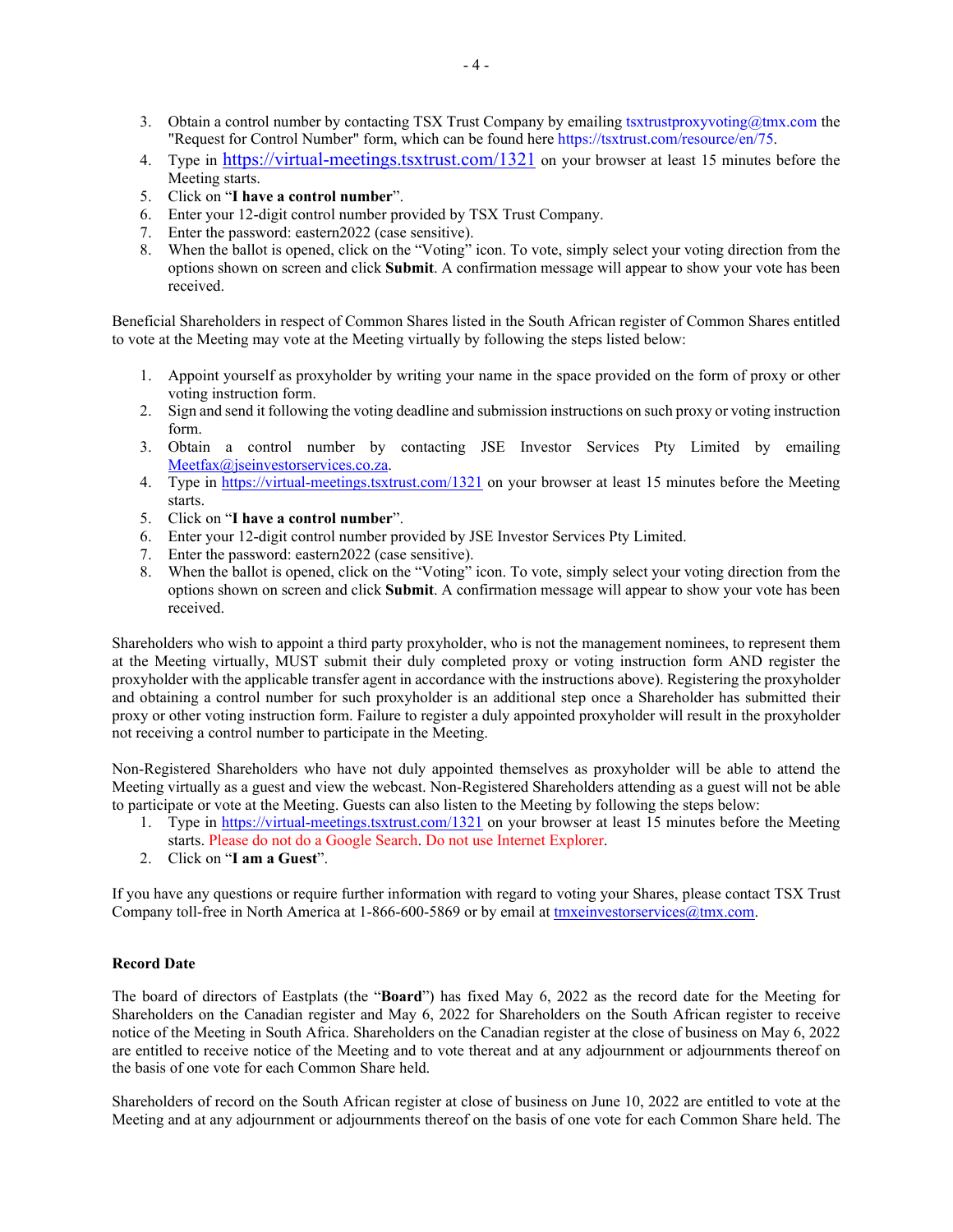last day to trade for Shareholders on the South African register to be Shareholders of record on the South African register is June 7, 2022.

# **INFORMATION CONCERNING THE COMPANY**

# **General**

The Company is a reporting issuer in British Columbia, Alberta, Saskatchewan, Manitoba, Ontario, New Brunswick, Nova Scotia, Prince Edward Island, Newfoundland, North West Territories, Yukon and Nunavut and its Common Shares are listed for trading on the TSX under the symbol "ELR". The head office of the Company is located at suite 1080 - 1188 West Georgia Street, Vancouver, British Columbia, V6E 4A2. The registered office of the Company is located at Suite 2900, 550 Burrard Street, Vancouver, British Columbia, V6C 0A3.

# **Voting Securities**

The authorized capital of the Company consists of an unlimited number of Common Shares. As of the date hereof, 137,820,773 Common Shares were issued and outstanding as fully paid and non-assessable. Shareholders are entitled to one vote per Common Share held at meetings of Shareholders, to receive dividends, if, as and when declared by the Board and to receive pro rata the remaining property and assets of the Company upon its dissolution or winding up.

# **Principal Holders of Voting Securities**

As of the date hereof, to the knowledge of the directors and executive officers of Eastplats, the only person who beneficially owns, or controls or directs, directly or indirectly, Common Shares carrying 10% or more of the voting rights attached to all outstanding Common Shares of the Company is set out below:

| <b>Name and Address</b>       | <b>Directed</b> | <b>Percentage of Shares Outstanding</b> |
|-------------------------------|-----------------|-----------------------------------------|
| KA AN Development Co. Limited | 45,000,000      | 32.65%                                  |

# **MATTERS TO BE CONSIDERED AT THE MEETING**

#### **I. Financial Statements**

The Company's financial statements for the financial year ended December 31, 2021 and the auditors' report thereon will be placed before the Meeting. The financial statements have been approved by the directors and receipt at the Meeting of the Company's financial statements and the auditors' report for its most recently completed financial year will not constitute approval or disapproval of any matters referred to therein.

# **II. Setting the Number of Directors**

At the Meeting, Shareholders will be asked to consider and, if thought advisable, approve a resolution setting the number of directors for the present time at five. **It is the intention of the persons named in the enclosed form of proxy, if not expressly directed to the contrary in such form of proxy, to vote such proxies FOR setting the number of directors to be elected at the Meeting at five.** 

#### **III. Election of Directors**

Each director elected will hold office until the close of business of the next annual meeting of Shareholders of the Company following his election unless his office is earlier vacated in accordance with the Company's articles. Voting for the election of directors will be conducted on an individual, and not slate, basis. **It is the intention of the persons named in the enclosed form of proxy, if not expressly directed to the contrary in such form of proxy, to vote such proxies FOR the election of each of the nominees whose names are set forth below.** The following tables provide the names of the nominees, all major offices and positions with the Company, each nominee's principal occupation, the period of time during which each has been a director, and the number of Common Shares beneficially owned by each, directly or indirectly, or over which each exercised control or direction, as at May 6, 2022, and the number of options to purchase Common Shares held by each as at May 6, 2022.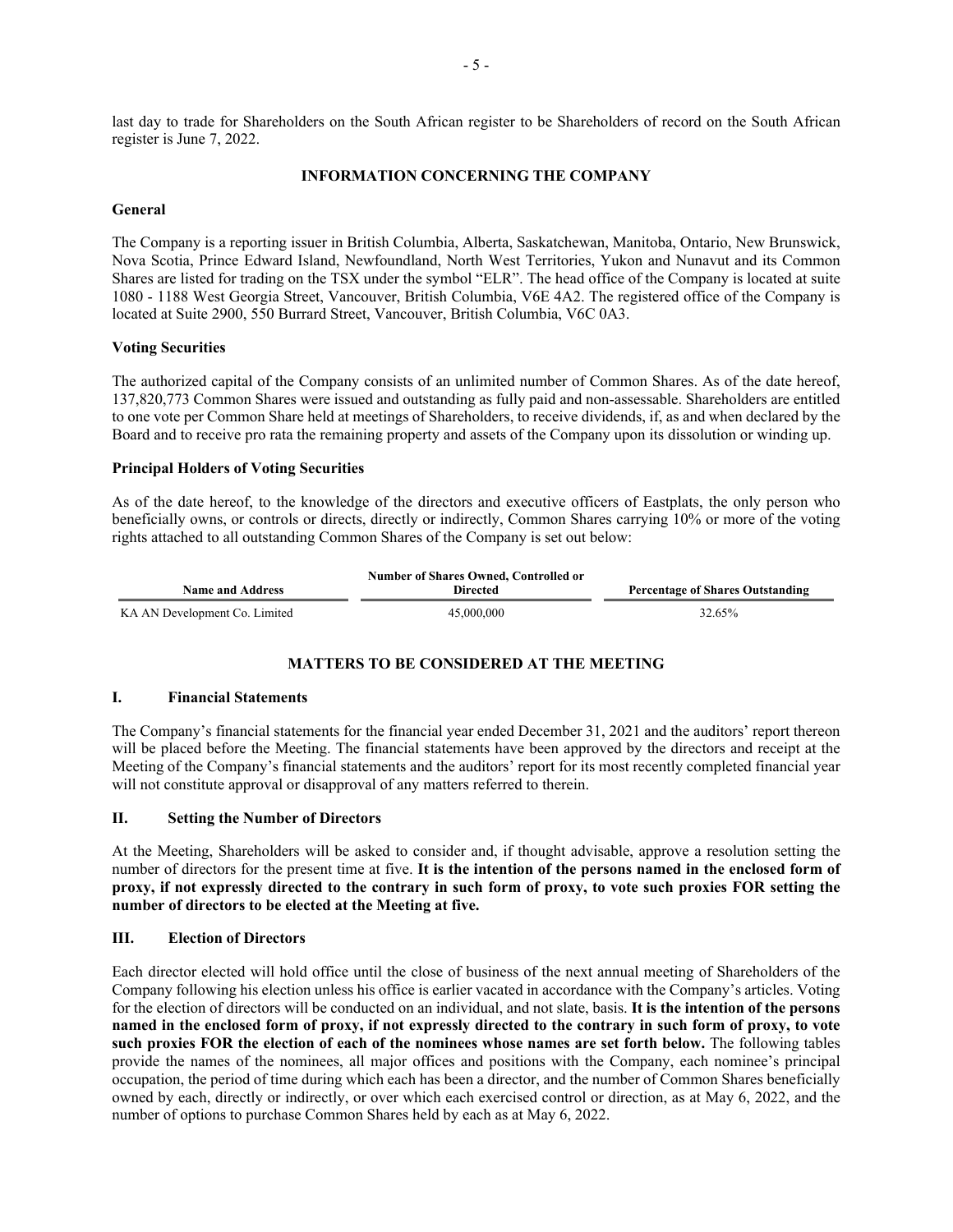### **DIANA HU**

Vancouver, B.C., Canada Age: 52

**Director Since:** August 12, 2016

**Director Status**: Non-Independent Director (3)

#### **Principal Occupation, Business or Employment** (1)

Chief Executive Officer and President of Eastern Platinum Limited (July 27, 2016 to present). President of CGH Industries Limited ("**CGH**") (2004 to present).

|                                                                              | 2021<br>Attendance          |      | <b>Other Public Company Board Memberships</b> |              |  |
|------------------------------------------------------------------------------|-----------------------------|------|-----------------------------------------------|--------------|--|
| <b>Board/Committee Membership</b>                                            |                             |      | Company                                       | <b>Since</b> |  |
| Board of Directors                                                           | 7 of 7                      | 100% | n/a                                           | n/a          |  |
| Corporate Social Responsibility, Safety,<br>Health & Environmental Committee | $3$ of 3<br>$100\%$         |      |                                               |              |  |
|                                                                              | Total: $ 10 \text{ of } 10$ | 100% |                                               |              |  |
| Common Shares Beneficially Owned, Controlled or Directed: (1)(2)             |                             | Nil  |                                               |              |  |
| <b>Options Beneficially Owned, Controlled or Directed:</b>                   |                             |      | 1,500,000                                     |              |  |
|                                                                              |                             |      |                                               |              |  |

# **MICHAEL COSIC**

Toronto, Ontario, Canada Age: 53

**Director Since:** July 5, 2016

**Director Status**: Independent Director<sup>(4)</sup>

#### **Principal Occupation, Business or Employment**(1)

Chief Executive Officer of Craftport Cannabis Corp. (May 2021 to present), CFO of Meta Growth Corp. (March 2019 to November 2020), CFO of DLT Labs Inc. (January 2018 to February 2019), and VP Finance of BridgePoint Financial Group (May 2016 to December 2017).

|                                                                  | 2021<br>Attendance      |         | <b>Other Public Company Board Memberships</b> |              |  |
|------------------------------------------------------------------|-------------------------|---------|-----------------------------------------------|--------------|--|
| <b>Board/Committee Membership</b>                                |                         |         | Company                                       | <b>Since</b> |  |
| Board of Directors                                               | 7 of 7                  | $100\%$ | Craftport Cannabis Corp.                      | November 16, |  |
| Audit Committee                                                  | $4$ of 4                | 100%    |                                               | 2020         |  |
| Corporate Governance and Compensation<br>Committee               | $1$ of $1$<br>100%      |         |                                               |              |  |
|                                                                  | <b>Total:</b>  12 of 12 | 100%    |                                               |              |  |
| Common Shares Beneficially Owned, Controlled or Directed: (1)(2) |                         |         | Nil                                           |              |  |
| <b>Options Beneficially Owned, Controlled or Directed:</b>       |                         |         | 550,000                                       |              |  |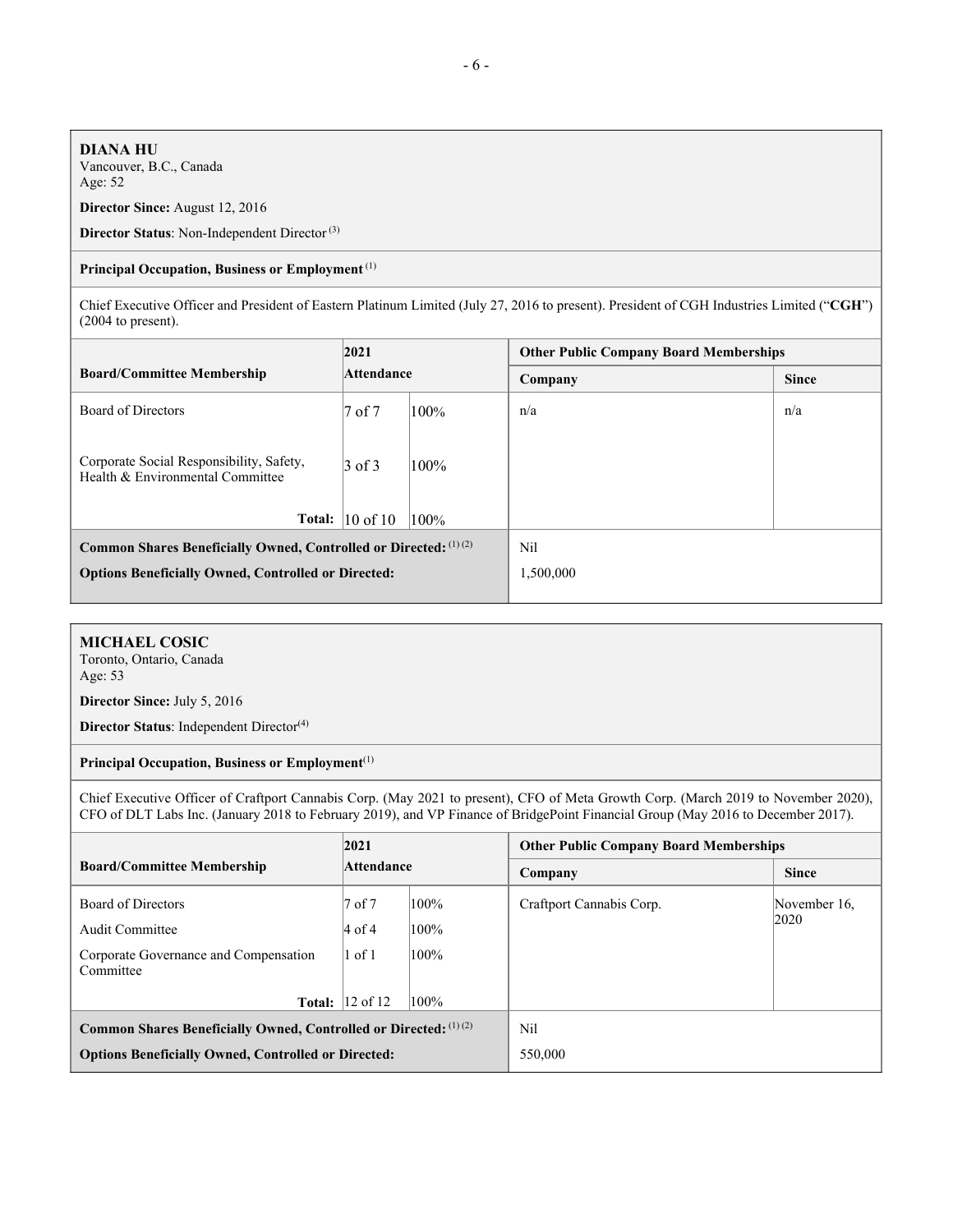#### **GEORGE DORIN** Surrey, B.C., Canada

Age: 69

**Director Since:** July 5, 2016

**Director Status**: Independent Director<sup>(4)</sup>

#### **Principal Occupation, Business or Employment**(1)

Mr. Dorin has served as a director, including chairman, audit committee chairman, chief financial officer and corporate secretary of several reporting issuers listed on Canadian and US stock exchanges. He is the founder and president of CANUS Capital Corporation, a private boutique corporate finance and business advisory firm based in Surrey, B.C., Canada, which provides services to both public and private companies.

|                                                                  | 2021<br>Attendance        |      | <b>Other Public Company Board Memberships</b> |                 |  |  |
|------------------------------------------------------------------|---------------------------|------|-----------------------------------------------|-----------------|--|--|
| <b>Board/Committee Membership</b>                                |                           |      | Company                                       | <b>Since</b>    |  |  |
| Board of Directors                                               | 7 of 7                    | 100% | Gourmet Ocean Products Inc.                   | January 5, 2011 |  |  |
| Audit Committee                                                  | $4$ of 4                  | 100% | Craftport Cannabis Corp.                      | Nov. 2, 2017    |  |  |
| Corporate Governance and Compensation<br>Committee               | $1$ of $1$<br>100%        |      |                                               |                 |  |  |
| Total:                                                           | $ 12$ of $ 12$<br>$100\%$ |      |                                               |                 |  |  |
| Common Shares Beneficially Owned, Controlled or Directed: (1)(2) |                           |      | Nil                                           |                 |  |  |
| <b>Options Beneficially Owned, Controlled or Directed:</b>       |                           |      | 550,000                                       |                 |  |  |

# **BIELIN SHI**

Perth, Western Australia, Australia Age: 66

**Director Since:** September 5, 2016

**Director Status**: Independent Director<sup>(4)</sup>

# **Principal Occupation, Business or Employment**(1)

Dr. Shi has been the Group Manager – Exploration & Resources, Minjar Gold Pty Ltd., since 2019, Deputy General Manager of Shandong Tyan Home Co. (2017 to 2019), and the Chief Geologist of Pei Si International (Beijing) Co. Ltd.(2015 to 2017).

|                                                                                | 2021<br>Attendance                  |      | <b>Other Public Company Board Memberships</b> |              |  |  |
|--------------------------------------------------------------------------------|-------------------------------------|------|-----------------------------------------------|--------------|--|--|
| <b>Board/Committee Membership</b>                                              |                                     |      | Company                                       | <b>Since</b> |  |  |
| Board of Directors                                                             | 7 of 7                              | 100% | China Gold International Resources Corp. Ltd. | 2015         |  |  |
| Corporate Social Responsibility, Safety,<br>Health and Environmental Committee | $3$ of 3<br>100%                    |      |                                               |              |  |  |
|                                                                                | <b>Total:</b> $ 10 \text{ of } 10 $ | 100% |                                               |              |  |  |
| Common Shares Beneficially Owned, Controlled or Directed: (1)(2)               |                                     |      | Nil                                           |              |  |  |
| <b>Options Beneficially Owned, Controlled or Directed:</b>                     |                                     |      | 550,000                                       |              |  |  |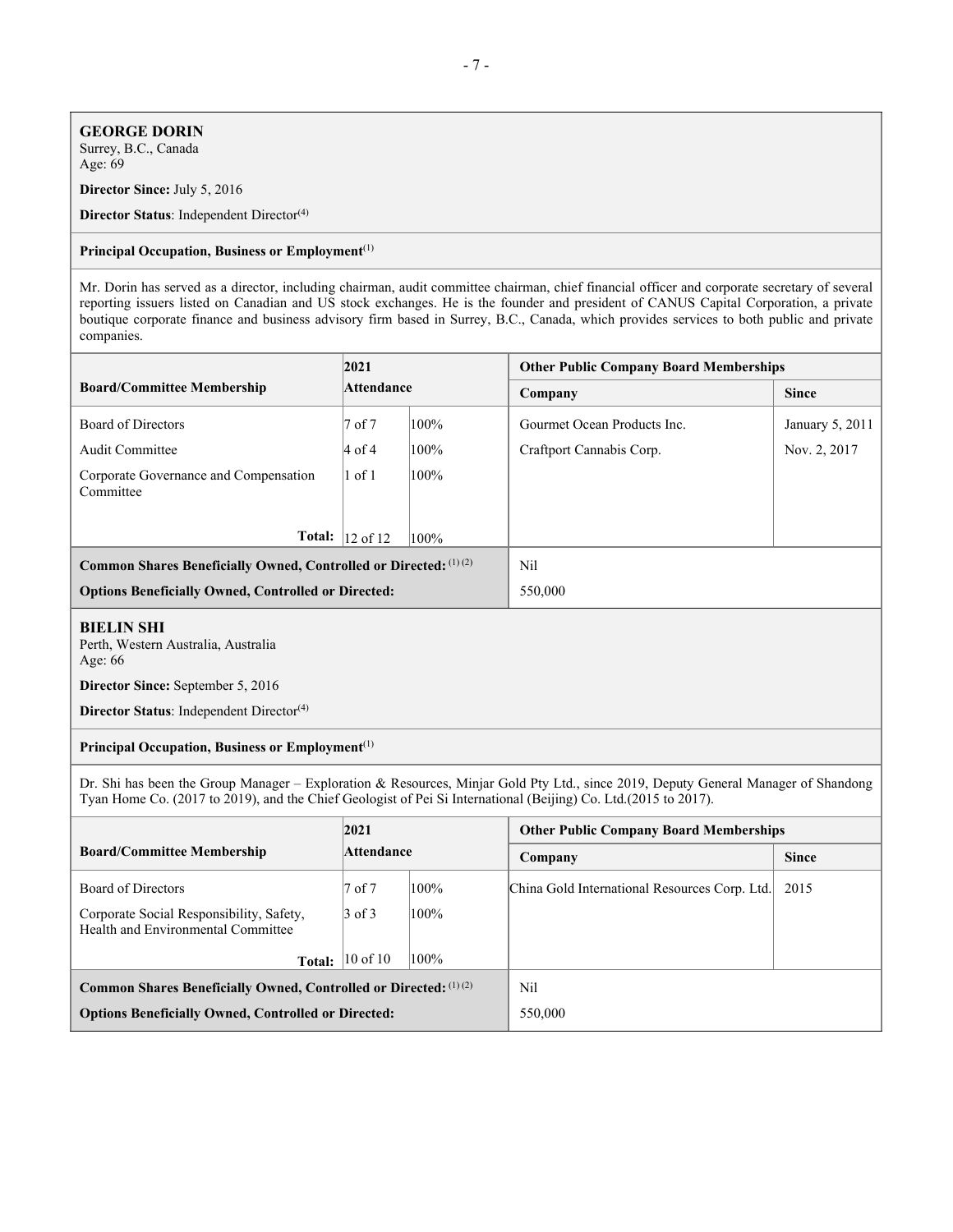# **XIN (ALEX) GUAN Beijing, China**

Age: 54

**Director Since:** April 24, 2018

#### **Director Status**: **Independent Director**(4)

#### **Principal Occupation, Business or Employment**(1)

Mr. Guan is the director of White Compass Pty Ltd. (September 2014 to present), a trading and consulting company in commodity and art. Previously Mr. Guan was the Chief Representative in China of Metalmin Beijing (2007 to 2014).

|                                                                                | 2021<br>Attendance     |         | <b>Other Public Company Board Memberships</b> |              |  |
|--------------------------------------------------------------------------------|------------------------|---------|-----------------------------------------------|--------------|--|
| <b>Board/Committee Membership</b>                                              |                        |         | Company                                       | <b>Since</b> |  |
| Board of Directors                                                             | 7 of 7                 | 100%    | N/A                                           | N/A          |  |
| Audit Committee                                                                | $4$ of 4               | 100%    |                                               |              |  |
| Corporate Social Responsibility, Safety,<br>Health and Environmental Committee | $3$ of $3$             | 100%    |                                               |              |  |
| Corporate Governance and Compensation<br>Committee                             | $1$ of $1$             | 100%    |                                               |              |  |
| Special Committee                                                              | $0$ of $0$             | 100%    |                                               |              |  |
|                                                                                | <b>Total:</b> 15 of 15 |         |                                               |              |  |
| Common Shares Beneficially Owned, Controlled or Directed: (1)(2)               |                        |         | Nil                                           |              |  |
| <b>Options Beneficially Owned, Controlled or Directed:</b>                     |                        | 550,000 |                                               |              |  |

#### **NOTES:**

- (1) The information as to principal occupation, business or employment and Common Shares beneficially owned, controlled or directed by a nominee is not within the knowledge of the management of the Company and has been furnished by the nominee.
- (2) Does not include unissued Common Shares issuable upon the exercise of incentive stock options.
- (3) See the section entitled "Corporate Governance" for a description of the reasons why the Company does not consider this nominee to be independent.
- (4) "Independent" refers to the standards of independence established under Canadian Securities Administrators' National Instrument 58- 101 – *Disclosure of Corporate Governance Practices*.

#### *Corporate Cease Trade Orders or Bankruptcies*

Except as disclosed herein, to the knowledge of the Company, none of the proposed directors, or a Shareholder holding a sufficient number of securities to affect materially the control of the Company is, or within ten years before the date of this Information Circular, has been, a director, officer, insider or promoter of any other issuer that while that person was acting in that capacity:

- (a) was the subject of a cease trade or similar order, or an order that denied such issuer access to any statutory exemptions for a period of more than 30 consecutive days; or
- (b) became bankrupt, made a proposal under any legislation relating to bankruptcy or insolvency or was subject to or instituted any proceedings, arrangement or compromise with creditors or had a receiver, receiver manager or trustee appointed to hold its assets.

Ms. Hu was the Chief Executive Officer of the Company when she became the subject of a management cease trade order issued by the British Columbia Securities Commission on April 4, 2017 for the Company's failure to file annual financial statements, management's discussion and analysis, certification of annual filings and an annual information form for the year ended December 31, 2016. The management cease trade order was revoked on June 15, 2017.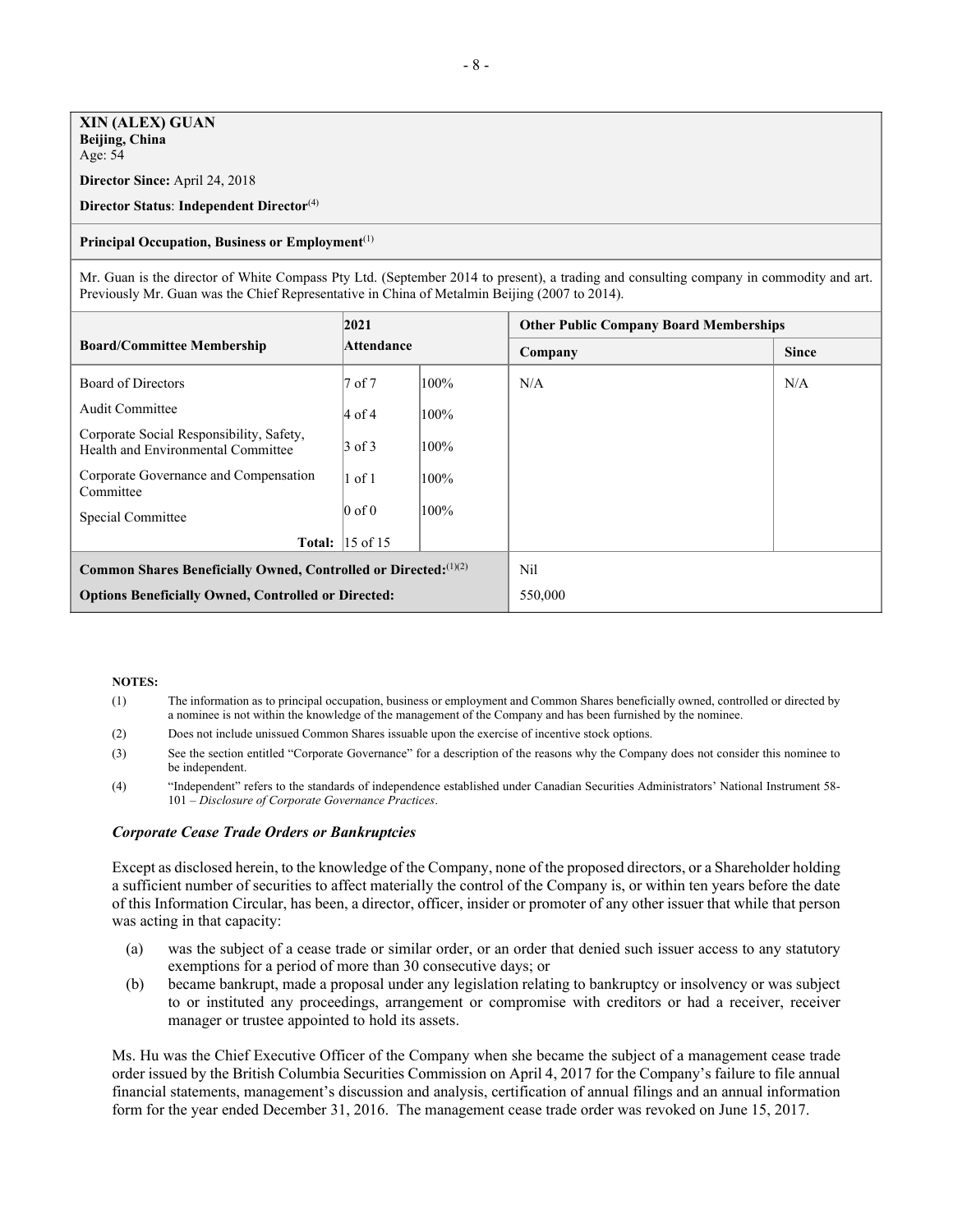Mr. Dorin was a director of Huaxing Machinery Corp ("**HUA**"), which had a cease trade order issued against it on February 26, 2015. Due to its declining financial position, HUA's subsidiary operating company in China was unable to fund HUA, a reporting issuer that traded on the TSX Venture Exchange (TSXV: HUA), and provide the ongoing regulatory and financial reporting required by the British Columbia Securities Commission ("**BCSC**"). HUA was thus unable to complete an audit of its financial statements for the fiscal year ended December 31, 2014, which was to include restated financial statements for the prior year. HUA was moved to the NEX during May 2016 and subsequently delisted.

Mr. Dorin is also a director of China Keli Electric Co. Ltd (NEX:ZKL.H, formerly TSXV: ZKL) ("**ZKL**"), which had a cease trade order issued against it by the BCSC on September 8, 2014 for failure to timely file its audited consolidated financial statements for the year ended April 30, 2014. ZKL filed its audited consolidated financial statements for the year ended April 30, 2014 and the cease trade order was revoked by the BCSC on July 15, 2015. A further cease trade order was issued against the Company by the British Columbia Securities Commission on October 30, 2018 for failure to timely file the audited consolidated financial statements of the Company for the year ended April 30, 2018. The Company filed such financial statements, as well as interim financial statements for the interim periods ended July 31, 2018 and October 30, 2018, and applied to have the cease trade order revoked. ZKL sold its active China-based operating business on October 29, 2018 to pursue another business opportunity. The cease trade order was subsequently revoked and ZKL resumed trading on the NEX under ticker symbol ZKL.H on January 27, 2021. The Company has since transitioned to the CSE after closing a Share Exchange Agreement with PT Hydrotech Metal Indonesia.

# *Penalties or Sanctions*

To the knowledge of the Company, no proposed director, officer, promoter or control person of the Company has:

- (a) been the subject of any penalties or sanctions imposed by a court relating to securities legislation or by a securities regulatory authority or has entered into a settlement agreement with a securities regulatory authority; or
- (b) been subject to any other penalties or sanctions imposed by a court or regulatory body, including a selfregulatory body that would be likely to be considered important to a reasonable securityholder making a decision.

#### *Personal Bankruptcies*

To the knowledge of the Company, no proposed director, officer, promoter or control person of the Company has, within the past ten years, become bankrupt, made a proposal under any legislation relating to bankruptcy or insolvency or been subject to or instituted any proceedings, arrangement, or compromise with creditors or had a receiver, receiver manager, or trustee appointed to hold the assets of that individual.

#### *Conflicts of Interest*

Conflicts of interest may arise as a result of the directors and officers of the Company holding positions as director or officers of other companies. Some of the directors and officers have been and will continue to be engaged in the identification and evaluation of assets and businesses, with a view to potential acquisition of interests in businesses and companies on their own behalf and on behalf of other companies, and situations may arise where the directors and officers will be in direct competition with the Company. Conflicts, if any, will be subject to the procedures and remedies under the *Business Corporations Act* (British Columbia) (the "**Act**").

#### **IV. Continuation of Option Plan**

The compensation and corporate governance committee believes that incentive compensation in the form of option grants is necessary to attract and retain senior executives, managerial talent and directors. The current "rolling" stock option plan of the Company which was last approved by the Shareholders at the Company's June 13, 2019 Special Meeting (the "**Option Plan**") is an important element of the Company's compensation program and under the terms of the Option Plan, in order for such plan to remain effective it must receive shareholder approval at a duly called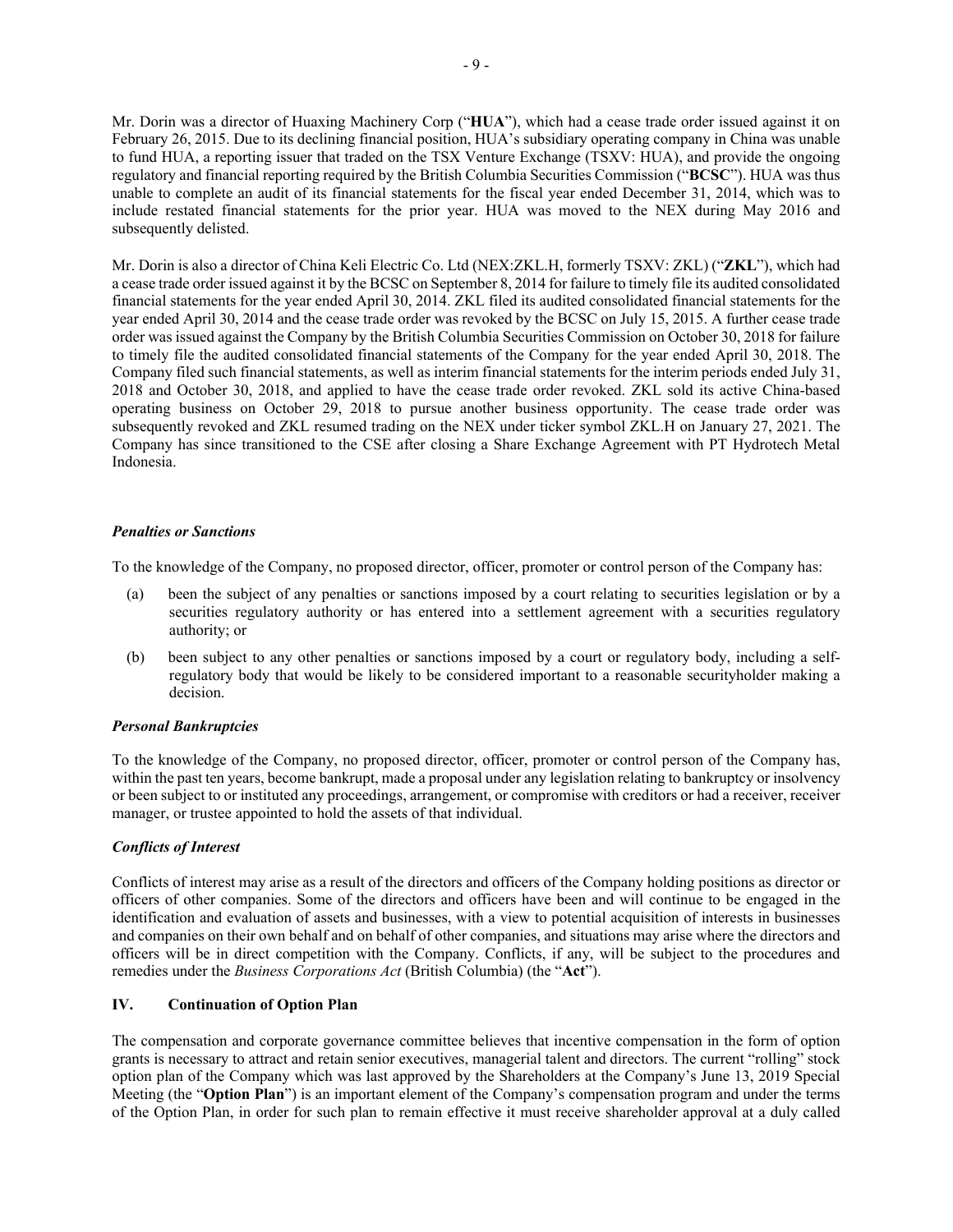meeting of the holders of Common Shares of the Company every three years. The Board will be seeking such shareholder approval at its 2022 annual general meeting of Shareholders. The Option Plan is also subject to regulatory approval. A copy of the Option Plan has been filed on the Company's SEDAR profile as set out in Appendix "B" to its Management Information Circular for its June 13, 2019 Meeting, filed on SEDAR on May 14, 2019 and is available for download at www.sedar.com. For convenience we also attached the Option Plan to this Information Circular at Appendix "B".

As at May 6, 2022, there were 137,820,773 issued and outstanding Common Shares of the Company and 10% of these Common Shares are available for Share Option Grants or 13,782,077. As at May 6, 2022, there were 5,340,000 options outstanding (representing 3.87% of the current issued and outstanding Common Shares) under the Option Plan. Upon approval of the continuation of the Option Plan, options to purchase a total of 8,442,077 Common Shares will be available for grant representing 6.12% of the issued and outstanding Common Shares.

For a summary of the material terms of the Option Plan, see Section titled "*Option Plan*" on page 20 of this Information Circular.

# *Shareholder Approval*

At the Meeting, Shareholders will be asked to consider and, if deemed advisable, to pass, with or without variations, an ordinary resolution to authorize the continuation of the Company's Option Plan for a further three years, in substantially the form set out below (the "**Option Plan Resolution**").

Pursuant to the provisions of the BCBCA, the Option Plan Resolution must be approved by a majority of the votes cast in respect thereof by Shareholders present in person or by proxy at the Meeting.

The following is the text of the Option Plan Resolution which will be put forward to Shareholders for approval at the Meeting:

# "**BE IT RESOLVED AS AN ORDINARY RESOLUTION THAT**:

- 1. The stock option plan of Eastern Platinum Limited ("Eastplats") as described in the management information circular of Eastplats dated May 6, 2022 is hereby ratified, confirmed and approved and approved for continuation to June 21, 2025.
- 2. The Company shall have the ability to grant stock options until June 21, 2025, which is the date that is three years from the date of the shareholder meeting at which shareholder approval is being sought.
- 3. Any director or officer of Eastplats is hereby authorized and directed, for and on behalf of Eastplats, to take all necessary actions and to execute and deliver, or cause to be executed and delivered, all such other documents, deeds, instruments and certificates that it considers necessary or desirable in order to give effect to this resolution."

#### **V. Appointment of Auditor**

The Board recommends, on the advice of the Audit Committee, that PricewaterhouseCoopers LLP be appointed as auditors of the Company, at a remuneration to be fixed by the Board. PricewaterhouseCoopers LLP was appointed by the directors of the Company as auditor of the Company commencing August 2, 2017, and was last re-appointed by the Shareholders on June 17, 2021.

**Management recommends that PricewaterhouseCoopers LLP be appointed as auditor of the Company until the next annual general meeting of Shareholders. It is the intention of the persons named in the enclosed form of proxy, if not expressly directed to the contrary in such form of proxy, to vote such proxies FOR the appointment of PricewaterhouseCoopers LLP as auditors.**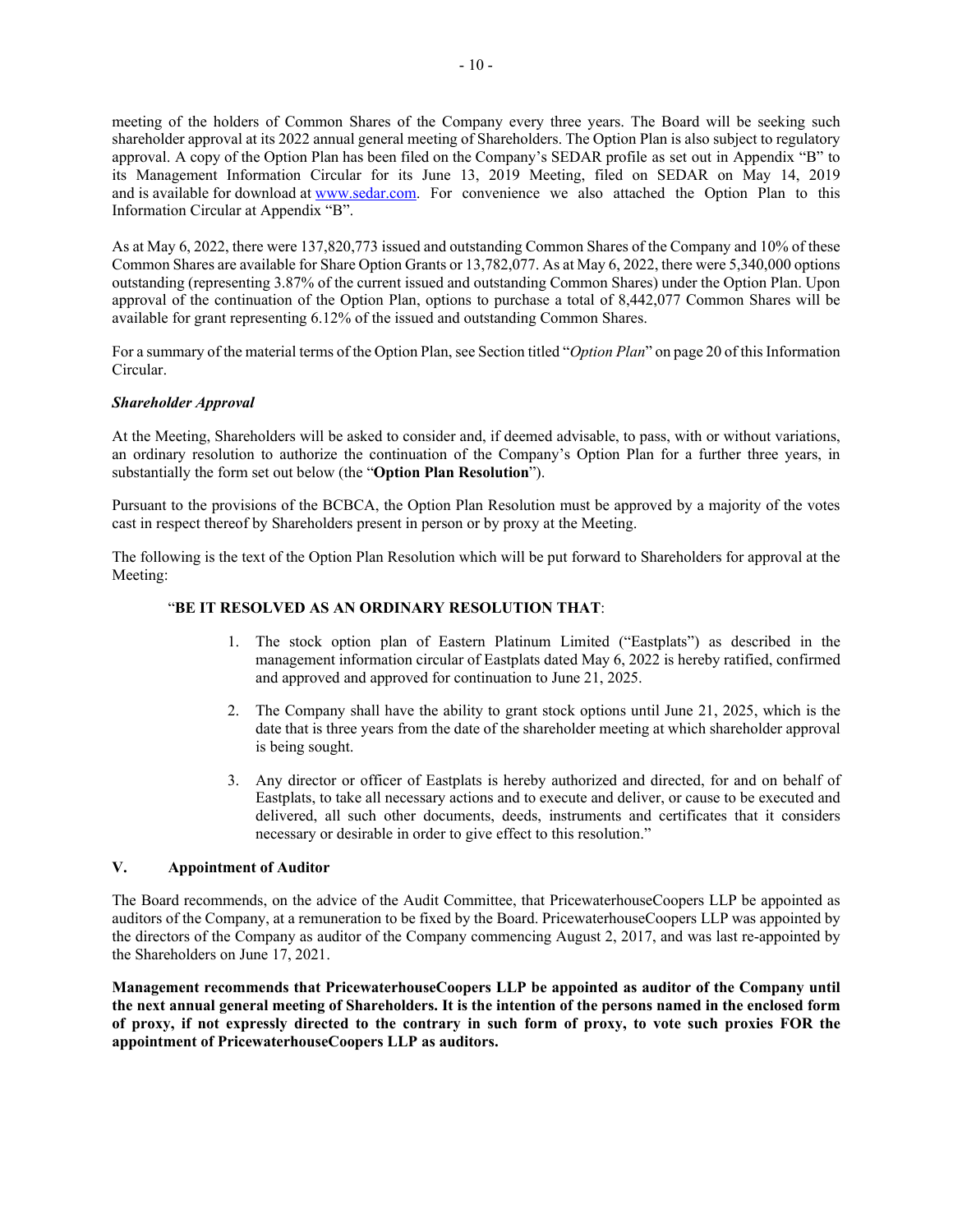# **STATEMENT OF EXECUTIVE COMPENSATION**

In accordance with the requirements of applicable securities legislation in Canada, the following executive compensation disclosure is provided in respect of: (a) each person who served as the Company's Chief Executive Officer (the "**CEO**") and Chief Financial Officer (the "**CFO**") during the 2021 fiscal year; (b) the three most highly compensated executive officers of the Company (other than the CEO and CFO) and its subsidiaries whose annual aggregate compensation for the 2021 fiscal year exceeded \$150,000; and (c) each individual who would be included under (b) above but for the fact such individual was not an executive officer of the Company or its subsidiaries at the end of the financial year (each, a "**NEO**" and collectively, the "**NEOs**").

#### **Compensation Discussion and Analysis**

The Board's Corporate Governance and Compensation Committee (the "**Committee**") is responsible for overseeing compensation for the Company's executive officers and making recommendations in respect thereof to the Board, consistent with the Company's compensation philosophy and compensation and corporate governance best practices. The Committee executes its mandate in consultation with management and a review of comparable information in the industry in which the Company operates. The Board, however, makes the ultimate decisions with respect to executive compensation upon consideration of the Committee's recommendations.

Ms. Diana Hu, was appointed as the Chief Executive Officer and President on July 27, 2016.

Mr. Rowland Wallenius was appointed as the Chief Financial Officer and Corporate Secretary on November 25, 2016 and resigned from these officer positions effective April 2, 2021. The Company engaged Mr. Wallenius as a consultant for a period of approximately three months after his resignation as officer to assist in the transition period after his departure. He provided services on an as-needed basis at a rate of \$100.00 per hour. Mr. Wylie Hui was appointed as the Chief Financial Officer and Corporate Secretary effective May 1, 2021.

Mr. Andreas Zhang was appointed as Chief Operating Officer on July 5, 2016.

Ms. Hannelie Hanson was appointed as GM South Africa effective August 1, 2018.

In accordance with applicable securities laws, each of these individuals is among the Company's "Named Executive Officers" or "NEOs" in respect of whom 2021 compensation is disclosed below.

During 2021 the Committee reviewed the change of the Company from care and maintenance into a revenue producing Company and all key compensation issues for the directors and the executive officers and based on those discussions, the Chair made recommendations to the Board. The purpose of the Company's compensation program is to provide incentives to attract, motivate and retain qualified and experienced executives, to ensure their interests are aligned with the interests of Shareholders of the Company and to provide for transparent and defensible compensation. The compensation program is designed to incentivize such executives to achieve the annual and long-term business goals of the Company and to reward each executive officer for his/her achievements on the basis of individual, group and corporate performance.

The three principal elements that make up the compensation program are base salary, long term incentives and cash bonuses. In the normal course, total executive compensation for NEOs (base salary, stock options and cash bonuses) is targeted at the median quartile of market. Stock options have traditionally been awarded on an annual basis and grants are based on a number of factors, including individual and corporate performance, retention considerations, and performance motivation.

The base salary established for each executive officer is intended to reflect each individual's responsibilities, experience, prior performance and other discretionary factors deemed relevant by the Board. The incentive stock option portion of the compensation is designed to provide the executive officers of the Company with a long-term incentive in developing the Company's business. Options granted under the Company's stock option plan are approved by the Board and, if applicable, its subcommittees, after consideration of the Company's overall performance and whether the Company has met targets set out by the executive officers in their strategic plan.

The Committee oversees the implementation of the Company's executive compensation policies and philosophy, reviews the adequacy and form of compensation and/or benefits for directors and executives, assesses the individual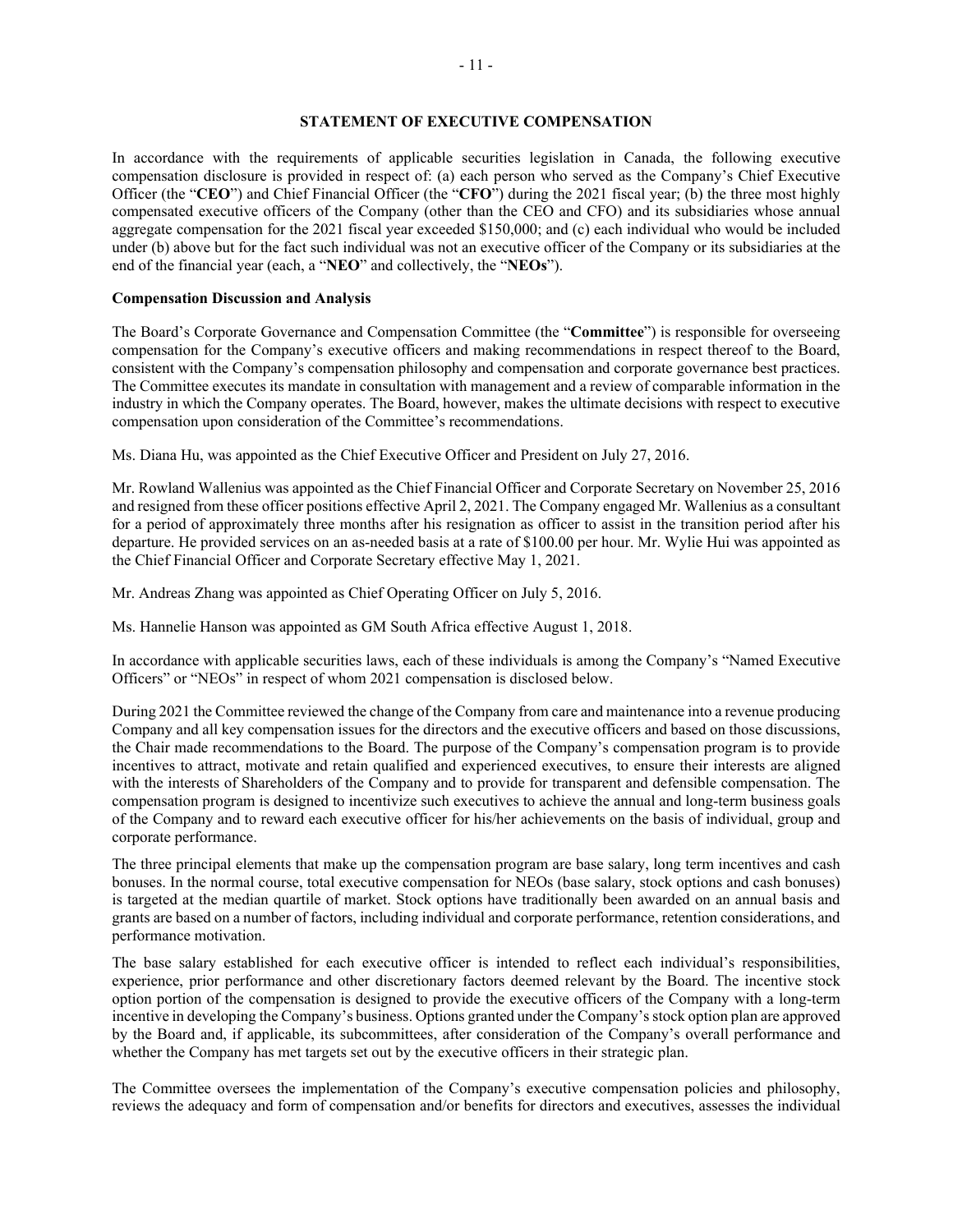performance of the Company's executives, and makes recommendations to the Board. The Committee also assesses corporate and individual performance, recruiting and retention needs, and makes recommendations to the Board in respect of them. Based on these recommendations, the Board makes decisions concerning the nature and scope of the remuneration for directors and executive officers as well as other employees and consultants.

The Committee also administers and makes recommendations to the Board with respect to the Company's stock option plan. The Company may also grant incentive stock options from time to time in accordance with the terms of its stock option plan. The purpose of granting such options is to assist the Company in compensating, attracting, retaining and motivating the directors of the Company and to closely align the personal interests of such persons to those of the Shareholders.

The Committee may seek independent compensation advice where appropriate from external consultants in order to assist it in assessing executive remuneration levels and aligning directors and executive remuneration packages with comparable market compensation. In early 2021, the Committee undertook a review of the 2020 Global Mining Compensation Survey (the "Survey"). The Survey was organized and presented by Global Governance Advisors, a human capital consulting firm providing executive compensation and governance advisory services to boards of directors and senior management. Fifty-six mining companies participated in the Survey and were divided into different groups according to the size of their total assets for data compiling. The survey also provided detailed base salary, short and long-term incentives of the executive compensation based on the different commodities and stages of business development. The Committee believed the Survey represented good comparators of the 'market' in which the Company competed for executive talent and as such made adjustments to compensation in early 2021.

Following the June 17, 2021 annual general meeting of Shareholders, George Dorin, Michael Cosic and Xin (Alex) Guan were all reappointed to the Committee. At this time, all of the members of the Committee are independent. The Committee is made up of the following members, all of whom have prior experience in dealing with compensation matters:

| George Dorin (Chair) | July 5, $2016$ – present        |
|----------------------|---------------------------------|
| Michael Cosic        | <i>March 27, 2018</i> – present |
| Xin (Alex) Guan      | June 14, 2018 - present         |

Mr. Dorin is a CPA, CA, holds an MSc (Econ), FCSI, and CF and has over 40 years of broad-based financial experience, including over 20 years as a Corporate Director or Chief Financial Officer and Corporate Secretary for several private and public companies. This broad experience has provided Mr. Dorin with significant experience and knowledge in preparing, reviewing, developing, analysing and comparing appropriate compensation for many senior roles in a variety of businesses.

Mr. Cosic (CFA, MBA) has been the Chief Financial Officer for several public and private companies, in addition to holding other senior management roles for over 20 years. Mr. Cosic has wide ranging experience and knowledge in compensation matters in numerous businesses and industries.

Mr. Guan holds an MBA and is the director of White Compass Pty Ltd. (September 2014 - Present), a trading and consulting company in commodity and art. Previously Mr. Guan was the Chief Representative in China of Metalmin Beijing (2007 - 2014). Mr. Guan has wide ranging experience and knowledge in compensation matters in numerous businesses and industries.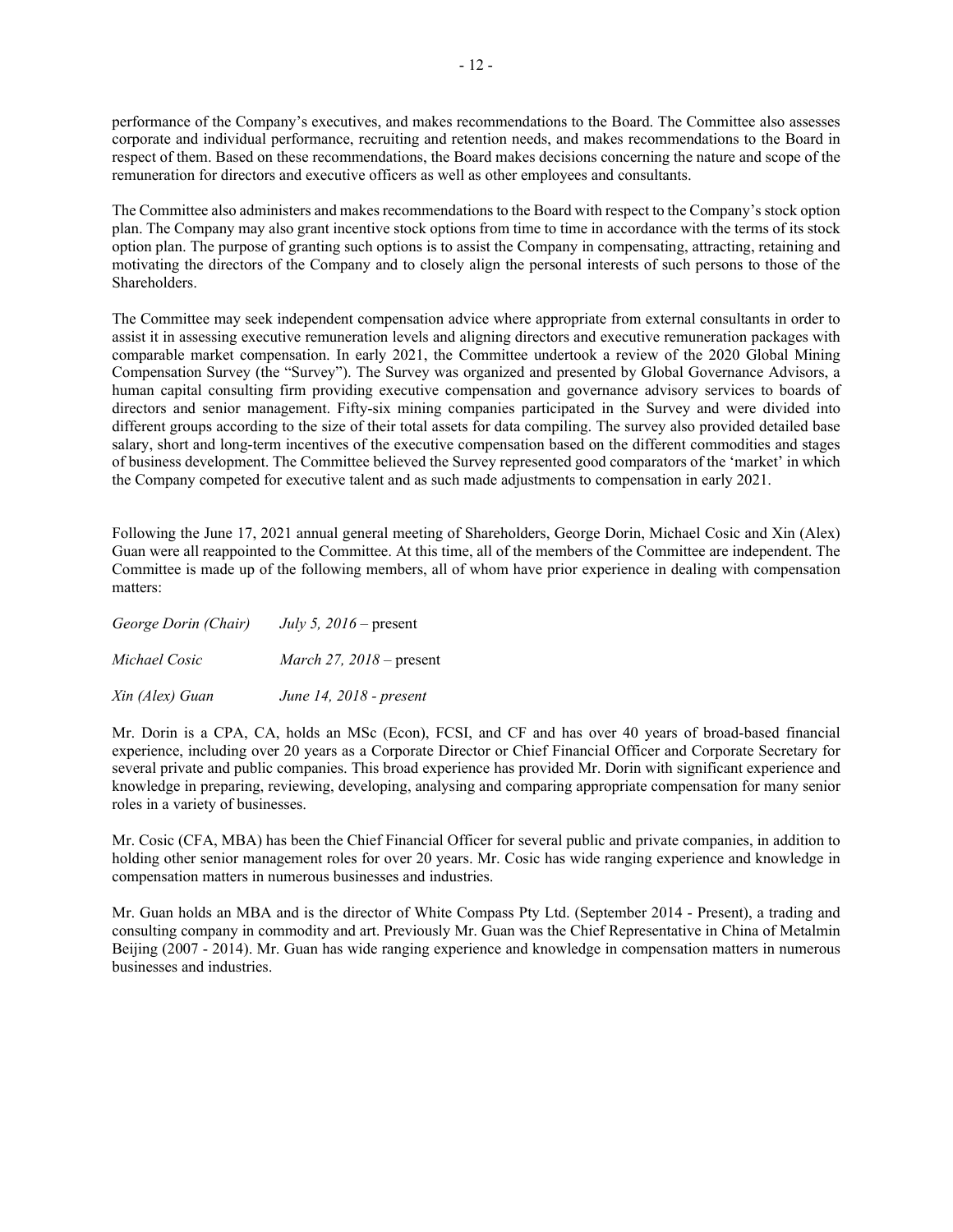# **Elements of Executive Compensation**

The following elements of compensation are employed to reward the Company's executive officers:

| <b>Element</b>              | <b>Purpose</b>                                                                                                                                                                                                                                                                                                                                                                                                                                                                                                                     |  |  |  |
|-----------------------------|------------------------------------------------------------------------------------------------------------------------------------------------------------------------------------------------------------------------------------------------------------------------------------------------------------------------------------------------------------------------------------------------------------------------------------------------------------------------------------------------------------------------------------|--|--|--|
| <b>Base Salaries/Fees</b>   | Base salaries/fees form an essential component of the<br>Company's compensation strategy as a key to the<br>Company remaining competitive, are fixed and therefore<br>not subject to uncertainty, and can be used as the base to<br>determine other elements of compensation and benefits.<br>In determining the base salaries/fees of executive<br>officers, the Committee and the Board consider the<br>following:                                                                                                               |  |  |  |
|                             | the recommendations of the Chief Executive<br>Officer (other than in respect of the Chief<br>Executive Officer's compensation);<br>the particular responsibilities related to the<br>position;<br>the level of experience and expertise of the<br>executive officer; and<br>the executive officer's overall performance<br>based on feedback.                                                                                                                                                                                      |  |  |  |
|                             | The emphasis placed on any of these factors is at the<br>discretion of the Board and may vary among the<br>executive officers.                                                                                                                                                                                                                                                                                                                                                                                                     |  |  |  |
| <b>Bonus Payments</b>       | The purpose of the Company's bonus program is to<br>provide executives with the opportunity to receive a cash<br>incentive that is broadly related to the progress of the<br>Company and individual performance.                                                                                                                                                                                                                                                                                                                   |  |  |  |
|                             | The Company does not utilize a set of formal corporate<br>objective measures to determine bonus entitlements but<br>rather determines bonus payments to executives in<br>specific individual objectives or targets on a case by<br>case basis for each executive officer. The Committee, in<br>making recommendations to the Board in respect of<br>bonus awards, considers the achievement of individual<br>targets or technical milestones. The Company does not<br>focus on any particular key performance indicators<br>(KPI). |  |  |  |
| <b>Long-Term Incentives</b> | Long-term incentives are designed to reward long-term<br>executive performance, to aid in the retention of<br>qualified executives and to align executive incentives<br>directly with those of Shareholders by retaining a<br>proprietary interest in the equity of the Company while<br>at the same time not drawing on the cash resources of the<br>Company.                                                                                                                                                                     |  |  |  |
|                             | The Company does not utilize a set of formal objectives<br>measures to determine long-term incentive grants.<br>Rather such grants are determined on a case by case                                                                                                                                                                                                                                                                                                                                                                |  |  |  |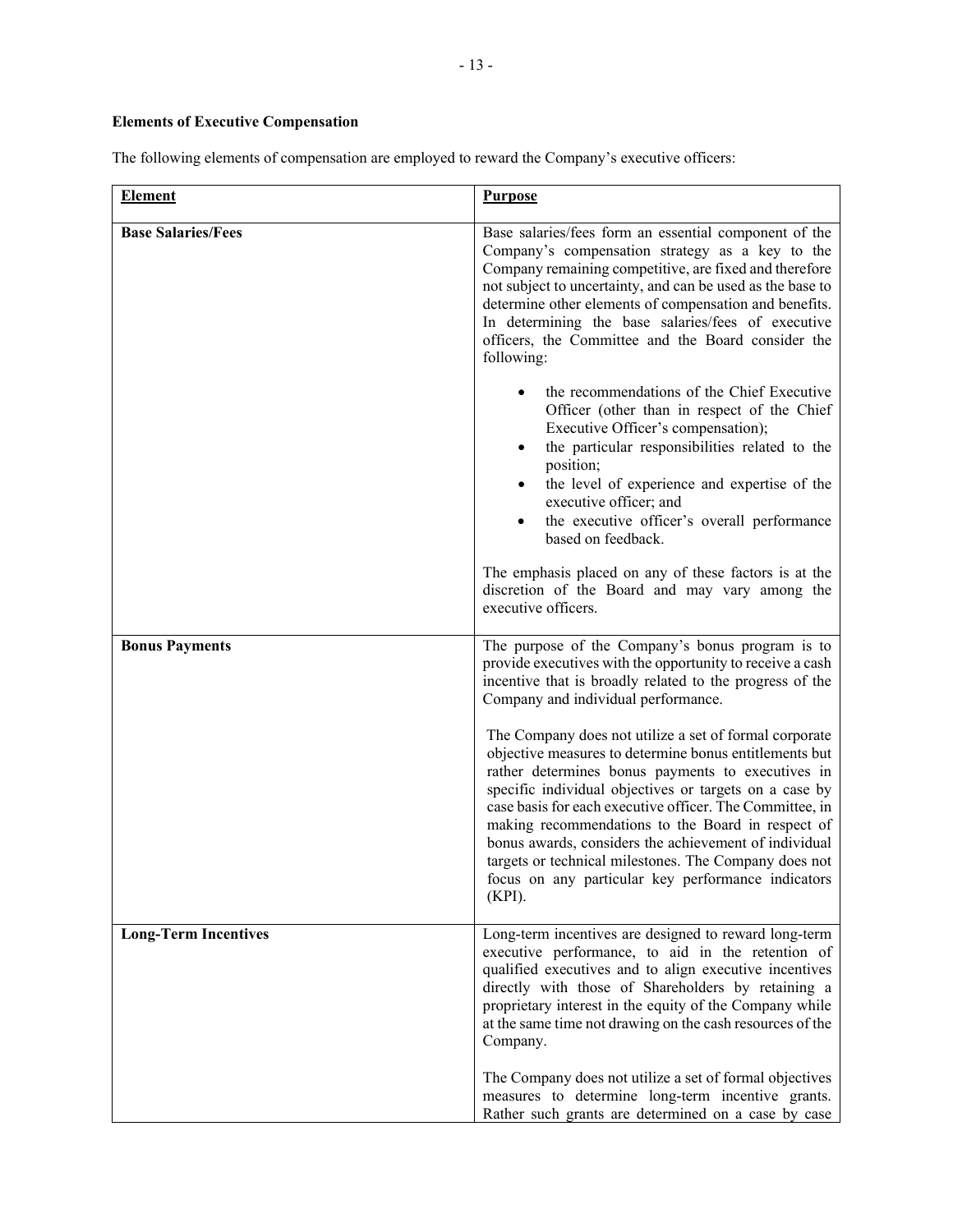| Element | <b>Purpose</b>                                                                                                                                                                                                                                                                                                                                                                                                                                                                                                                                                                                                                                                                                                                                                                                                                                                                                                                                                                            |
|---------|-------------------------------------------------------------------------------------------------------------------------------------------------------------------------------------------------------------------------------------------------------------------------------------------------------------------------------------------------------------------------------------------------------------------------------------------------------------------------------------------------------------------------------------------------------------------------------------------------------------------------------------------------------------------------------------------------------------------------------------------------------------------------------------------------------------------------------------------------------------------------------------------------------------------------------------------------------------------------------------------|
|         | basis having consideration to such grants previously<br>awarded. There are no specific quantitative or qualitative<br>measures associated with long-term incentive grants,<br>and no specific weights are assigned to any criteria<br>individually. The performance of the Company is<br>broadly considered as a whole when determining long-<br>term incentive awards, if any, and the Company does not<br>focus on any particular performance metric.<br>Subject to approval by the Board, the Company grants<br>long-term incentive awards in the form of stock options.<br>The Committee reviews option grant recommendations<br>made by the Chief Executive Officer with regard to each<br>executive's individual performance in contributing to<br>the strategic objectives of the Company and demand in<br>the market for the skills of that executive. The<br>Committee makes its recommendations for approval of<br>grants to the Board for the executives and Board<br>members. |
|         |                                                                                                                                                                                                                                                                                                                                                                                                                                                                                                                                                                                                                                                                                                                                                                                                                                                                                                                                                                                           |

# **Compensation Philosophy and Goals**

The Board has the overall responsibility for the Company's compensation program. The Board has delegated certain research and oversight responsibilities to the Committee but retains final authority over the compensation program and process, including approval of material amendments to or the adoption of new equity-based compensation plans and the review and approval of Committee recommendations.

The Committee assesses the individual performance of the Company's executive officers and makes recommendations relating to compensation to the Board. Based on these recommendations, the Board makes decisions concerning the nature and scope of the compensation to be paid to the Company's executive officers. The Committee bases its recommendations to the Board on its compensation philosophy and the Committee's assessment of corporate and individual performance, recruiting and retention needs.

While the Company does not have a formal compensation policy, the guiding philosophy of the Company's executive compensation program is to:

- align the interests of the executives with the interests of the Shareholders by linking their compensation to the performance of the Company;
- establish executive compensation on an individual basis in order to retain within the Company qualified and experienced individuals;
- ensure that compensation is fair and appropriate in the opinion of reasonable Shareholders and that it be established, when deemed reasonable and effective to do so, with reference to the market for similar positions in other comparable mining and exploration companies;
- motivate the Company's management team to continually meet and exceed operating targets without sacrificing the Company's long-term growth or our commitment to the Company's employees' safety, health and the environment, while advancing the Company's strategic objectives of growth through optimization of its current exploration and development activities;
- designate an appropriate portion of compensation "at risk" that is variable and linked to individual, group and/or corporate performance;
- allocate an appropriate portion of variable compensation to equity-based awards, aligning interests of the executives directly with those of Shareholders;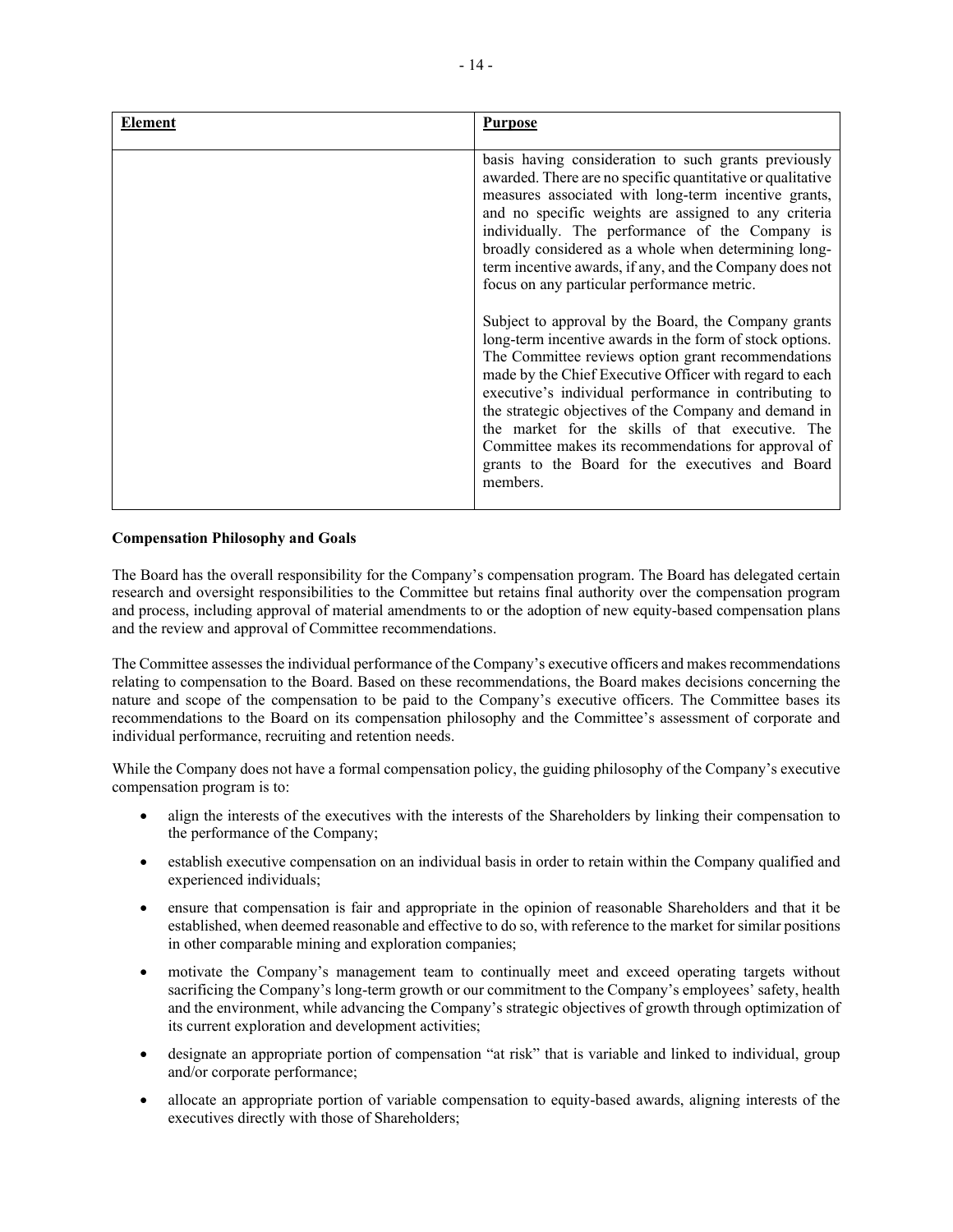- equitably manage compensation so that executives in similar positions and locations are rewarded commensurately;
- reward achievement of business objectives;
- promote effective risk management; and
- effectively communicate goals and calculation methodologies so that they are understood by both executives and Shareholders.

In implementing its compensation philosophy, the Committee and the Board are mindful that:

- compensation should be guided by a pay for performance philosophy;
- compensation should be market-competitive to attract and retain the leadership talent required to drive business results;
- compensation should be linked to corporate objectives, and individual performance in achieving those corporate objectives, while not encouraging excessive or inappropriate risk taking in order to maximize shareholder return; and
- compensation should motivate high performers to achieve exceptional levels of performance through rewards tied to performance.

#### **Management of Risk**

The Company recognizes that certain compensation programs, both employee and executive, could promote unintended behaviours that may, in certain circumstances, be misaligned with the Shareholders' interests. Such behaviours could be problematic at any level of the organization; however, they could potentially have a greater impact on the entire organization if exhibited by executive officers of the Company. The Company seeks to ensure, through the structure of its compensation programs, that executive actions and decisions align with the interests of the Company and its Shareholders. There are additional risks that the Company is typically subject to; however, this discussion focuses solely on risks linked to the Company's executive compensation programs.

In designing and implementing the Company's compensation policies and philosophy, the Committee and the Board regularly assess the risks associated with the Company's policies and practices. The Committee maintains sufficient discretion and flexibility in implementing compensation decisions such that unintended consequences in remuneration can be minimized, while still allowing the Committee to be responsive to market forces in a competitive environment. Several existing practices assist in the management of compensation risk, including the following:

- mixture of short-term and long-term variable incentive programs, which mitigates the risk of encouraging short-term goals at the expense of long-term sustainability and profitability;
- compensation plans incorporate elements of discretion for the Board thereby permitting adjustments to be made so that payouts are not overly influenced by an unusual result in a given area;
- in exercising its discretion under the bonus plan and stock option plan, the Committee reviews individual and corporate performance taking into account the long-term interests of the Company; and
- results of annual assessments of executives' goals, objectives and performance are reviewed and considered in awarding compensation and discretionary judgment is applied in awarding both discretionary bonuses under the bonus plan and future compensation.

The Company believes the elements of executive compensation are balanced, and do not encourage unnecessary or excessive risk taking. Base salaries are fixed in amount and therefore do not encourage risk taking. While annual incentive awards focus on the achievement of short term or annual goals and short-term goals may encourage the taking of short-term risks at the expense of long-term results, the Company's annual incentive award program represents a small percentage of employee's compensation opportunities. Annual incentive awards are based on various personal and company-wide objectives, as well as general performance in day-to-day corporate activities which would trigger the award of a bonus payment to the NEO. The determination as to whether a target has been met is ultimately made by the Board (after receiving recommendations of the Committee) and the Board reserves the right to make positive or negative adjustments to any bonus payment if they consider them to be appropriate. Stock option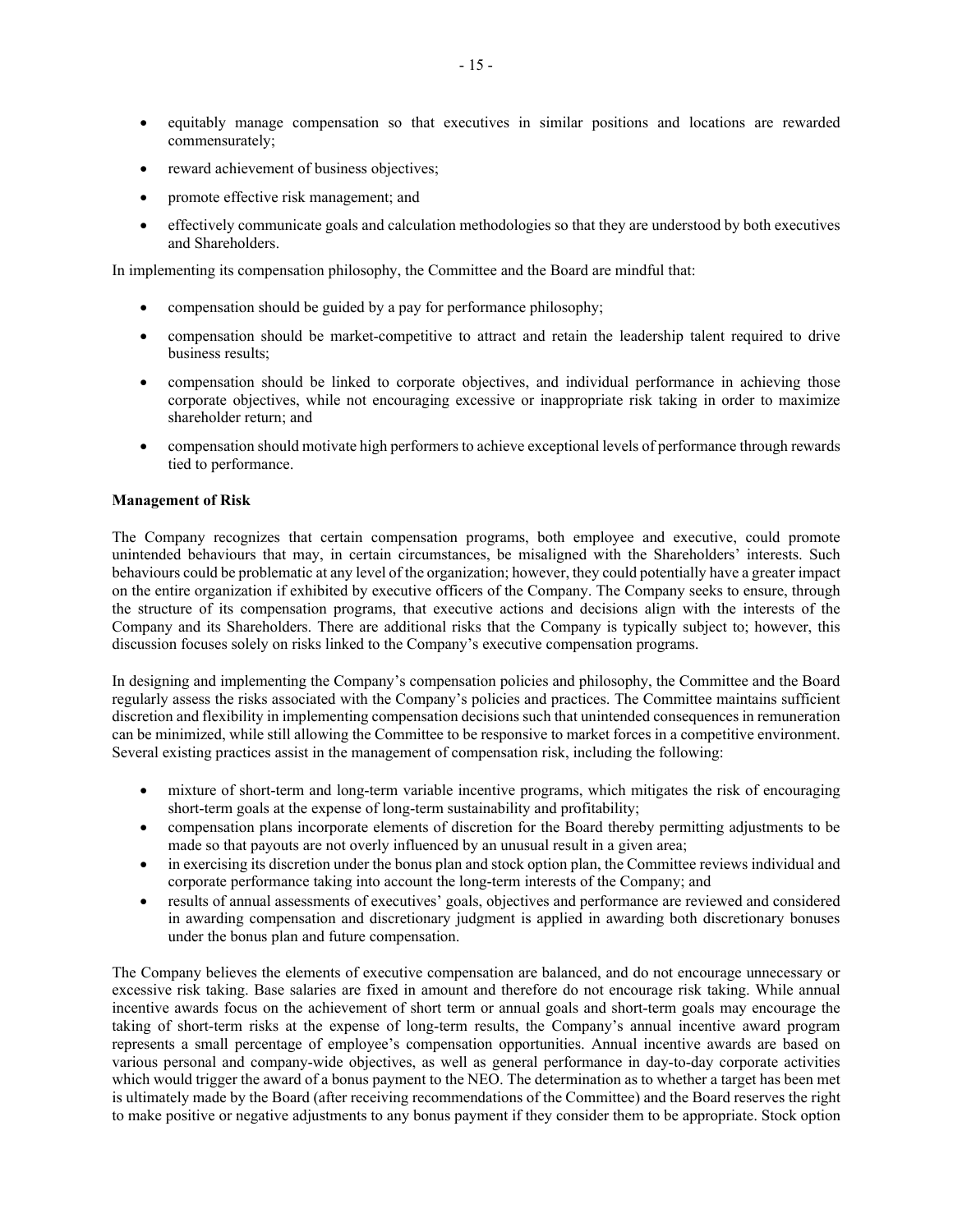awards are important to further align employees' interests with those of Shareholders. The ultimate value of the awards is tied to the Company's stock price and since awards are staggered and subject to long-term vesting schedules, they help ensure that NEOs have significant value tied in long-term stock price performance.

The Company does not have a policy with regard to executive officer and director purchases of financial instruments designed to hedge or offset a decrease in the market value of the Company's securities held by executive officers and directors. In the event a director or NEO purchases financial instruments that are designed to hedge or offset a decrease in market value of the Company's equity securities granted as compensation or held, directly or indirectly, by the director or NEO, such purchases must be disclosed in insider reporting filings. To date, no such purchases have been disclosed by any director or NEO of the Company.

# **Performance Graph**

The following graph compares the cumulative total return to a Shareholder who invested \$100 in Common Shares of the Company on January 1, 2017 until January 1, 2022 with the cumulative total return of the TSX.



|                                  | Investment | Jan 1, 2017 | Jan 1, 2018 | Jan 1, 2019 | Jan 1, 2020 | Jan 1, 2021 | Jan 1, 2022 |
|----------------------------------|------------|-------------|-------------|-------------|-------------|-------------|-------------|
| Company                          | \$100.00   | \$100.00    | \$75.00     | \$42.05     | \$59.09     | \$92.05     | \$65.91     |
| $S\&P/TSX$<br>Composite<br>Index | \$100.00   | \$100.00    | \$106.03    | \$93.69     | \$111.62    | \$114.04    | \$138.82    |

### **Compensation in Relation to Shareholder Return**

During the comparative five-year period from December 31, 2016 to December 31, 2021, total shareholder return for shares of the Company was negative 34.09%. The overall return to Shareholders has been both positive and negative over the past five years, with a net decrease from December 31, 2016 to today. This return is a direct result of changes in the economic environment in South Africa, and the platinum group metals ("PGM") and other commodity pricing.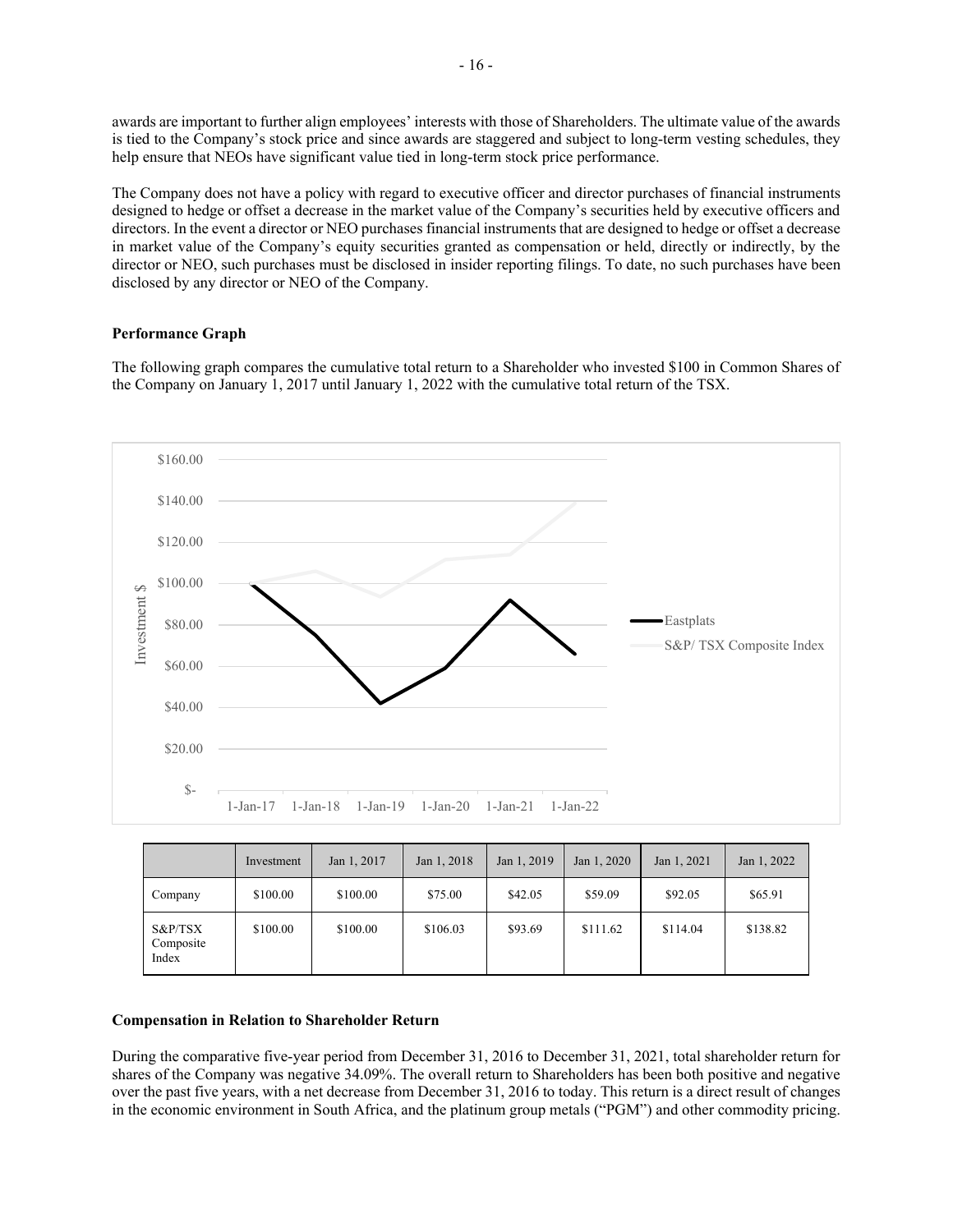Further, the fact that the Company did not have any active projects until 2019 reinforced that economic impact. This back drop including the decreasing share price precipitated a change in the entire Board during 2016. Following the proxy contest, the Board hired new executive officers and significantly adjusted the base pay and aligned the incentives to better align executive pay with corporate progress and Shareholder returns. As shown in the table below the new executive officer's base salaries were, respectively, significantly lower with incentive bonuses that were only payable on results and new operations, but in total were still much lower than prior management base salaries.

The current share price continues to reflect the use of the Company's cash resources in 2020 and 2021. Those resources were invested into the tailings storage facility retreatment project and the optimization and commissioning of PGM Circuits B and D, all of which are located at the Company's Crocodile River Mine in South Africa. However, operations from the retreatment project only began in late December 2018. PGM Circuit D was originally restarted and began operating during the third quarter of 2020. The optimization included funding for some of the initial work required to restart PGM Circuit B, which was commissioned in October 2021. The Company's work over the past three years including the current production occurring in 2021 is beginning to be reflected in a slightly increased share price.

# **Summary Compensation Table**

The table below reflects compensation paid to the NEOs for the financial years ended December 31, 2021, 2020 and 2019:

|                                                                                                                       |                      |                                       |                                  |                                                  | Non-equity incentive<br>plan compensation<br>(S)      |                                            |                                |                                                 |                                             |
|-----------------------------------------------------------------------------------------------------------------------|----------------------|---------------------------------------|----------------------------------|--------------------------------------------------|-------------------------------------------------------|--------------------------------------------|--------------------------------|-------------------------------------------------|---------------------------------------------|
| Name and<br>Principal<br><b>Position</b>                                                                              | Year                 | Salary <sup>(11)</sup><br><b>(\$)</b> | Share-<br>based<br>awards<br>(S) | Option-<br>based<br>awards <sup>(1)</sup><br>(S) | Annual<br>Incentive<br><b>Plans</b>                   | Long-<br>term<br>Incentive<br><b>Plans</b> | <b>Pension</b><br>Value<br>(S) | All other<br>Compensation <sup>(2)</sup><br>(S) | <b>Total</b><br>Compensation<br><b>(\$)</b> |
| Diana $Hu^{(3)}$<br>President &<br><b>CEO</b>                                                                         | 2021<br>2020<br>2019 | 381,150<br>367,538<br>363,000         | $\overline{\phantom{a}}$         | 49,413<br>73,296<br>40,500                       | 190,575<br>60,500                                     | $\overline{\phantom{a}}$                   | $\blacksquare$                 | 14,660                                          | 635,798<br>501,334<br>403,500               |
| Rowland<br>$\mathbf{Wallenius}^{(4)}$<br>former Chief<br>Financial<br>Officer and<br>former<br>Corporate<br>Secretary | 2021<br>2020<br>2019 | 59,500<br>222,750<br>220,000          | $\overline{a}$<br>÷.             | $\overline{\phantom{a}}$<br>48.864<br>27,000     | 80,850<br>36,667                                      | $\overline{a}$                             | $\overline{a}$                 | 14,438                                          | 154,788<br>308,281<br>247,000               |
| Wylie Hui <sup>(5)</sup><br>Chief<br>Financial<br>Officer and<br>Corporate<br>Secretary                               | 2021<br>2020<br>2019 | 153,333<br>N/A<br>N/A                 | $\sim$<br>N/A<br>N/A             | 32,942<br>N/A<br>N/A                             | ÷.<br>N/A<br>N/A                                      | $\overline{a}$<br>N/A<br>N/A               | ÷.<br>N/A<br>N/A               | ÷.<br>N/A<br>N/A                                | 186,275<br>N/A<br>N/A                       |
| Andrea<br>$\mathbf{Zhang}^{(6)}$<br>Chief<br>Operating<br>Officer                                                     | 2021<br>2020<br>2019 | 318,780<br>307,395<br>303,600         | $\overline{a}$                   | 32,942<br>48.864<br>27,000                       | 111,573<br>50,600<br>J.                               | $\overline{\phantom{a}}$                   | $\overline{a}$<br>÷.           | $\overline{a}$                                  | 463,295<br>406.859<br>330,600               |
| Hannelie<br>Hanson <sup>(7)</sup><br><b>GM</b> South<br>Africa                                                        | 2021<br>2020<br>2019 | 241,333<br>227,867<br>233,929         | $\overline{a}$                   | 19,765<br>24,441                                 | 35,940<br>7,206<br>29,240<br>$\overline{\phantom{a}}$ | $\blacksquare$                             | $\blacksquare$                 |                                                 | 297,038<br>259,514<br>263,169               |

**Notes**:

(1) Amounts represent the grant date fair value of the stock options awarded to the NEO, calculated in accordance with the Black-Scholes model, which the Company determined to be the most accurate measure of value, using the market price of the Common Shares as at the grant date. The key valuation assumptions used for 2021 were stock price volatility of 59.24%, risk free interest rates of 0.25%, no dividend yield, and an expected option life of five years.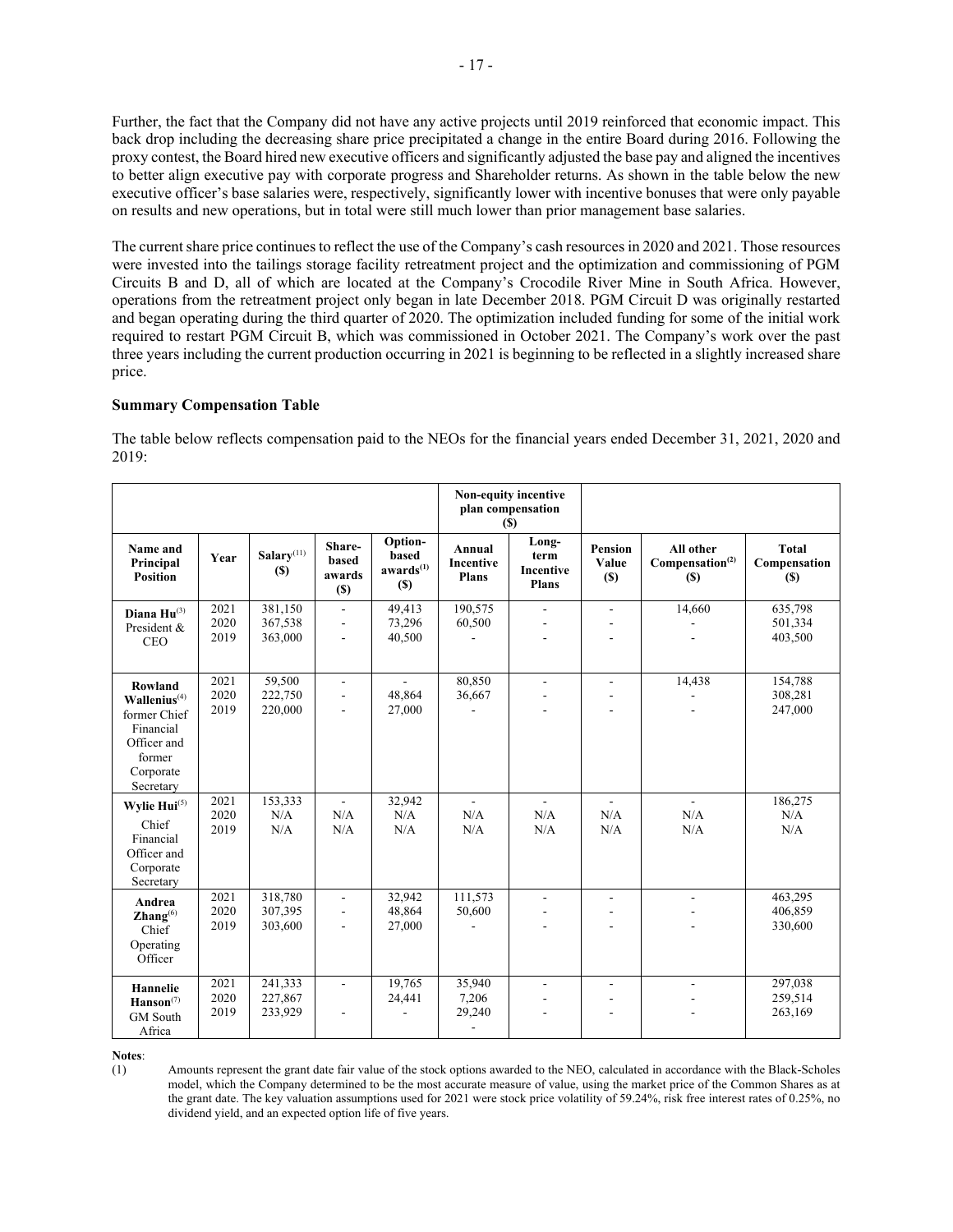- (2) Amounts in this column include payments on termination (see "*Termination and Change of Control Benefits*"). None of the NEOs received perquisites, including property or personal benefits not generally available to all employees that in aggregate were worth more than \$50,000 or more, or worth 10% or more of the NEO's total salary for the financial period ended December 31, 2021.
- (3) Ms. Hu was appointed as President and Chief Executive Officer on July 27, 2016. Effective January 1, 2018 Ms. Hu is an employee of the Company. Effective October 1, 2020, Ms. Hu's annualized salary was \$381,150 plus an annualized incentive bonus payable at the discretion of the Board.
- (4) Mr. Wallenius commenced employment on November 23, 2016 and became the Chief Financial Officer and Corporate Secretary on November 25, 2016. Effective October 1, 2020, Mr. Wallenius' annualized salary was \$231,000 plus an incentive bonus payable at the discretion of the Board. The Company engaged Mr. Wallenius as a consultant for a period of approximately three months to assist in the transition period after his departure on April 2, 2021 from his positions of Chief Financial Officer and Corporate Secretary. He provided services on an as-needed basis at a rate of \$100.00 per hour.
- (5) Effective May 1, 2021 Wylie Hui became Chief Financial Officer and Corporate Secretary. Mr. Hui's annualized salary was \$230,000 plus an incentive bonus payable at the discretion of the Board.
- (6) Mr. Zhang was appointed as Chief Operating Officer on July 5, 2016. All amounts (except for option grants) for Mr. Zhang were paid to Oriental Fortune Consulting Services Limited ("**Oriental**"). Oriental is a private Hong Kong, China company controlled by Mr. Zhang. Under a management services contract effective October 1, 2020, Mr. Zhang's annualized consulting fee was \$318,780 plus annual incentive fees payable at the discretion of the Board.
- (7) Ms. Hanson was appointed as GM South Africa effective August 2018 and in April 2020 became a director of several subsidiaries. Ms. Hanson previously was the Manager of Technical Services for the operations at Crocodile River. All her compensation is paid in South African Rand. Ms. Hanson's annualized salary for 2021 was R2,845,570.

#### **Incentive Plan Awards**

Prior to 2016 the Company granted incentive stock options (the "**Old Options**") pursuant to its stock option plan last amended and restated as of September 12, 2014 (the "**Original Option Plan**"). At the annual general and special meeting of Shareholders of the Company held on June 13, 2019, the Company's Shareholders approved the Option Plan, which terminated and replaced the Original Option Plan.

# *Original Option Plan*

Historically, the Company granted Old Options pursuant to the Original Option Plan. The Board ceased granting Old Options under the Original Option Plan in October, 2016. All Old Options granted under the Original Option Plan have fully vested. The Company has ceased granting any Old Options and any Old Options that were previously granted under the Original Option Plan are administered by the Board.

The Original Option Plan reserved 7,900,000 Common Shares pursuant to Old Options granted under the Original Option Plan, which represents approximately 5.7% of the current issued and outstanding Common Shares. As of the date hereof, there are no outstanding Old Options to acquire Common Shares under the Original Option Plan. The remaining 600,000 outstanding Old Options expired during July-September, 2021, and there are no further grants permitted under the Original Option Plan.

#### *Option Plan*

The purpose of the Option Plan is to attract and retain officers, directors, employees and consultants and provides incentives for such persons to put forth maximum effort for the continued success and growth of the Company.

The Option Plan reserves for issuance pursuant to incentive stock options granted under the Option Plan (the "**Options**"), when taken together with Common Shares reserved for issuance pursuant to all of the Company's security-based compensation arrangements, a maximum of 10% of the issued and outstanding Common Shares of the Company. As of the date hereof, Options to acquire an aggregate of 5,340,000 Common Shares are outstanding under the Option Plan, representing approximately 3.87% of the issued and outstanding Common Shares of the Company. Options which have expired, were cancelled or otherwise terminated without having been exercised, and those which have been exercised, are available for subsequent grants under the Option Plan.

#### *Eligible Participants*

The Option Plan provides that the Board may, from time to time, grant Options to directors, officers, employees and consultants of the Company and its subsidiaries to acquire Common Shares to the Participants.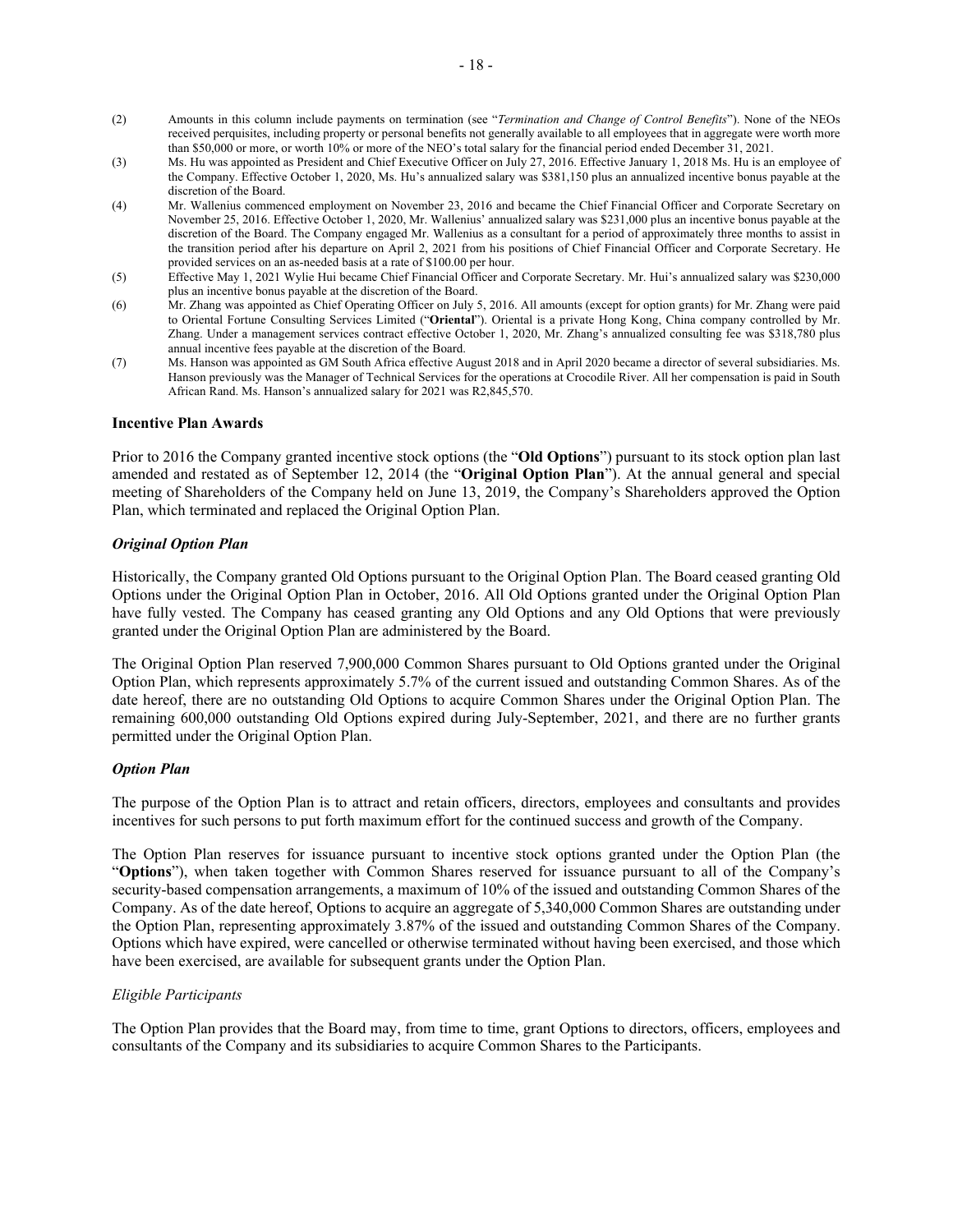#### *Exercise Price and Expiry*

The Board, or the Committee if so empowered, will determine the exercise price for Options granted immediately preceding the grant of the Option. The exercise price must not be less than the five-day volume weighted average trading price of the Common Shares on the TSX. An Option terminates at 5:00 p.m. (PDT) on the date determined by the Company and specified in the particular option agreement on which the Option would normally terminate, which date may not be later than ten years after the date of grant.

#### *Insider Participation Limit*

The maximum number of Common Shares pursuant to the Option Plan and all other security-based compensation arrangements:

- (a) issuable to all insiders, at any time; or
- (b) issued to all insiders, within any one-year period,

must not exceed 10% of the issued and outstanding Common Shares of the Company.

# *Maximum Issuable to One Person*

The Option Plan does not provide for a maximum number of shares which may be issued to an individual pursuant to the Option Plan and any other share compensation arrangement (expressed as a percentage or otherwise).

#### *Vesting*

The vesting of Options under the Option Plan will be determined at the discretion of the Board.

# *Anti-Dilution and Other Adjustments*

Under the Option Plan, the Board may make such adjustments to the Option Plan and Options granted thereunder as the Board may in its sole discretion (and without shareholder approval) deem appropriate to prevent the substantial dilution or enlargement of the rights granted to, or available for, holders of Options in the event:

- of any change or proposed change in the Common Shares through subdivision, consolidation, reclassification, amalgamation, merger or otherwise;
- of any issuance, dividend or distribution to all or substantially all the holders of Common Shares of any shares, securities, property or assets of the Company other than in the ordinary course;
- that any rights are granted to holders of Common Shares to purchase Common Shares at prices materially below fair market value; or
- that as a result of any recapitalization, merger, consolidation or otherwise the Common Shares are converted into or exchangeable for any other shares or securities.

#### *No Financial Assistance*

No financial assistance will be provided by the Company or its subsidiaries to Participants to facilitate the purchase of Common Shares issuable under the Option Plan.

# *Transferability*

Under the Option Plan, Options are not assignable or transferable by a Participant except, in the event of a Participant's death, the interest of a Participant enures to the benefit of and is binding upon the legal personal representatives of the Participant.

#### *Termination*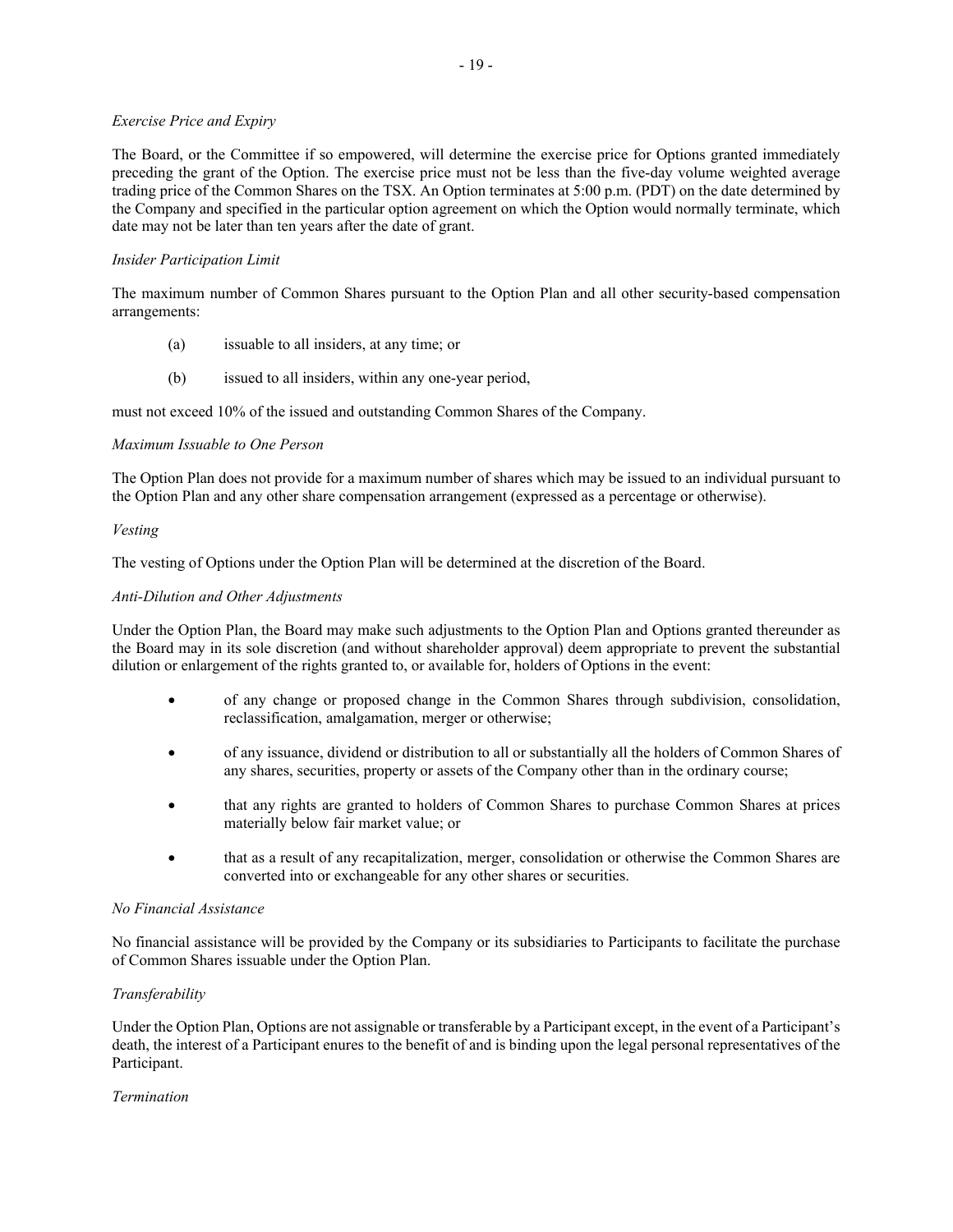Upon the death or long term disability of a Participant holding Options under the Option Plan, all unvested outstanding Options held by that Participant will immediately terminate, other than those which would have vested within the one year period following the date of such termination if such termination had not occurred, which options will be deemed to be vested and be exercisable until the earlier of: (i) the original expiry date of the Option; and (ii) one year following the date of death or long term disability.

If a Participant ceases to be a director, officer, employee or consultant of the Company for any other reason, then all outstanding unvested Options held by that Participant will immediately terminate and such Participant shall have the right to exercise part or all of his or her outstanding vested Options until the earlier of: (i) the original expiry date of the Option; and (ii) 30 days following the date of such termination, resignation or cessation of employment.

# *Black-Out Periods*

Under the Option Plan, if an Option expires during a black-out period, the expiry date for the Option is extended for a period of ten business days following the expiry of such black-out period. This provision applies to all Participants under the Option Plan.

# *Amending the Option Plan*

Subject to the requirements of applicable law, rules and regulations, the Board may, without shareholder approval, amend, alter, suspend, discontinue, or terminate the Option Plan at its sole discretion unless it would impair rights of a Participant holding Options under the Option Plan in which case that Participant's consent is required. Further, Shareholder approval is required for amendments that:

- increase the total number of Common Shares available for Options under the Option Plan, unless authorized expressly in the Option Plan;
- reduce the exercise price or extend the exercise period of any Option;
- have the effect of cancelling any Options and concurrently reissuing such Options on different terms;
- otherwise would cause the Option Plan to cease to comply with any tax or regulatory requirement, including for these purposes any approval or other requirement;
- have the effect of amending what type of amendments require Shareholder approval;
- modify or amend the provisions of the Option Plan in any manner which would permit Options, including those previously granted, to be transferable or assignable in a manner otherwise than as provided for in the Option Plan; or
- change the Participants under the Option Plan which would have the potential of broadening or increasing insider participation.

Without limiting the generality of the foregoing, the Board may, without Shareholder approval, make the following types of amendments to the Option Plan:

- amendments of a "housekeeping" nature; or
- a change to the termination provisions of Options which does not entail an extension beyond the original expiry date.

The foregoing summary is subject to and qualified by the provisions of the Option Plan available for review in Schedule "B".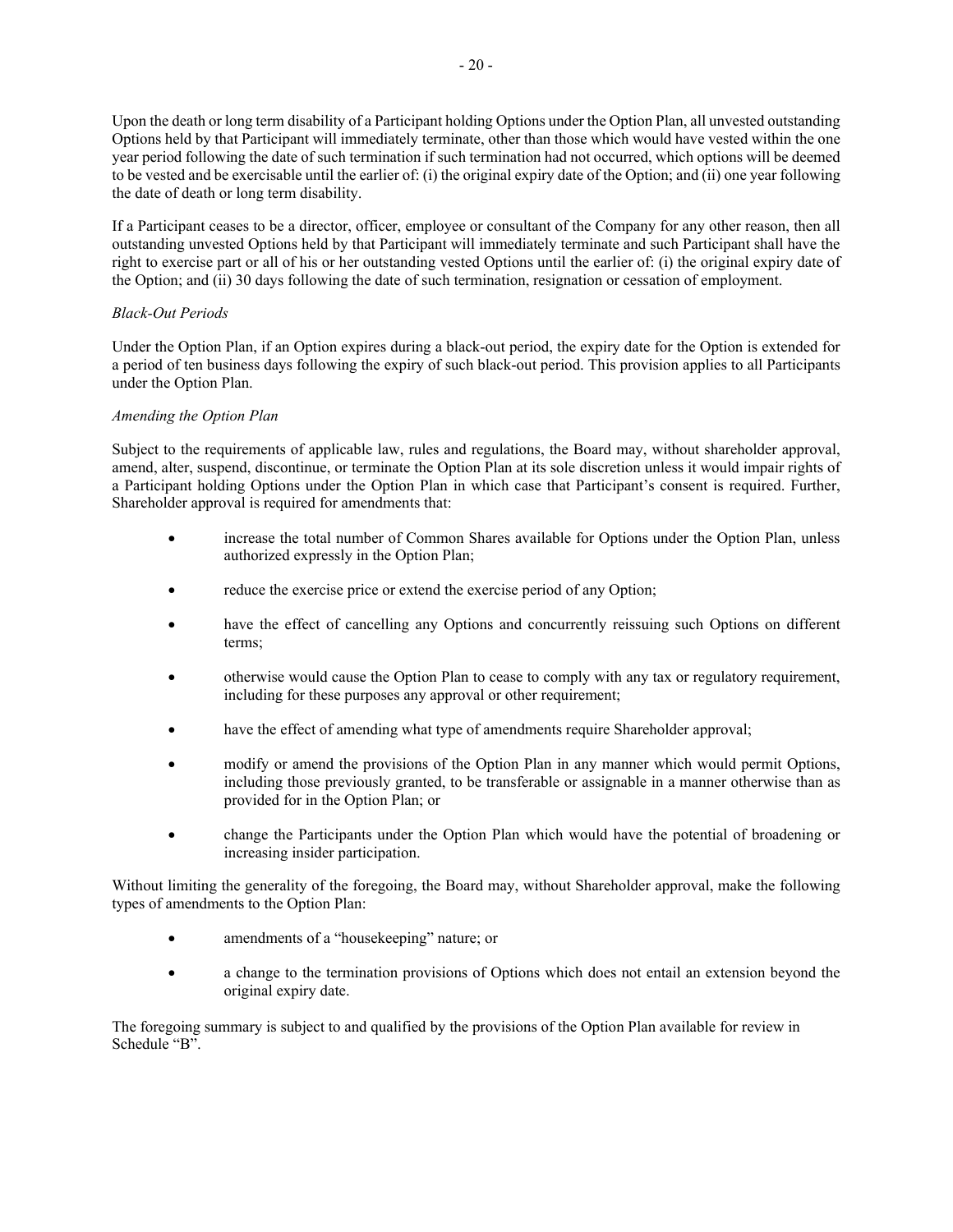#### **NEO Compensation - Outstanding Share-Based Awards and Option-Based Awards**

The following table sets forth information with respect to option-based awards made to NEOs that were outstanding as at December 31, 2021. The NEOs do not receive any share-based awards.

|                                                                                                                        |                                                                                      |                                       | <b>Option-Based Awards</b>                                                                 | <b>Share-based Awards</b>                                                    |                                                            |                                                                                                      |                                                                                                        |
|------------------------------------------------------------------------------------------------------------------------|--------------------------------------------------------------------------------------|---------------------------------------|--------------------------------------------------------------------------------------------|------------------------------------------------------------------------------|------------------------------------------------------------|------------------------------------------------------------------------------------------------------|--------------------------------------------------------------------------------------------------------|
| Name                                                                                                                   | Number of<br>securities<br>underlying<br>unexercised<br>options<br>(# <sup>2</sup> ) | Option<br>exercise<br>price<br>$(\$)$ | <b>Option expiration</b><br>$date^{(1)}$                                                   | Value of<br>unexercised<br>in-the-<br>money<br>options <sup>(2)</sup><br>(S) | Number of<br>of shares that<br>have not vested<br>$^{(#)}$ | Market or<br>shares or units payout value of<br>share-based<br>awards that<br>have not vested<br>(S) | Market or<br>payout value of<br>vested share-<br>based awards<br>not paid out or<br>distributed<br>(S) |
| Diana Hu<br>President<br>and Chief<br>Executive<br>Officer                                                             | 100,000<br>200,000<br>450,000<br>450,000<br>300,000                                  | 0.32<br>0.33<br>0.21<br>0.37<br>0.34  | November 9, 2022<br>December 7, 2022<br>June 13, 2024<br>October 16, 2025<br>June 26, 2026 | $\overline{a}$<br>36,000                                                     |                                                            |                                                                                                      |                                                                                                        |
| Rowland<br>Wallenius <sup>(3)</sup><br>Former<br>Chief<br>Financial<br>Officer and<br>Former<br>Corporate<br>Secretary |                                                                                      |                                       |                                                                                            |                                                                              |                                                            |                                                                                                      |                                                                                                        |
| Wylie<br>$\mathbf{Hui}^{(4)}$<br>Chief<br>Financial<br>Officer and<br>Corporate<br>Secretary                           | 200,000                                                                              | 0.34                                  | June 23, 2026                                                                              |                                                                              |                                                            |                                                                                                      |                                                                                                        |
| Andrea<br>Zhang<br>Chief<br>Operating<br>Officer                                                                       | 100,000<br>100,000<br>300,000<br>300,000<br>200,000                                  | 0.32<br>0.33<br>0.21<br>0.37<br>0.34  | November 9, 2022<br>December 7, 2022<br>June 13, 2024<br>October 16, 2025<br>June 23, 2026 | 24,000                                                                       |                                                            |                                                                                                      |                                                                                                        |
| <b>Hannelie</b><br><b>Hanson</b><br><b>GM</b> South<br>Africa                                                          | 50,000<br>50,000<br>120,000<br>120,000                                               | 0.33<br>0.24<br>0.37<br>0.34          | December 7, 2022<br>April 29, 2025<br>October 16, 2025<br>June 23, 2026                    | 2,500                                                                        |                                                            |                                                                                                      |                                                                                                        |

**Notes:** 

(1) Options vest 90 days from the date of grant.

(2) The "in-the-money" amount is based on the difference between the closing price of the Common Shares on December 31, 2021 of \$0.29 on the TSX, being the last day which the Common Shares traded in 2021 and the exercise price of the Options.

(3) Mr. Wallenius resigned as Chief Financial Officer and Corporate Secretary on April 2, 2021. The Company engaged Mr. Wallenius as a consultant for a period of approximately three months to assist in the transition period after his departure on April 2, 2021 from his positions of Chief Financial Officer and Corporate Secretary. He provided services on an as-needed basis at a rate of \$100.00 per hour. Mr. Wallenius' unexercised stock options expired in accordance with the conditions provided in the Option Plan.

(4) Effective May 1, 2021 Wylie Hui became Chief Financial Officer and Corporate Secretary.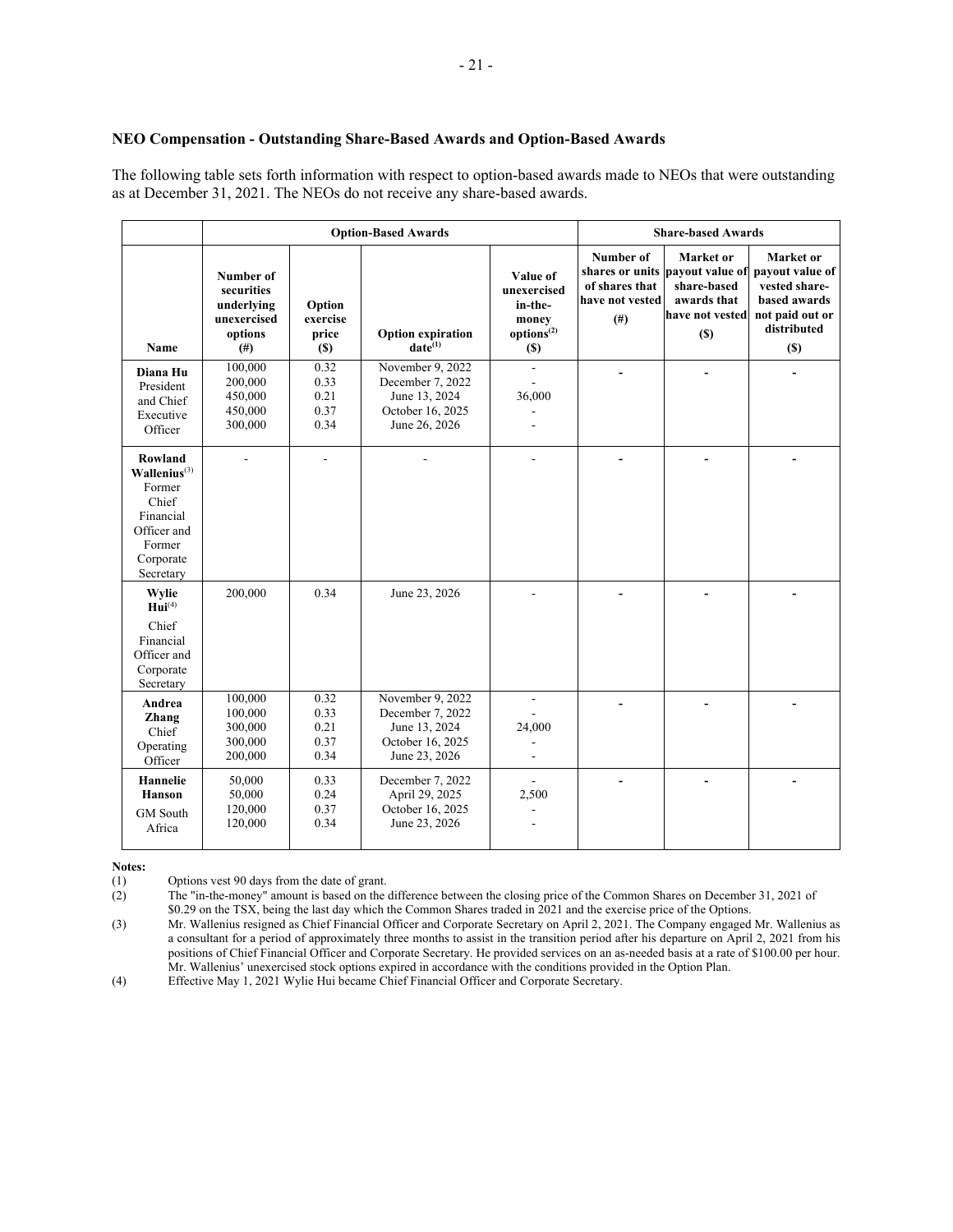#### **NEO Compensation - Incentive Plan Awards - Value Vested or Earned During the Year**

The following table discloses incentive plan awards held by the NEOs that vested during the year ended December 31, 2021. The NEOs do not receive any share-based awards.

| Name                                                                                                             | <b>Option-Based Awards - Value</b><br>vested during the year<br>$(S)^{(1)}$ | Share-based awards - Value<br>vested during the year<br><b>(\$)</b> | Non-equity incentive plan<br>compensation - Value earned<br>during the year<br><b>(\$)</b> |
|------------------------------------------------------------------------------------------------------------------|-----------------------------------------------------------------------------|---------------------------------------------------------------------|--------------------------------------------------------------------------------------------|
| Diana Hu<br>President and Chief<br><b>Executive Officer</b>                                                      | $\mathbf{0}$                                                                |                                                                     |                                                                                            |
| Rowland<br>Wallenius <sup>(2)</sup><br>former Chief<br>Financial Officer<br>and former<br>Corporate<br>Secretary | $\bf{0}$                                                                    |                                                                     |                                                                                            |
| Wylie $Hui^{(3)}$<br>Chief Financial<br>Officer and<br>Corporate<br>Secretary                                    | $\bf{0}$                                                                    |                                                                     |                                                                                            |
| <b>Andrea Zhang</b><br>Chief Operating<br>Officer                                                                | $\bf{0}$                                                                    |                                                                     |                                                                                            |
| <b>Hannelie Hanson</b><br>GM South Africa                                                                        | $\bf{0}$                                                                    |                                                                     |                                                                                            |

**Notes:** 

- (1) Represents the aggregate "in-the-money" amount that would have been realized if the vested in-the-money Options had been exercised on the vesting date.
- (2) Mr. Wallenius resigned as Chief Financial Officer and Corporate Secretary on April 2, 2021. The Company engaged Mr. Wallenius as a consultant for a period of approximately three months to assist in the transition period after his departure on April 2, 2021 from his positions of Chief Financial Officer and Corporate Secretary. He provided services on an as-needed basis at a rate of \$100.00 per hour. Mr. Wallenius' unexercised stock options expired in accordance with the conditions provided in the Option Plan.

(3) Effective May 1, 2021 Wylie Hui became Chief Financial Officer and Corporate Secretary.

#### **Pension Plan Benefits, Defined Contribution Plans and Deferred Compensation Plans**

The Company does not have any defined benefit, defined contribution, or deferred compensation plans.

#### **NEO Termination and Change of Control Benefits**

Diana Hu, Wylie Hui, and Andrea Zhang are parties to an employment or consulting agreement with the Company. Rowland Wallenius, former Chief Financial Officer and Corporate Secretary was also a party to an employment or consulting agreement. Mr. Wallenius resigned as Chief Financial Officer and Corporate Secretary on April 2, 2021. Such agreements establish the base salary and right to participate in the Company's bonus and long-term incentive plan and provide for payments and benefits on their involuntary termination without cause, as applicable. The agreements provide for the following payments and benefits following their resignation, involuntary termination without just cause or a change of control:

 the independent consultant agreement between the Company and Oriental Fortune Consulting Services Limited, a company having its corporate offices in Hong Kong, China which is controlled by Andrea Zhang, provides for that the Company is required to provide three months notice or pay salary and bonus due to termination of this company for any reason, plus one month additional notice or pay one month salary and bonus for each additional year of employment after the first year of employment, up to a maximum of six months of salary and bonus as a termination fee . In the event of a termination by either party, the agreement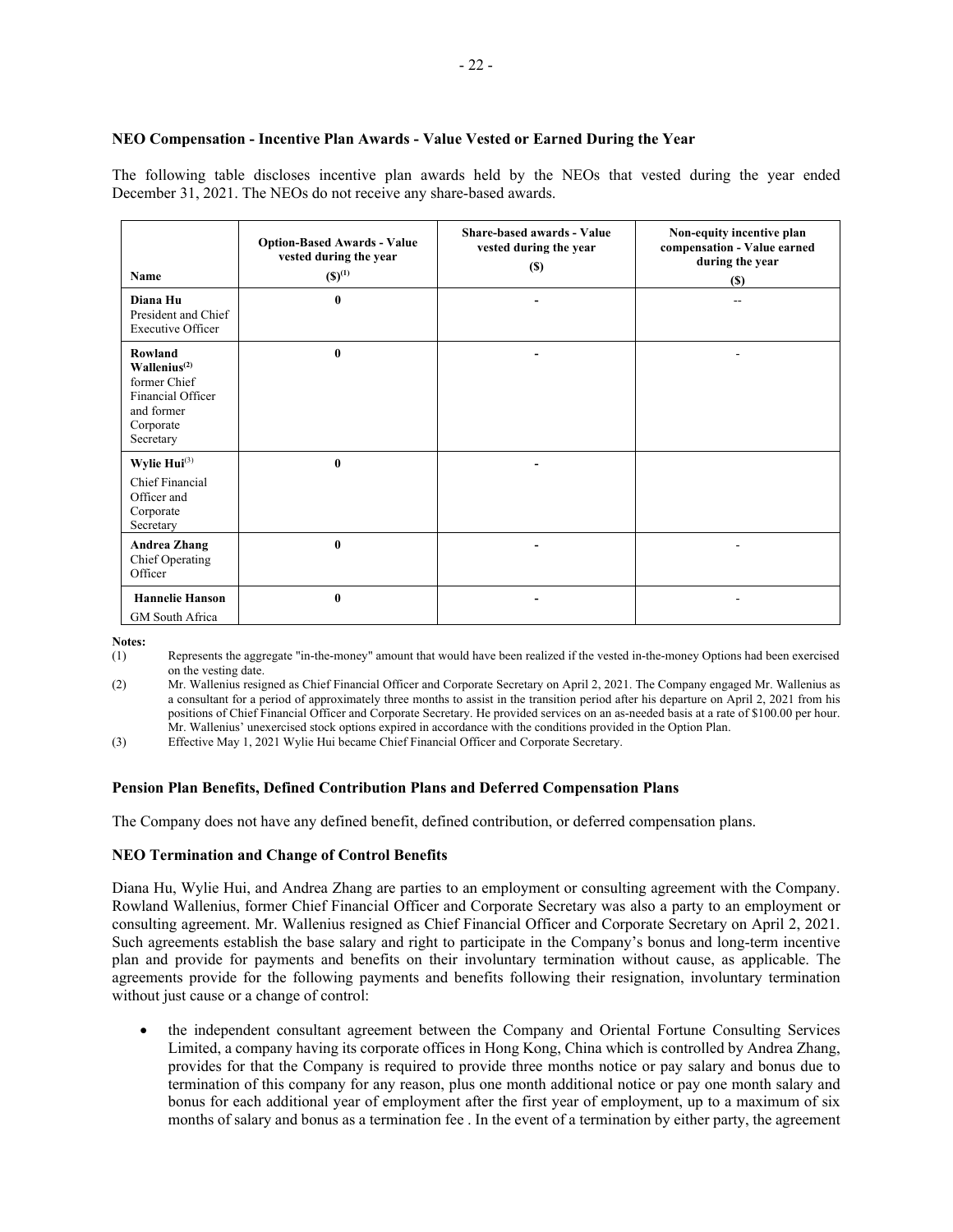provides that the Company pay for services properly performed under the agreement to the date of termination. All options held by Mr. Zhang vest concurrently with such a termination and have 30 days to be exercised.

Wylie Hui's employment agreement dated May 1, 2021 provides for, following the completion of the first year of employment, that the Company is required to provide three months notice or pay salary and bonus due to termination of the Executive for any reason, plus one month additional notice or pay one month salary and bonus for each additional year of employment after the first year of employment, up to a maximum of six months of salary and bonus as a termination fee. The monthly salary of Mr. Hui under the agreement is now \$19,167. All options held by Mr. Hui vest concurrently with such a termination and expire 30 days after such termination. Prior to 2018, neither Ms. Hu's nor Mr. Wallenius' agreements with the Company provided for the payment of any sum following their resignation, involuntary termination or a change of control. However, Ms. Hu and Mr. Wallenius had each signed a new contract effective January 1, 2018 which provides for the following payments following termination of employment:

- Diana Hu's employment agreement dated January 1, 2018 provides for that the Company is required to provide three months notice or pay salary and bonus due to termination of the Executive for any reason, plus one month additional notice or pay one month salary and bonus for each additional year of employment after the first year of employment, up to a maximum of six months of salary and bonus as a termination fee. The monthly salary of Ms. Hu under the agreement is now \$30,250. All options held by Ms. Hu vest concurrently with such a termination and expire 30 days after such termination.
- Rowland Wallenius' employment agreement dated January 1, 2018 provided for that the Company is required to provide three months notice or pay salary and bonus due to termination of the Executive for any reason, plus one month additional notice or pay one month salary and bonus for each additional year of employment after the first year of employment, up to a maximum of six months of salary and bonus as a termination fee. The monthly salary of Mr. Wallenius under the agreement was \$19,250 (the level in 2020). All options held by Mr. Wallenius vest concurrently with such a termination and expire 30 days after such termination.

Each of Diana Hu, Wylie Hui, Rowland Wallenius and Andrea Zhang are required by their respective agreements to not solicit officers, employees or agents of the Company for one year following the termination of their respective agreement and they are also required to maintain the confidentiality of the Company's confidential information.

| The following table provides details regarding the estimated incremental payments from Eastplats to each of the NEOs |  |
|----------------------------------------------------------------------------------------------------------------------|--|
| assuming termination on December 31, 2021:                                                                           |  |

| Name                    | Severance<br>(Base Salary)<br><b>(S)</b> | Severance<br>(Bonus)<br>(S) | <b>Severance</b><br>(Value of Benefits)<br>(S) | <b>Total</b><br><b>(\$)</b> |
|-------------------------|------------------------------------------|-----------------------------|------------------------------------------------|-----------------------------|
| Diana Hu                | 190,575                                  | 63,525                      |                                                | 254,100                     |
| Rowland Wallenius $(1)$ | ۰                                        |                             | ۰                                              |                             |
| Wylie $Hui(2)$          | 4.423                                    | 51,111                      | ۰                                              | 55,534                      |
| Andrea Zhang            | 159,390                                  | 106,260                     | -                                              | 265,650                     |
| Hannelie Hanson $(3)$   | ۰                                        | ۰                           | ۰                                              |                             |

**Notes:** 

(3) Ms. Hanson did not have a termination clause at December 31, 2021.

**Director Compensation – Compensation Table** The following compensation table sets out the total compensation paid to each of the Company's directors (who are not NEOs) for the year ended December 31, 2021.

<sup>(1)</sup> Mr. Wallenius resigned as Chief Financial Officer and Corporate Secretary on April 2, 2021. The Company engaged Mr. Wallenius as a consultant for a period of approximately three months to assist in the transition period after his departure on April 2, 2021 from his positions of Chief Financial Officer and Corporate Secretary. He provided services on an as-needed basis at a rate of \$100.00 per hour. (2) Effective May 1, 2021 Wylie Hui became Chief Financial Officer and Corporate Secretary.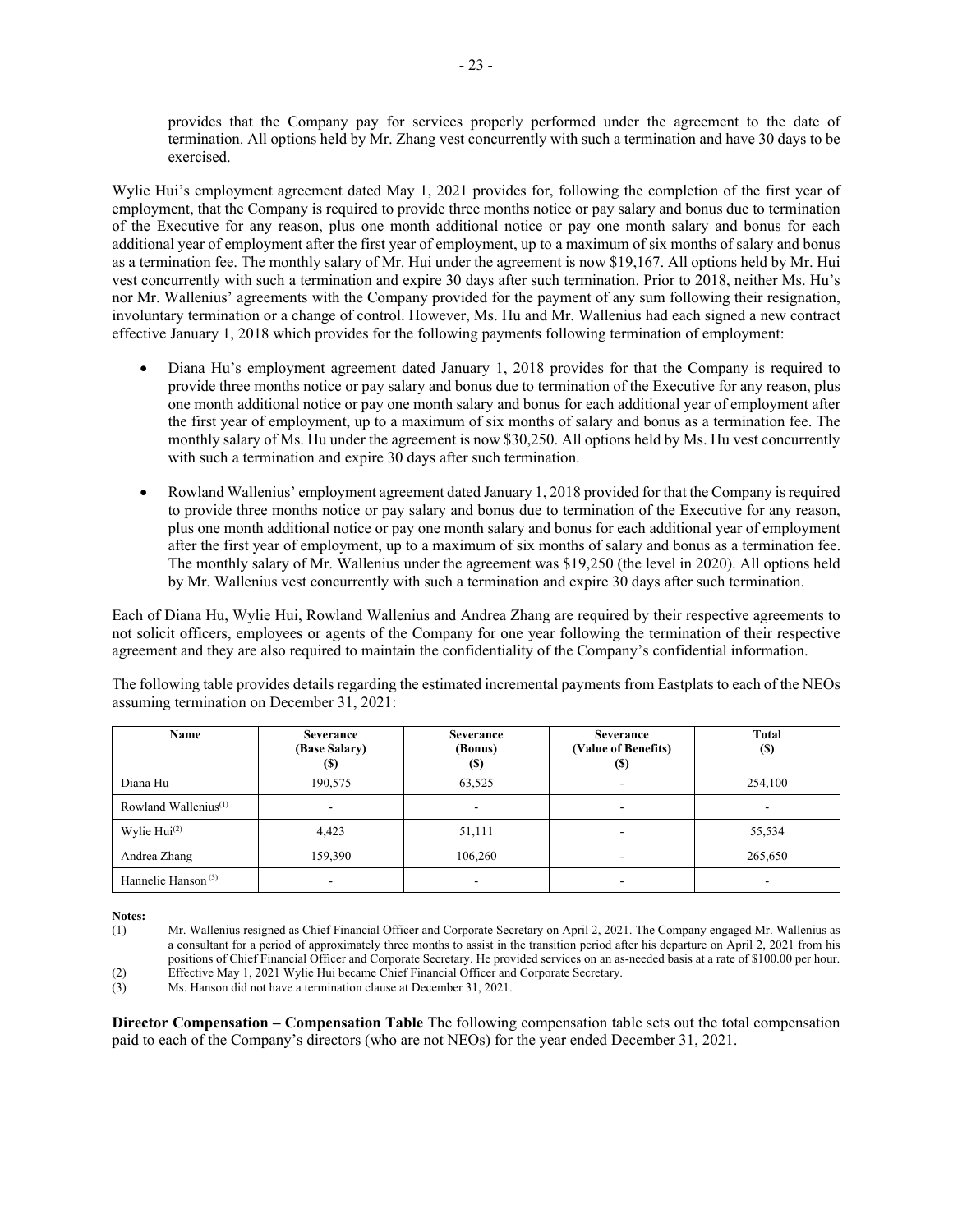| <b>Name</b>     | <b>Fees earned</b><br><b>(\$)</b> | <b>Share-</b><br>based<br>awards<br>(S) | Option-<br>based<br>awards <sup>(1)</sup><br><b>(S)</b> | Non-equity<br>incentive plan<br>compensation<br>(\$) | Pension<br>value<br><b>(S)</b> | All other<br>Compensation<br>(S) | Total<br><b>(S)</b> |
|-----------------|-----------------------------------|-----------------------------------------|---------------------------------------------------------|------------------------------------------------------|--------------------------------|----------------------------------|---------------------|
| Michael Cosic   | 48,005                            | $\overline{\phantom{a}}$                | 24,706                                                  |                                                      |                                | ٠                                | 72,711              |
| George Dorin    | 56,848                            |                                         | 24,706                                                  |                                                      |                                | -                                | 81,554              |
| Xin (Alex) Guan | 52,231                            |                                         | 24,706                                                  |                                                      |                                |                                  | 76,937              |
| Bielin Shi      | 44.215                            | $\overline{\phantom{a}}$                | 24,706                                                  |                                                      |                                | -                                | 68,921              |

**Notes:**<br>(1)

Amounts represent the grant date fair value of the Options awarded to the Director, calculated in accordance with the Black-Scholes model, which the Company determined to be the most accurate measure of value, using the market price of the Common Shares as at the grant date. The key valuation assumptions used for 2021 were stock price volatility of 59.24%, risk free interest rate of 0.25%, no dividend yield, and an expected option life of five years.

#### **Director Compensation - Outstanding Share-Based and Option-Based Awards**

The following table sets forth information with respect to outstanding option-based awards made to directors (that are not NEOs) that were outstanding as at December 31, 2021. The directors do not receive any share-based awards.

|            |                                                                             | <b>Option-Based Awards</b>                 | <b>Share-based Awards</b>        |                                                                                      |                                                                          |                                                                                                               |                                                                                           |
|------------|-----------------------------------------------------------------------------|--------------------------------------------|----------------------------------|--------------------------------------------------------------------------------------|--------------------------------------------------------------------------|---------------------------------------------------------------------------------------------------------------|-------------------------------------------------------------------------------------------|
| Name       | Number of<br>securities<br>underlying<br>unexercised<br>options<br>$^{(#)}$ | Option<br>exercise<br>$price^{(1)}$<br>(S) | <b>Option expiration</b><br>date | Value of<br>unexercised<br>in-the-<br>money<br>options <sup>(2)</sup><br><b>(\$)</b> | Number of shares<br>or units of shares<br>that have not<br>vested<br>(#) | Market or<br>payout value of<br>share-based<br>awards that have based awards not<br>not vested<br><b>(\$)</b> | <b>Market</b> or<br>payout value of<br>vested share-<br>paid out or<br>distributed<br>(S) |
| Michael    | 100,000                                                                     | 0.32                                       | November 9, 2022                 |                                                                                      |                                                                          |                                                                                                               |                                                                                           |
| Cosic      | 150,000                                                                     | 0.21                                       | June 13, 2024                    | 12,000                                                                               |                                                                          |                                                                                                               |                                                                                           |
|            | 150,000                                                                     | 0.37                                       | October 16, 2025                 |                                                                                      |                                                                          |                                                                                                               |                                                                                           |
|            | 150,000                                                                     | 0.34                                       | June 23, 2026                    |                                                                                      |                                                                          |                                                                                                               |                                                                                           |
| George     | 100,000                                                                     | 0.32                                       | November 9, 2022                 |                                                                                      |                                                                          |                                                                                                               |                                                                                           |
| Dorin      | 150,000                                                                     | 0.21                                       | June 13, 2024                    | 12,000                                                                               |                                                                          |                                                                                                               |                                                                                           |
|            | 150,000                                                                     | 0.37                                       | October 16, 2025                 |                                                                                      |                                                                          |                                                                                                               |                                                                                           |
|            | 150,000                                                                     | 0.34                                       | June 23, 2026                    |                                                                                      |                                                                          |                                                                                                               |                                                                                           |
| Xin (Alex) | 100,000                                                                     | 0.39                                       | April 26, 2023                   |                                                                                      |                                                                          |                                                                                                               |                                                                                           |
| Guan       | 150,000                                                                     | 0.21                                       | June 13, 2024                    | 12,000                                                                               |                                                                          |                                                                                                               |                                                                                           |
|            | 150,000                                                                     | 0.37                                       | October 16, 2025                 |                                                                                      |                                                                          |                                                                                                               |                                                                                           |
|            | 150,000                                                                     | 0.34                                       | June 23, 2026                    |                                                                                      |                                                                          |                                                                                                               |                                                                                           |
| Bielin Shi | 100,000                                                                     | 0.32                                       | November 22, 2022                |                                                                                      |                                                                          |                                                                                                               |                                                                                           |
|            | 150,000                                                                     | 0.21                                       | June 13, 2024                    | 12,000                                                                               |                                                                          |                                                                                                               |                                                                                           |
|            | 150,000                                                                     | 0.37                                       | October 16, 2025                 |                                                                                      |                                                                          |                                                                                                               |                                                                                           |
|            | 150,000                                                                     | 0.34                                       | June 23, 2026                    |                                                                                      |                                                                          |                                                                                                               |                                                                                           |

**Notes:** 

.

(1) Options vest 90 days from the date of grant.<br>
(2) The "in-the-money" amount is based on the The "in-the-money" amount is based on the difference between the closing price of the Common Shares on December 31, 2021 of \$0.29 on the TSX, being the last day which the Common Shares traded in 2021 and the exercise price of the Options.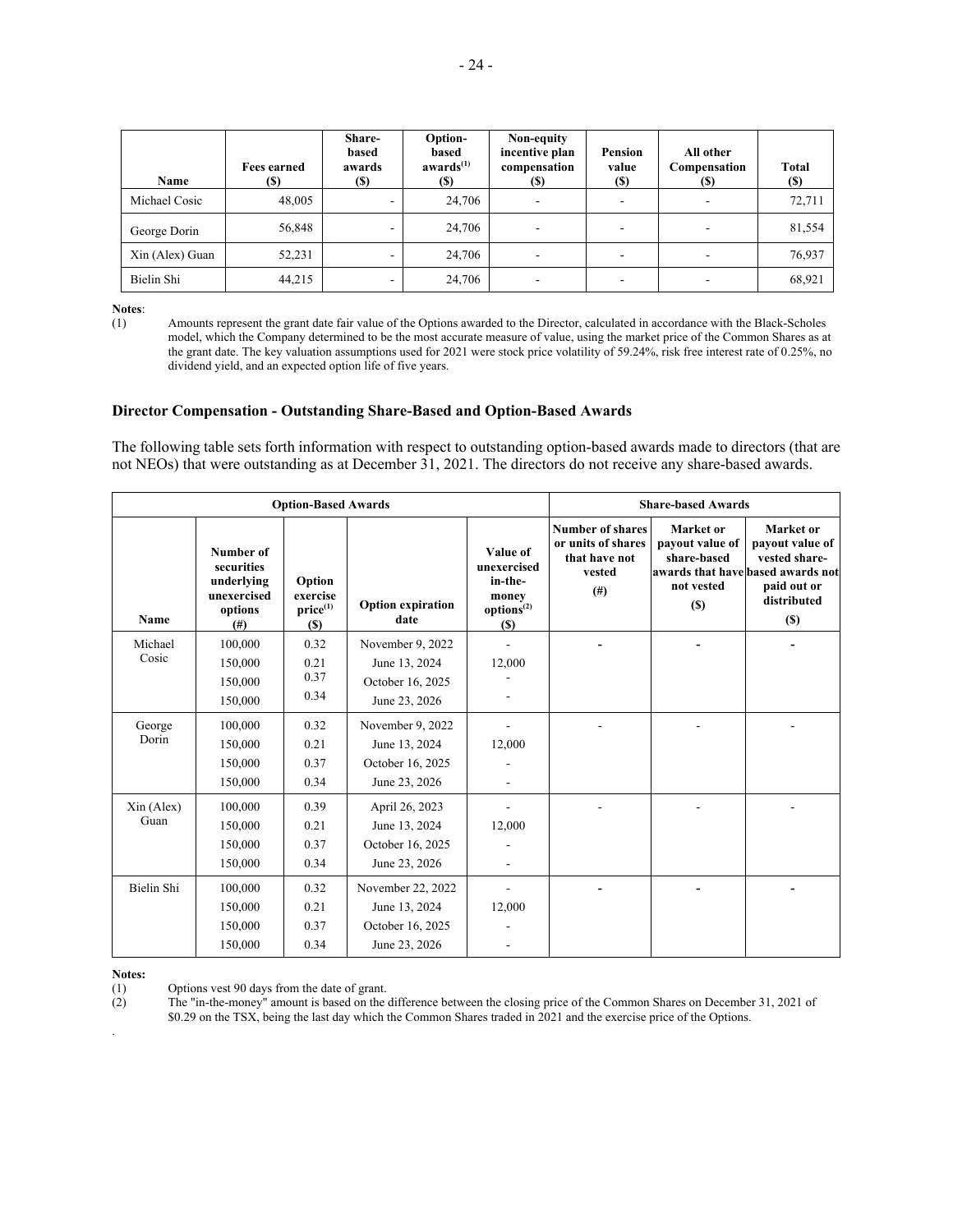# **Director Compensation - Incentive Plan Awards - Value Vested or Earned During the Year**

The following table discloses incentive plan awards held by the directors that vested during the year ended December 31, 2021. The Directors did not receive any share-based awards.

| Name            | <b>Option-Based Awards - Value</b><br>vested during the year<br>$(S)^{(1)}$ | <b>Share-based awards - Value</b><br>vested during the year<br>(\$ | Non-equity incentive plan<br>compensation - Value earned<br>during the year<br>(S) |
|-----------------|-----------------------------------------------------------------------------|--------------------------------------------------------------------|------------------------------------------------------------------------------------|
| Michael Cosic   | $\overline{\phantom{0}}$                                                    |                                                                    |                                                                                    |
| George Dorin    | $\overline{\phantom{0}}$                                                    |                                                                    |                                                                                    |
| Xin (Alex) Guan | -                                                                           |                                                                    |                                                                                    |
| Bielin Shi      |                                                                             |                                                                    |                                                                                    |

**Notes:** 

(1) Represents the aggregate "in-the-money" amount that would have been realized if the vested in-the-money Options had been exercised on the vesting date.

# **SECURITIES AUTHORIZED FOR ISSUANCE UNDER EQUITY COMPENSATION PLANS**

The following table provides information as at December 31, 2021 with respect to Common Shares that may be issued under the Original Option Plan and the Option Plan. The Company has ceased granting any Old Options under the Original Option Plan and the Option Plan is now the sole equity compensation plan of the Company.

| <b>Plan Category</b>                                                        | <b>Number of Common Shares</b><br>to be issued<br>upon exercise of outstanding<br>options, warrants and rights<br>(a) | Weighted-average exercise<br>price of outstanding options,<br>warrants and rights<br>$(b)(\$)$ | <b>Number of Common Shares</b><br>remaining available for future issuance<br>under equity compensation plans<br>(excluding securities reflected in column (a))<br>(c) |
|-----------------------------------------------------------------------------|-----------------------------------------------------------------------------------------------------------------------|------------------------------------------------------------------------------------------------|-----------------------------------------------------------------------------------------------------------------------------------------------------------------------|
| Equity compensation<br>plans approved by<br>security holders <sup>(1)</sup> | Nil                                                                                                                   | N/A                                                                                            | N/A                                                                                                                                                                   |
| Equity compensation<br>plans approved by<br>security holders <sup>(2)</sup> | 5,340,000                                                                                                             | 0.31                                                                                           | 8,442,077                                                                                                                                                             |
| Equity compensation<br>plans not approved by<br>security holders            |                                                                                                                       |                                                                                                |                                                                                                                                                                       |
| Total                                                                       | 5,340,000                                                                                                             | 0.31                                                                                           | 8,442,077                                                                                                                                                             |

**Notes**:

(1) The Original Option Plan provides for the grant of stock options for the purchase of up to 7,900,000 of the issued and outstanding Common Shares. As of December 31, 2021, there were no options outstanding under the Original Option Plan.

(2) The 2016 Stock Option Plan renewed in 2019 provides for the grant of stock options for the purchase of up to 10% of the issued and outstanding Common Shares.

In 2021 there were 1,420,000 Options granted under the Option Plan, which resulted in a burn rate of 1.03%, calculated as described in Section 613(p) of the TSX Company Manual with respect to the number of issued and outstanding Common Shares (total number of Options issued in a fiscal year, divided by the weighted average number of outstanding Common Shares for that year). In 2020 there were 1,820,000 Options granted under the Option Plan which resulted in a burn rate of 1.8% and in 2019 there were 1,800,000 Options granted under the Option Plan which resulted in a burn rate of 1.9%,

The stock option annual burn rate over the past three years is as follows: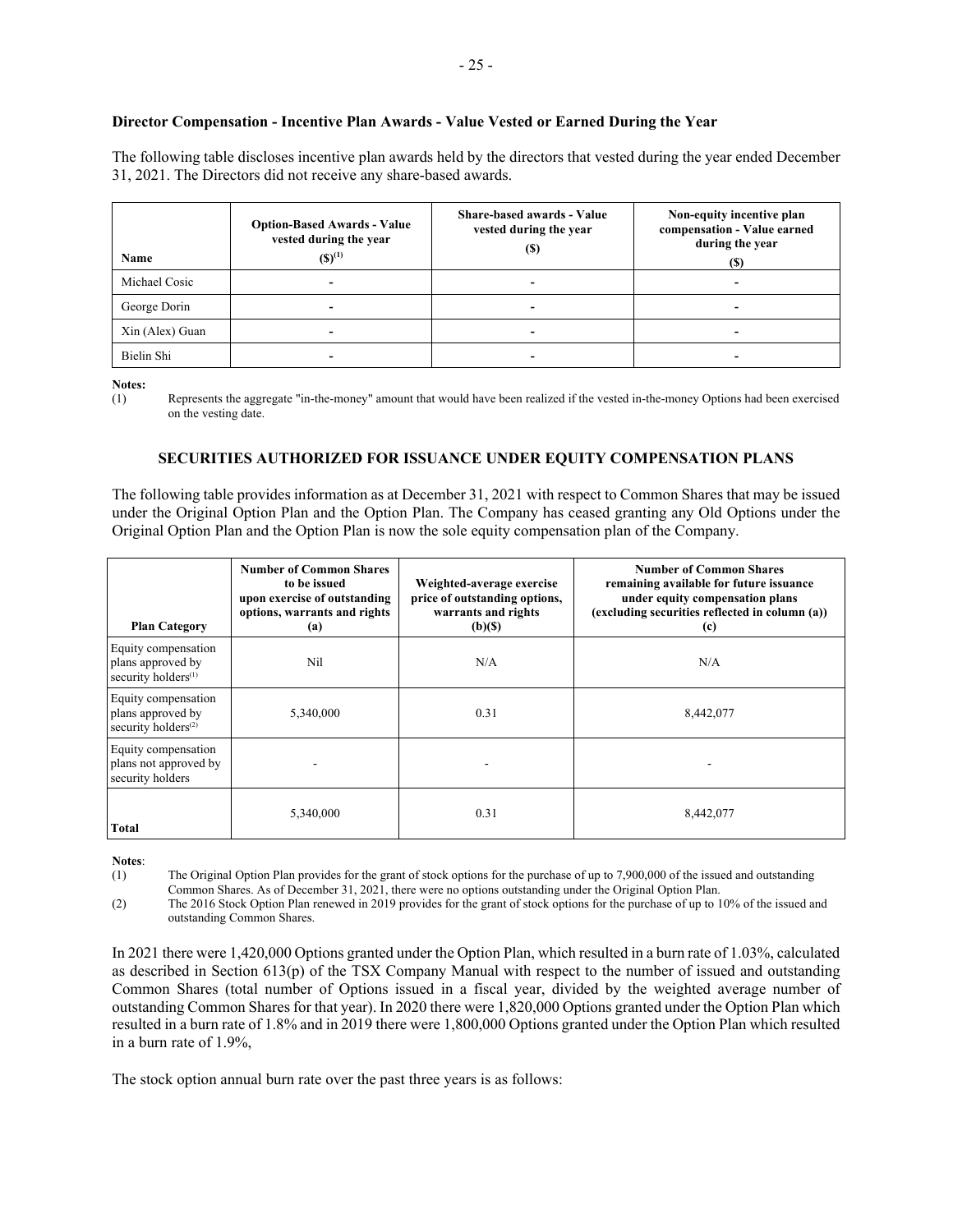| Year | <b>Number of Common Shares</b><br><b>Issued and Outstanding as at</b><br>December 31 | <b>Number of Options Granted</b><br>During the Year | <b>Options Granted During the Year as a</b><br>percentage of issued and outstanding Common<br>Shares for the year |
|------|--------------------------------------------------------------------------------------|-----------------------------------------------------|-------------------------------------------------------------------------------------------------------------------|
| 2021 | 137,820,773                                                                          | 1,420,000                                           | $1.0\%$                                                                                                           |
| 2020 | 100,639,032                                                                          | 1,820,000                                           | 1.8%                                                                                                              |
| 2019 | 92,639,032                                                                           | 1,800,000                                           | 1.9%                                                                                                              |

The Company's annual burn rate is subject to change from time to time based on the number of stock options granted and the total number of Common Shares issued and outstanding.

#### **CORPORATE GOVERNANCE**

The following provides information with respect to the Company's compliance with the corporate governance requirements of the Canadian Securities Administrators set forth in National Instrument 58-101 – *Disclosure of Corporate Governance Practices* and Form 58-101F1 – *Corporate Governance Disclosure*.

#### **Board of Directors**

The Company's Board is composed of five directors. At the Meeting the Company proposes to elect five directors (each a "**Nominee**") to the Board.

#### *Majority Voting Policy*

The Company has established a majority voting policy. Under the policy, any nominee proposed for election as a director in an uncontested election who receives a greater number of votes withheld than votes in favour of their election must immediately tender his or her resignation to the chairman of the Board. In such circumstances, the Committee will expeditiously consider the director's resignation and (absent exceptional circumstances) make a recommendation to the Board to accept the resignation. The Board will have 90 days from the date of the meeting to make a final decision and will promptly announce that decision (including, if applicable, the reasons for rejecting the resignation) through a news release. Any such resignation will take effect on acceptance by the Board. Any director who tenders his or her resignation will not participate in any meeting of the Board or any committee of the Board at which the resignation is considered. This policy applies only to uncontested elections of directors where the number of nominees is equal to the number of directors to be elected.

#### *Independence*

The Board considers a director to be independent if he meets the definition of independence set forth in National Instrument 52-110 – *Audit Committees* ("**NI 52-110**") and if he has no direct or indirect material relationship with the Company which, in the view of the Board, could reasonably be perceived to materially interfere with the exercise of the director's independent judgment.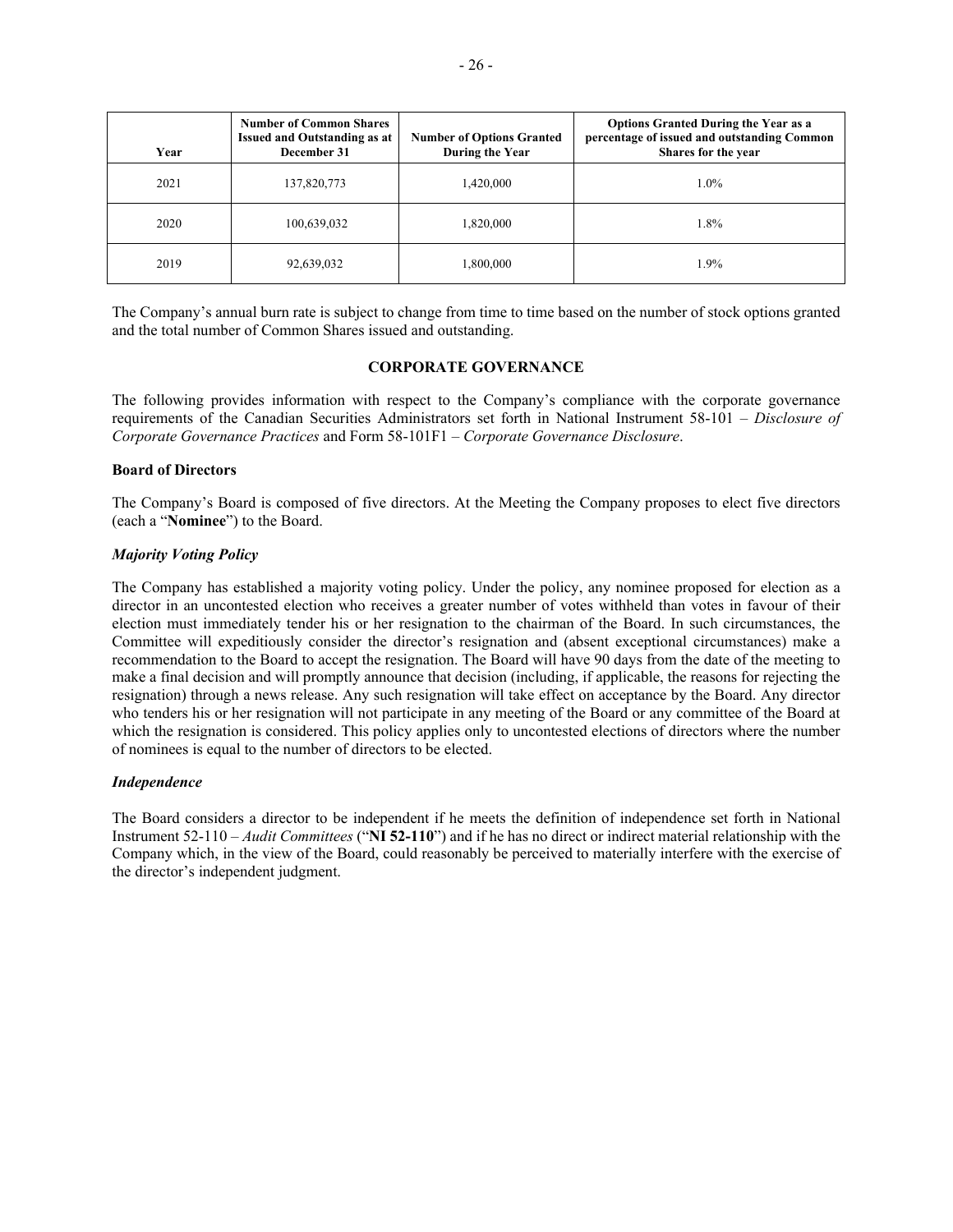The independent status of each individual director is reviewed annually by the Board. The Company has a Board that is comprised of a majority of independent directors. Four of the Board's five directors are deemed to be independent, and one is deemed to not be independent, as follows:

| <b>Director</b>             | <b>Independence status</b> | Basis for determination regarding independence                                                                                                            |  |  |
|-----------------------------|----------------------------|-----------------------------------------------------------------------------------------------------------------------------------------------------------|--|--|
| Diana Hu<br>Not Independent |                            | Ms. Hu is President and Chief Executive Officer of the Company<br>and, therefore, does not meet the definition of independence set forth<br>in NI 52-110. |  |  |
| Michael Cosic               |                            | Mr. Cosic has no direct or indirect material relationship with the                                                                                        |  |  |
| Independent                 |                            | Company as defined in NI 52-110.                                                                                                                          |  |  |
| George Dorin                |                            | Mr. Dorin has no direct or indirect material relationship with the                                                                                        |  |  |
| Independent                 |                            | Company as defined in NI 52-110.                                                                                                                          |  |  |
| Xin (Alex) Guan             |                            | Mr. Guan has no direct or indirect material relationship with the                                                                                         |  |  |
| Independent                 |                            | Company as defined in NI 52-110.                                                                                                                          |  |  |
| Bielin Shi                  | Independent                | As of August 2020, Dr. Shi has had no direct or indirect material<br>relationship with the Company as defined in NI 52-110 for the past<br>three vears.   |  |  |

# *Role of the Chair*

The Chair of the Board, George Dorin, is an independent director, as indicated above. The Chair presides at all meetings of the Board and is responsible for the operation and functioning of the Board and for ensuring the Board's effectiveness by encouraging full participation, thorough discussions and by facilitating consensus.

# *Board and Committee Meetings*

The fact that the majority of Board members are independent facilitates the Board's exercise of independent supervision over management. At this time, the independent directors do not hold regularly scheduled meetings at which non-independent directors and members of management are not in attendance. However, individual committees meet without management as appropriate and the Board will, in appropriate circumstances, meet separately from nonindependent directors and the independent directors will have open and candid discussions among themselves.

The Audit Committee members, all independent directors, routinely meet with representatives of the Company's auditors, without management in attendance, immediately after each regularly scheduled quarterly Audit Committee meeting. After such meetings, if deemed necessary by its members, the Audit Committee will then meet without the auditors and management in attendance.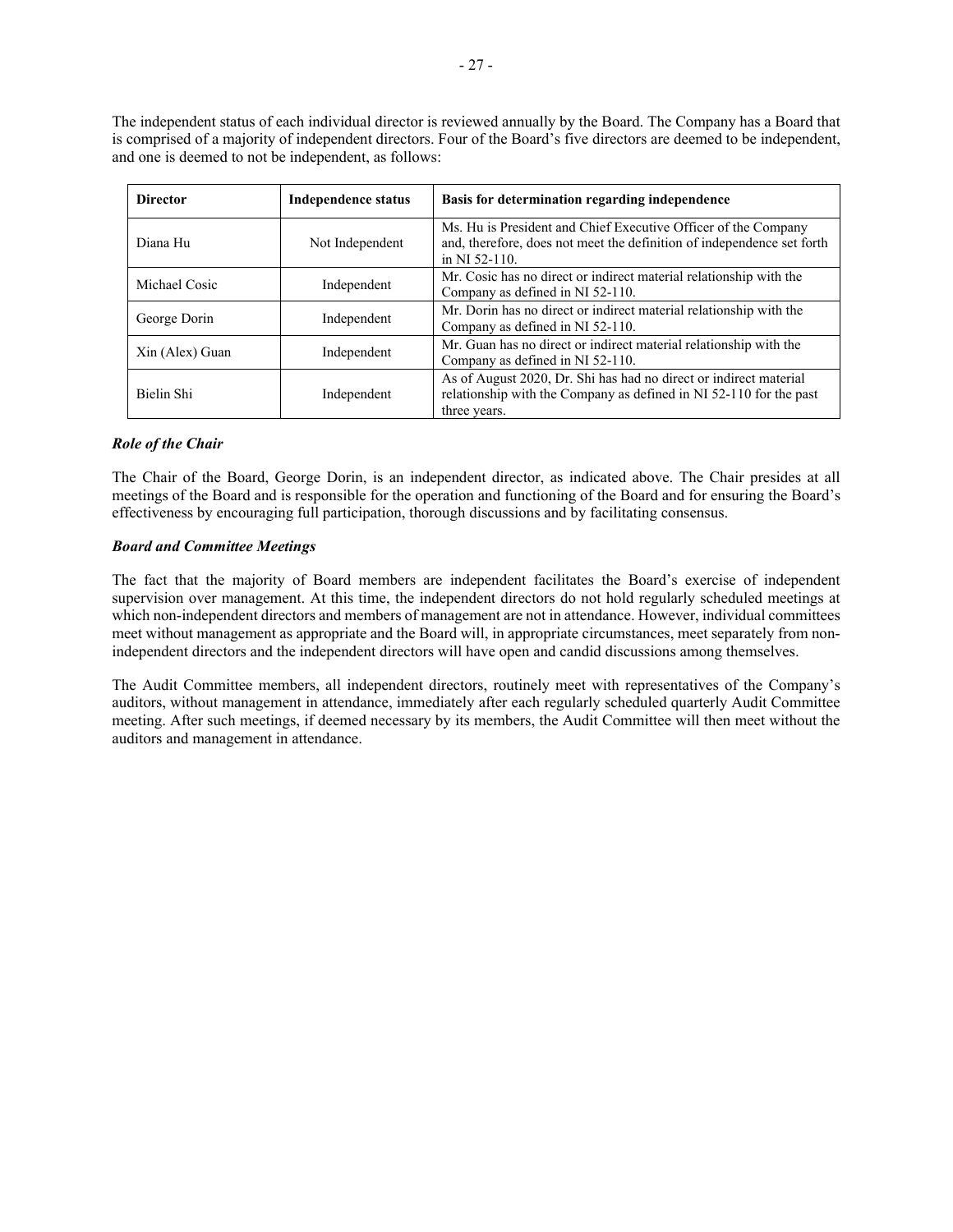The following table summarizes directors' attendance at all Board and committee meetings during the year ended December 31, 2021:

| <b>Director</b>               |                                | <b>Board of Directors</b>                 |                                | Independent<br>Directors <sup>(1)</sup>     |                              | <b>Audit Committee</b>                      | Corporate<br>Governance and<br><b>Compensation</b><br>$Committee^{(1)}$ |                                             | <b>Corporate Social</b><br>Responsibility,<br>Safety, Health and<br>Environmental<br>Committee |                                           |
|-------------------------------|--------------------------------|-------------------------------------------|--------------------------------|---------------------------------------------|------------------------------|---------------------------------------------|-------------------------------------------------------------------------|---------------------------------------------|------------------------------------------------------------------------------------------------|-------------------------------------------|
|                               | $#$ of<br>meetings<br>attended | # of<br>meetings<br>eligible<br>to attend | $#$ of<br>meetings<br>attended | $#$ of<br>meetings<br>eligible<br>to attend | # of<br>meetings<br>attended | $#$ of<br>meetings<br>eligible<br>to attend | # of<br>meetings<br>attended                                            | $#$ of<br>meetings<br>eligible<br>to attend | # of<br>meetings<br>attended                                                                   | # of<br>meetings<br>eligible<br>to attend |
| Diana Hu                      | 7                              | 7                                         | n/a                            | n/a                                         | n/a                          | n/a                                         | n/a                                                                     | n/a                                         | 3                                                                                              | 3                                         |
| $\mathrm{Xin}$ (Alex)<br>Guan | $\overline{7}$                 | 7                                         | n/a                            | n/a                                         | $\overline{4}$               | 4                                           | 1                                                                       |                                             | 3                                                                                              | 3                                         |
| Michael Cosic                 | $\overline{7}$                 | 7                                         | n/a                            | n/a                                         | 4                            | 4                                           | 1                                                                       |                                             | n/a                                                                                            | n/a                                       |
| George Dorin                  | $\overline{7}$                 | 7                                         | n/a                            | n/a                                         | $\overline{4}$               | 4                                           | 1                                                                       |                                             | n/a                                                                                            | n/a                                       |
| Bielin Shi                    | 7                              | $\tau$                                    | n/a                            | n/a                                         | n/a                          | n/a                                         | n/a                                                                     | n/a                                         | 3                                                                                              | 3                                         |

| <b>Director</b>    | <b>Special Committee</b>       |                                           |  |  |  |
|--------------------|--------------------------------|-------------------------------------------|--|--|--|
|                    | $#$ of<br>meetings<br>attended | # of<br>meetings<br>eligible<br>to attend |  |  |  |
| Diana Hu           | n/a                            | n/a                                       |  |  |  |
| Xin (Alex)<br>Guan |                                |                                           |  |  |  |
| Michael Cosic      | n/a                            | n/a                                       |  |  |  |
| George Dorin       | n/a                            | n/a                                       |  |  |  |
| Bielin Shi         | n/a                            | n/a                                       |  |  |  |

**Note:**<br>(1)

No meetings of independent directors of the Company were held in 2021.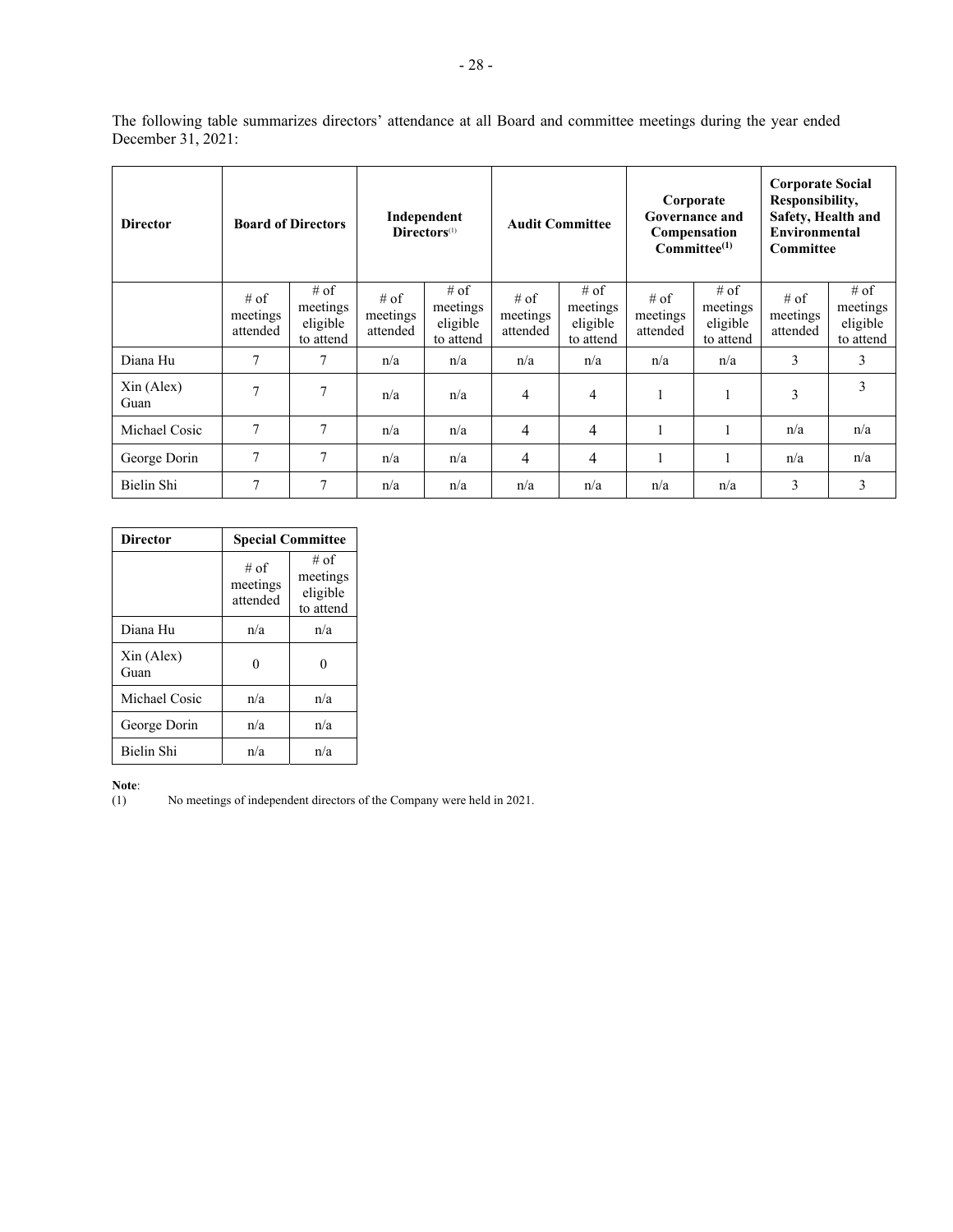#### Directorships

The following table provides information about directors of the Company who are also directors of other reporting issuers (or equivalent) or publicly-traded entities.

| <b>Director</b> | <b>Issuer</b>                                           | Exchange                 |
|-----------------|---------------------------------------------------------|--------------------------|
| Diana Hu        |                                                         |                          |
| Michael Cosic   | Craftport Cannabis Corp.                                | <b>CSE</b>               |
| George Dorin    | Gourmet Ocean Products Inc.<br>Craftport Cannabis Corp. | <b>NEX</b><br><b>CSE</b> |
| Xin (Alex) Guan |                                                         |                          |
| Bielin Shi      | China Gold International Resources Corp.<br>Ltd.        | <b>TSX</b>               |

#### *Board Mandate*

The Board has a written mandate that governs the Board (the "**Board Charter**"). The Board Charter is attached to this Information Circular as Schedule "A." Additionally, the Board is empowered by governing corporate law, the Company's Articles and its corporate governance policies to manage or supervise the management of the affairs and business of the Company. The Board carries out its responsibilities directly and through four Board committees, the Audit Committee, the Corporate Governance and Compensation Committee, Corporate Social Responsibility, Safety, Health and Environmental Committee and the Special Committee, each of which operate under a written committee mandate approved by the Board. The Board meets regularly on a quarterly basis and holds additional meetings as required to deal with the Company's business. Independent directors also meet regularly on Committees without the presence of related directors and management.

#### *Board Assessments*

The Board conducts self-assessments as deemed necessary by the Corporate Governance and Compensation Committee or the Board as a whole. This Board was first elected on July 5, 2016 and has had several changes during the year. The Board did conduct a self-assessment review during 2017 and adjusted its compensation in November of 2017 following such review. As part of the ongoing corporate governance review of the Company, the Board conducts periodic reviews. During 2022 the Board will consider confidential questionnaire regarding such matters as Board effectiveness, composition, and its relationship with management. In response to the results of this proposed review, the Board can consider and will be able to make appropriate changes to improve Board effectiveness.

Due to its small size, the Board has informally considered the effectiveness of the Board through informal and ad-hoc conversations regarding the matter, including during subcommittee meetings.

#### *Position Descriptions*

The Board has adopted written charters for the three Board committees. Brief summaries of the role of the Board committees are provided below. The Board has developed written guidelines for the chair of the Board and each committee. The role of the Chief Executive Officer also has a written position description. The role of the Chief Executive Officer was delineated through industry norms and past practice. The Chief Executive Officer is responsible for carrying out all strategic plans and policies as established by the Board. The Chief Executive Officer is required to report to the Board and advise and make recommendations to the Board. The Chief Executive Officer also facilitates communications between the Board and other members of management, employees and Shareholders.

#### *Director Orientation and Continuing Education*

The Board has not developed a formal orientation policy for new directors. The Board has an informal orientation program in which a new director will meet with executive management, the Chair of the Board, the Chair of the Compensation and Corporate Governance Committee and possibly incumbent directors, prior to being invited to join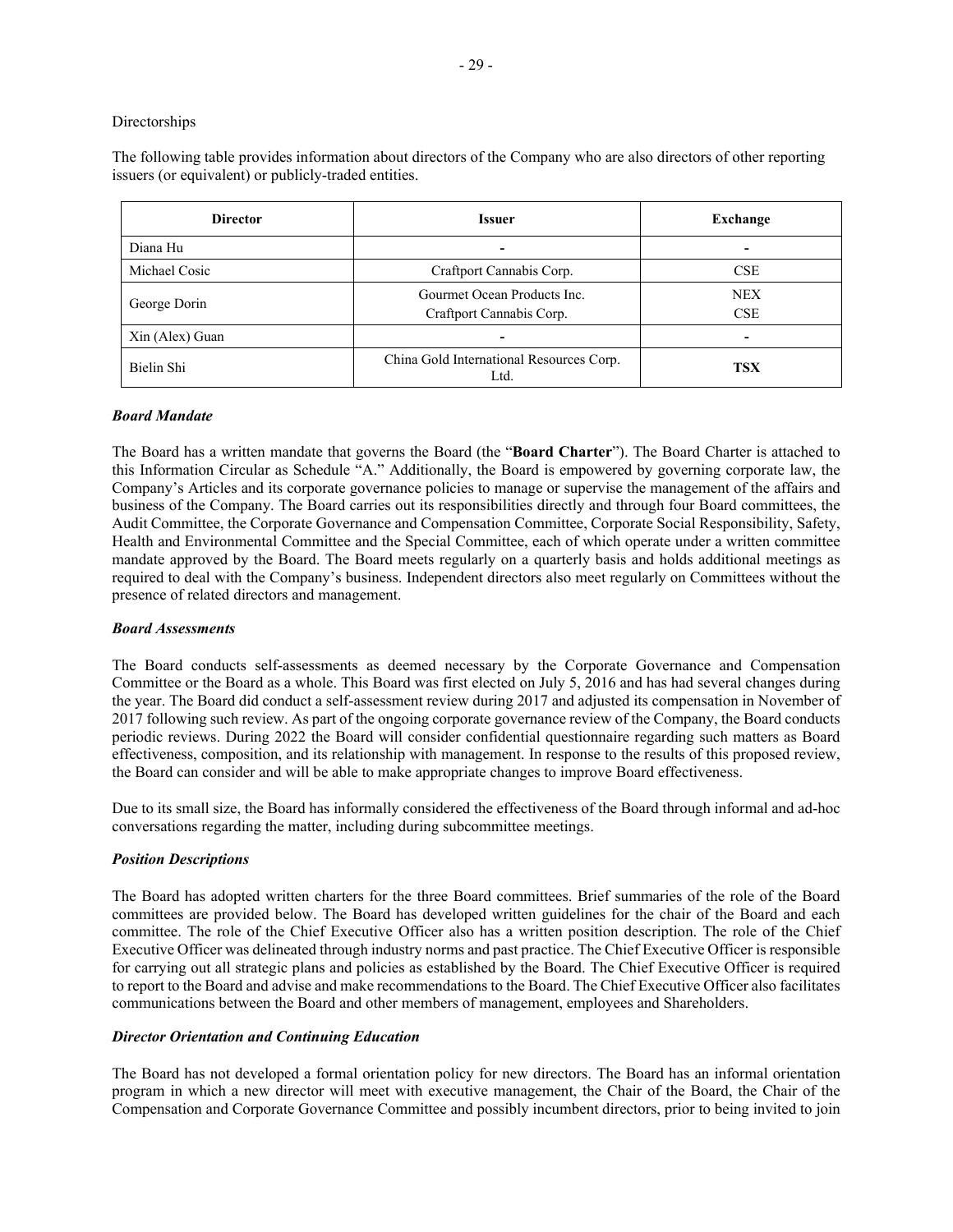the Board, as well as after being accepted to the Board. Such meetings facilitate the exchange of information, ideas and questions amongst all participants. New directors are provided with written materials both to aid in their familiarization with the Company and to inform them of their obligations as a director. Such information includes governance policies such as the Company's code of business conduct and ethics, whistleblower policy, disclosure policy, committee charters, and also includes corporate information such as financial statements.

At each Board and committee meeting, executive management routinely provides directors with presentations and verbal updates on matters relevant to the Company such as operational issues, market conditions, sales trends, industry issues, competitive conditions, financial position, and strategic considerations. Directors are encouraged to attend and participate in seminars and other continuing education programs, with the cost of such programs being reimbursed by the Company.

The Company ensures that there are informal opportunities for directors to meet with senior members of the Company which offers the opportunity for individual Board members to ask questions and enhance their knowledge and clarify their understanding of various issues, and gain additional exposure to help evaluate the knowledge, capability and conduct of the senior management team.

In order to ensure that directors maintain the skill and knowledge necessary to meet their obligations as directors, the Company encourages its directors to take director education and training courses offered by associations and postsecondary institutions. As a CPA, the Chairman of the Board is required to undertake a minimum amount of Professional Development over a rolling three-year cycle. Directors are reimbursed for the expense of these training courses.

# *Ethical Business Conduct*

The Company has a code of conduct and business ethics (the "**Code of Conduct**") which sets out guidelines and expectations regarding conduct on the part of directors, officers and employees of the Company. The Code of Conduct is available on the Company's website at www.eastplats.com as well as on www.sedar.com.

The Code of Conduct contains measures to ensure ethical business conduct, such as policies and requirements regarding insider trading and trading black-out periods.

The Board requires that directors provide disclosure to it of all boards and committees of which they are members and all offices held in other reporting issuers. The Board also requires conflicts of interest to be disclosed to the Corporate Governance and Compensation Committee. In the event that conflicts of interest arise, a director who has such a conflict is required to disclose the conflict and to abstain from voting for or against any decision related to that matter. In addition, in considering transactions and agreements in respect of which a director has a material interest, the Board will require that the interested person absent themselves from portions of Board or committee meetings so as to allow independent discussion of points in issue and the exercise of independent judgment.

The Company has not adopted term limits for individual directors. The Board believes that individuals can continue to remain effective directors beyond a maximum period of service. Without having term limits, the Company has experienced turnover on its Board that has brought directors with new perspectives and approaches. This has complemented the depth of knowledge and insight about the Company and business operations that the Company's long-standing directors have developed over time.

In order to monitor compliance with the Code of Conduct, the Board communicates directly with various members of management periodically throughout the year to keep updated on activities outside of formal Board meetings.

#### *Diversity*

The Board believes in diversity and values the benefits that diversity can bring to its workforce, including its senior management and the Board. The Company believes that its needs are best served by first identifying and screening all fully qualified candidates for leadership roles, in the context of the skills, expertise, and experience which the Board and Company requires for an individual to be effective in their role. However, gender and other forms of diversity are important and valuable considerations in selecting from amongst qualified candidates.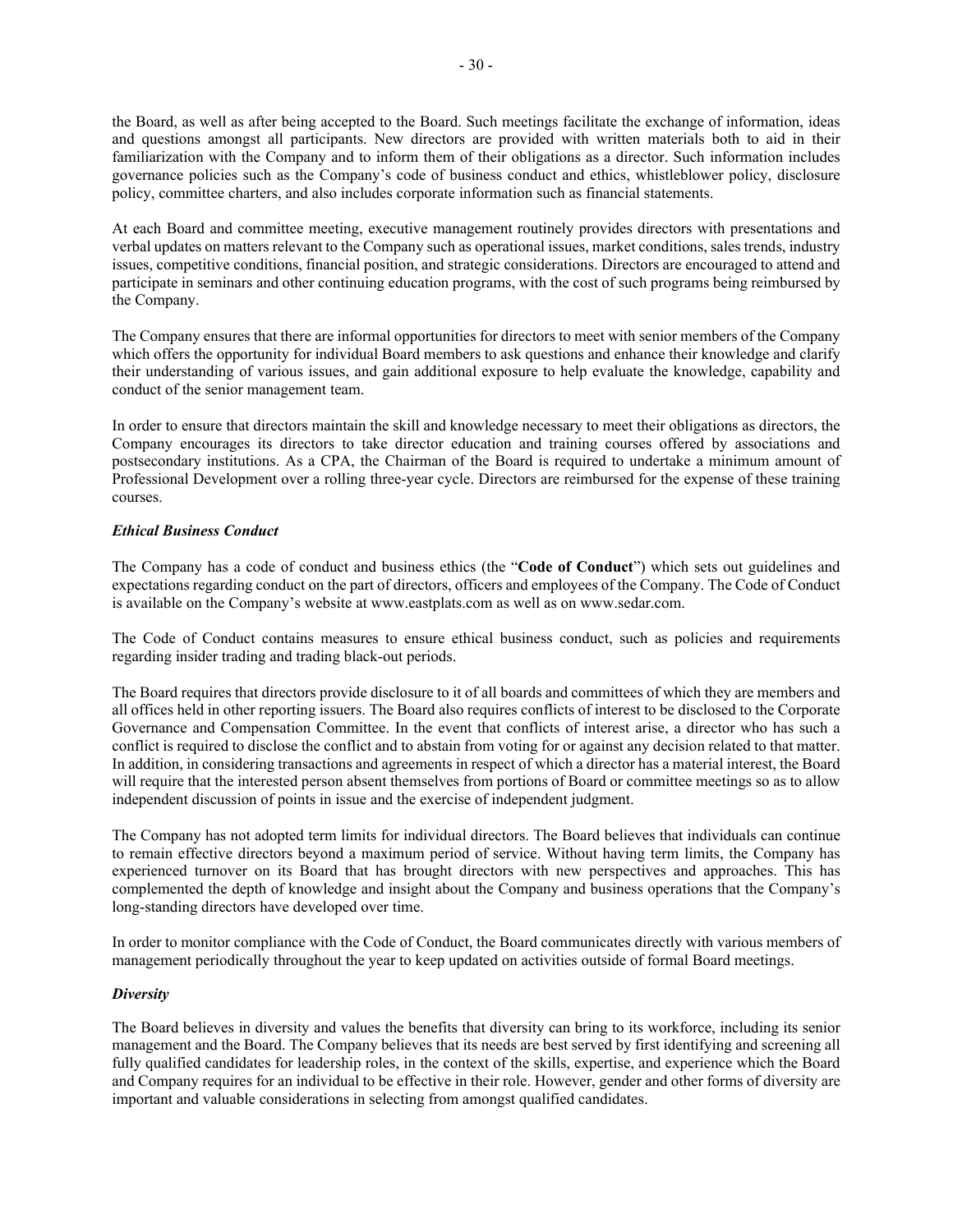The Board Charter recognizes the benefits of diversity and is committed to achieving and maintaining reasonable diversity among the members of the Board and senior management, considering their skills, experience and qualities, as well as their gender. The Board believes gender diversity is a significant aspect of diversity and acknowledges the role that women can play in contributing to diversity of perspective in the boardroom. Since it is difficult to predict the timing of future hiring and the ability to identify candidates who offer diversity while meeting or exceeding the requirements of specific positions, formal Board or management diversity percentage targets and specific dates by which it is intended that the Company satisfy those targets, have not been established by the Company. The Company currently has a female President, Chief Executive Officer and Director.

The Company's approach to diversity is intended to encourage respect for and appreciation of, diversity in a broad sense, in all leadership roles. Although the Board does not have a formal diversity policy, the Board is considering various diversity measures in its corporate governance practices and will review appropriate options during the next corporate governance review. As of the date hereof, 20% (one out of five) of the Nominees is a woman, and 33% (one out of three) of the Company's executive team is a woman.

# *Nomination of Directors*

In order to encourage an objective nomination process, the Board has adopted a formal policy for the recruitment of new candidates to the Board (the "**Advance Notice Policy**"). The Advance Notice Policy's purpose is to provide Shareholders, directors and management of the Company with a clear framework for nominating directors of the Company. The Advance Notice Policy establishes a deadline by which holders of record of Common Shares of the Company must submit director nominations to the Company prior to any annual general or special meeting of Shareholders and sets forth the information that a Shareholder must include in the notice to the Company for the notice to be in proper written form in order for any director nominee to be eligible for election at any annual or special meeting of Shareholders. Typically, the Chief Executive Officer and the Chair of the Corporate Governance and Compensation Committee collaborate in the candidate selection process. When considering potential candidates for the Board, they take into consideration the areas of expertise in which the Board would realize added benefit through diversity of professional experience and knowledge, the appropriate size of the Board and the ratio of independent to non-independent directors. The Advance Notice Policy requires that nominations of persons for election to the Board may only be made:

- (a) by or at the direction of the Board, including pursuant to a notice of meeting;
- (b) by or at the direction or request of one or more Shareholders pursuant to a proposal made in accordance with the provisions of the Act;
- (c) by any person (a "**Nominating Shareholder**"):
	- (i) who, at the close of business on the date of the giving of the notice provided for in the Advance Notice Policy and at the close of business on the record date for notice of such meeting, is entered in the securities register of the Company as a holder of one or more shares carrying the right to vote at such meeting or who beneficially owns shares that are entitled to be voted at such meeting; and
	- (ii) who complies with the notice procedures set for in the Advance Notice Policy.

Further, the Corporate Governance and Compensation Committee is tasked with making recommendations to the Board in relation to the identification, selection and nomination for election or appointment of the directors of the Company. The Corporate Governance and Compensation Committee, in fulfilling this mandate, gives due consideration to, among other things, achieving and maintaining a reasonable diversity of gender, age, term of service, race, ethnicity, geographical origin and cultural background of the Board as a whole.

#### *Board Committees*

The Company has four Board Committees: the Audit Committee, the Corporate Governance and Compensation Committee, the Corporate Social Responsibility, Safety, Health and Environmental Committee, and the Special Committee.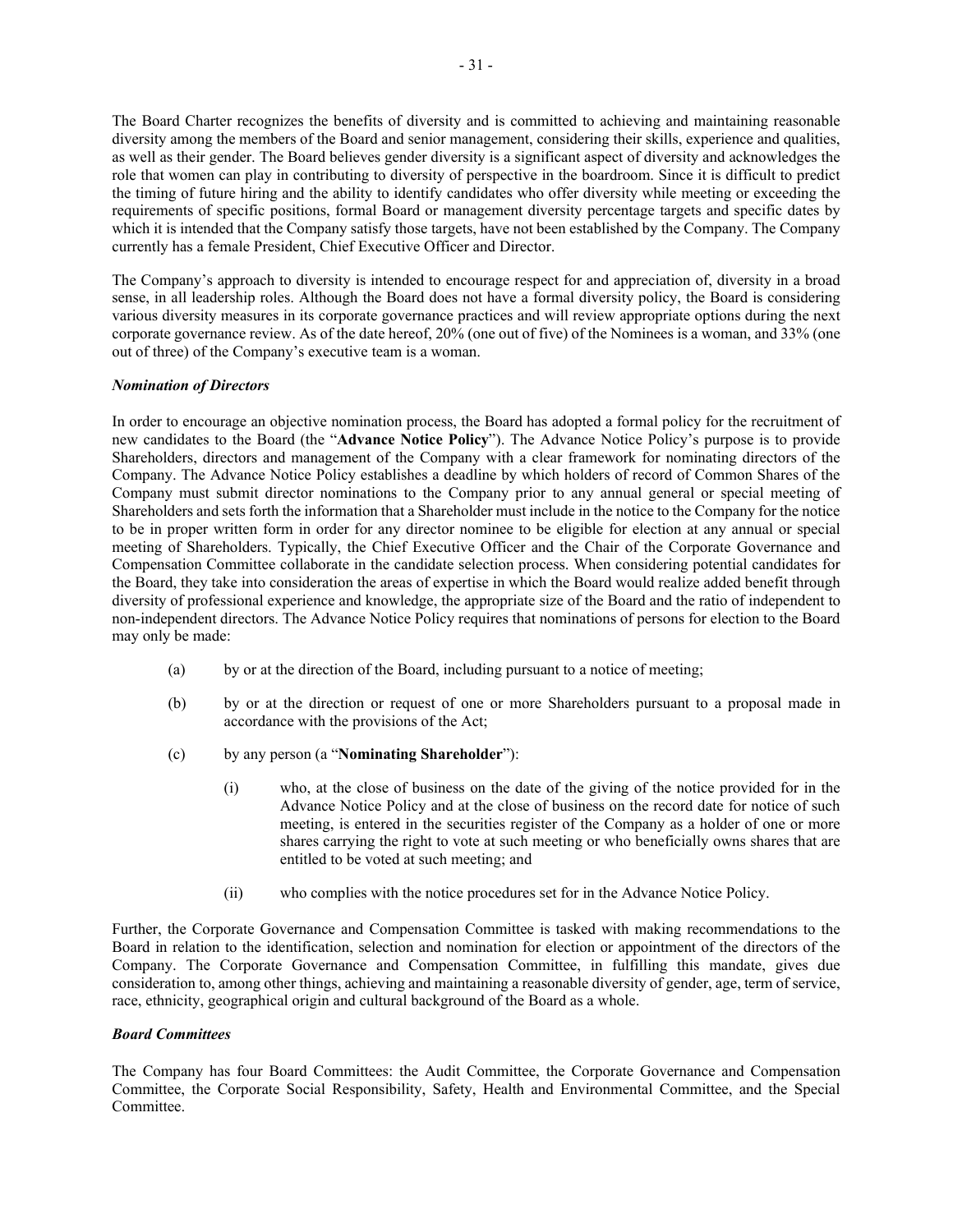#### *Audit Committee*

The Audit Committee assists the Board in fulfilling its responsibilities for oversight of financial and accounting matters. In addition to recommending the auditors to be nominated and reviewing the compensation of the auditors, the Audit Committee is responsible for overseeing the work of the auditors and pre-approving non-audit services. It also reviews the Company's annual and interim financial statements and news releases containing information taken from the Company's financial statements prior to their release. The Audit Committee is responsible for reviewing the acceptability and quality of the Company's financial reporting and accounting standards and principles and any proposed material changes to them or their application.

The current members of the Audit Committee are: Michael Cosic (Chair), George Dorin and Xin (Alex) Guan. All are independent directors and all are financially literate.

Mr. Cosic is a CFA charterholder, holds an MBA and has been Chief Financial Officer for several public and private companies providing him with the education, experience and knowledge required of a financially literate person.

Mr. Dorin is a CPA, CA, holds an MSc(Econ), FCSI, and CF and has over 40 years of broad-based financial experience, including over 20 years as a Corporate Director or Chief Financial Officer for several private and public companies providing him with the education, experience and knowledge required of a financially literate person.

Mr. Guan holds an MBA and is a director and officer of several companies and has significant business experience in his roles over the years. These various roles provide him with the education, experience and knowledge required of a financially literate person.

The Audit Committee has a published mandate which is disclosed in the Company's Annual Information Form (the "**AIF**"), filed with Canadian securities regulators and posted under the Company's profile at www.sedar.com, and is posted on the Company's website, www.eastplats.com. For additional information on the Audit Committee, please see the section of the AIF titled *"Audit Committee".*

#### *Corporate Governance and Compensation Committee*

The Corporate Governance and Compensation Committee assists the Board in fulfilling its oversight responsibilities relating to the governance of the Company, its relationship with senior management, and compensation. The Committee's role includes developing and monitoring the effectiveness of the Company's system of corporate governance, assessing the effectiveness of individual directors, the Board and various board committees, and is responsible for appropriate corporate governance and proper delineation of the roles, duties and responsibilities of management, the Board and its committees. The Committee's role includes maintaining a remuneration and benefits plan for directors, executives and other key employees, and reviewing the appropriateness of that plan in order to support the Company's business objectives and attract and retain key executives. The committee adjusts the plan in response to that review. The Committee also reviews and makes recommendations to the Board regarding the Company's equity compensation plans and grants thereunder. The current members of the Committee are George Dorin (Chair), Michael Cosic and Xin (Alex) Guan, all of whom are independent directors. Each member has direct experience relevant to his responsibilities in executive compensation. During 2021, the Committee reviewed and made changes to executive compensation to align with market practices. This process will continue in 2022 as the Committee continues to assess appropriate compensation for its executive officers as operations evolve.

#### *Corporate Social Responsibility, Safety, Health and Environmental Committee*

The members of the Corporate Social Responsibility, Safety, Health and Environmental Committee are Bielin Shi (Chair), Xin (Alex) Guan and Diana Hu along with selected senior management in South Africa. This committee assists the Board in its oversight responsibilities relating to the development, review, and evaluation of the Company's corporate social responsibility, safety, health and environmental objectives, and the monitoring of compliance with applicable safety, health and environmental laws and regulations. The committee meets quarterly and on an ad hoc basis, as required.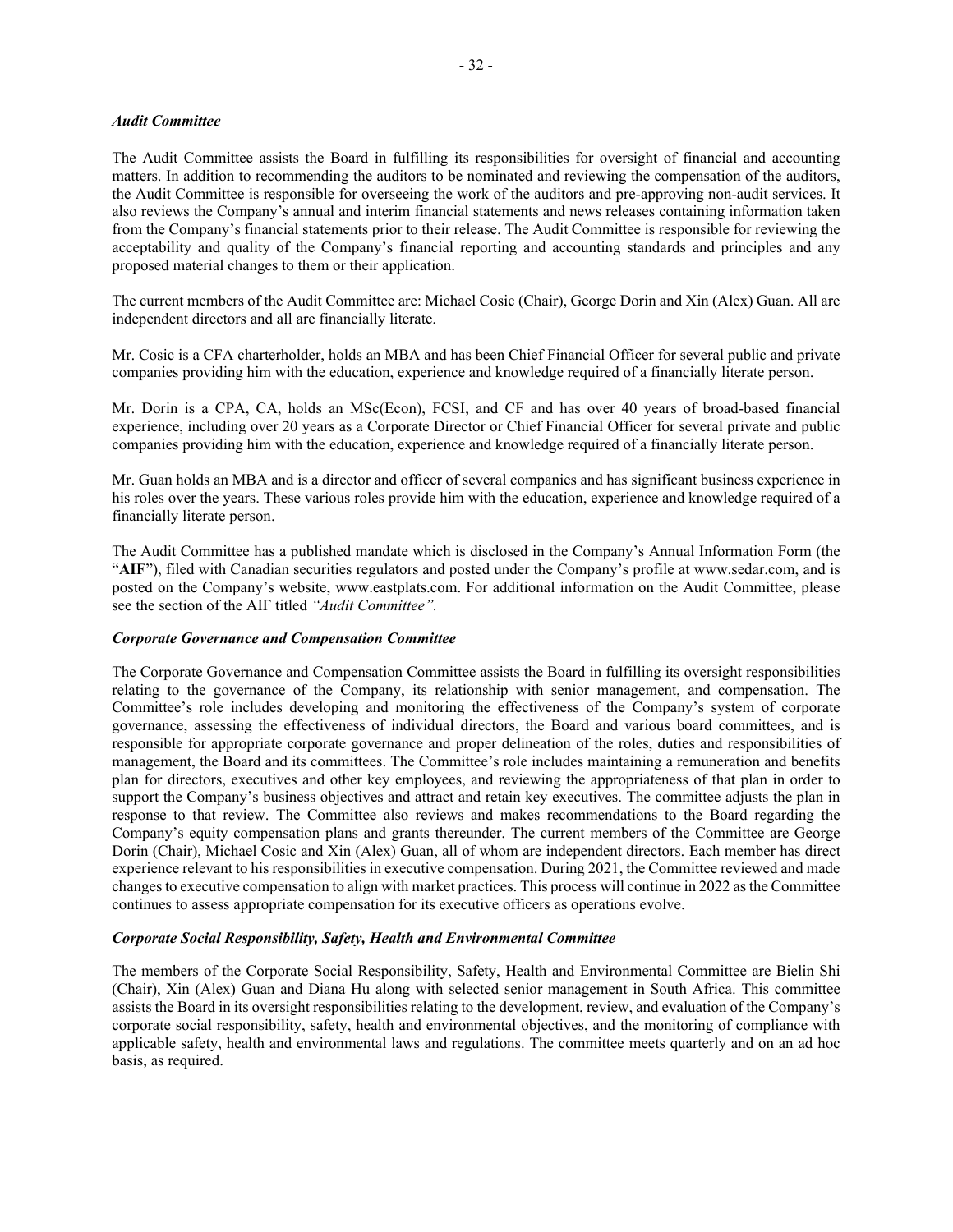#### *Special Committee*

On advice of legal counsel, the Board at a meeting held September 28, 2018 determined that it was in the best interests of the Company to establish a special committee of its members, to conduct an investigation into a letter from a Shareholder, 2538520 Ontario Limited (the "**Complainant**"), urging the Company to commence a derivative action under Section 232 and 233 of the Act in relation to a complaint regarding the Framework Agreement dated March 1, 2018 entered into between the Company and Union Goal Offshore Solution Limited. On November 6, 2018, the Company received a petition filed with the Supreme Court of British Columbia, by the Complainant, seeking leave from the court to commence a derivative action on behalf of the Company against certain of its current and former directors in relation to the approval of the March 1, 2018 transaction. The special committee completed an investigation, review and analysis of the allegations made by the Complainant and in December 2018 made a recommendation to the Board that it was not in the best interests of the Company to commence a derivative action as urged by the Complainant and to otherwise oversee and direct the Company's response to the Complainant. As such, the Company filed its opposition to the petition, sought security for costs and this petition was dismissed in August 2019. On September 27, 2019, the Complainant filed an appeal of the judgement which was heard on June 1, 2020 and dismissed on November 16, 2020. In January 2021, the Complainant sought leave to appeal to the Supreme Court of Canada, which declined to hear the appeal. The Company sought recovery from the Complainant of the costs incurred in responding to the Complainant's unsuccessful petition and appeal. The Company settled on an amount of costs to be paid by the Complainant, which the Complainant paid in April 2022.

During December 2020, the Company received a petition filed with the Supreme Court of British Columbia, by Xiaoling Ren, a shareholder of the Company, seeking leave from the court to commence a derivative action on behalf of the Company against certain of its current and former directors. Ms. Ren is represented by the same law firm who filed a similar petition in November 2018 for the Complainant, which was dismissed in 2019 and the appeal denied in November 2020, and application for leave to appeal to the Supreme Court of Canada denied in May 2021. The special committee conducted review and analysis of the allegations made by Ms. Ren and made a recommendation to the Board that it was not in the best interests of the Company to commence a derivative action as urged by Ms. Ren. The Company intends to vigorously oppose the granting of the petition and the claims and allegations made. The Company filed a response seeking a dismissal of the petition as an abuse of process. The petition has not been scheduled for hearing.

Currently the member of the Special Committee is Mr. Xin (Alex) Guan.

# **INTEREST OF CERTAIN PERSONS IN MATTERS TO BE ACTED ON**

Other than as set forth in this Information Circular, no person who has been a director or senior officer of the Company at any time since the beginning of the last financial year, nor any associate or affiliate of any of the foregoing, has any material interest, directly or indirectly, by way of beneficial ownership of securities or otherwise, in any matter to be acted upon.

# **INDEBTEDNESS OF DIRECTORS AND EXECUTIVE OFFICERS**

No director, proposed director, executive officer, nor any of their respective associates or affiliates, is or has been indebted to the Company or its subsidiaries since the beginning of the Company's most recently completed financial year.

# **INTEREST OF INFORMED PERSONS IN MATERIAL TRANSACTIONS**

Other than as set out in this Information Circular, no informed person, no director of the Company and no associate or affiliate of any informed person or director has any material interest, direct or indirect, in any transaction since the commencement of the Company's most recently completed financial year or in any proposed transaction which has materially affected or would materially affect the Company or any of its subsidiaries.

# **OTHER BUSINESS**

As of the date hereof, management of the Company is not aware of any other business to come before the Meeting other than as set forth in the Notice of Meeting. If any other business properly comes before the Meeting, it is the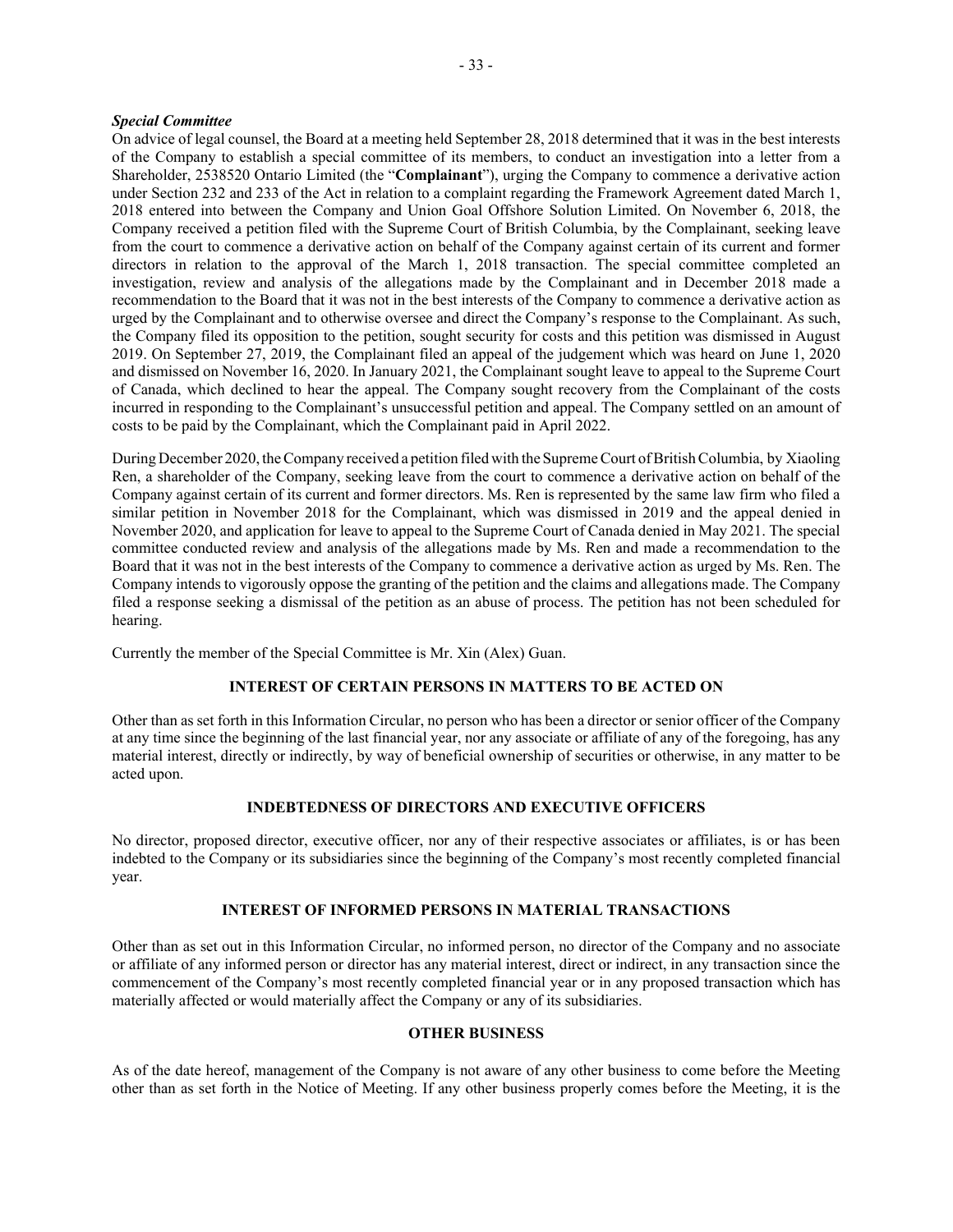intention of the persons named in the form of proxy to vote the Common Shares represented thereby in accordance with their judgment pursuant to the discretionary authority conferred by the proxy with respect to such matters.

# **ADDITIONAL INFORMATION**

Additional information relating to the Company is available on SEDAR at www.sedar.com and is contained in the AIF for the year ended December 31, 2021. Financial information is contained in the Company's consolidated financial statements and management's discussion and analysis for the year ended December 31, 2021. In addition, a Shareholder may obtain copies of the Company's consolidated financial statements and management's discussion and analysis by contacting the Company at 1080-1188 West Georgia Street, Vancouver, British Columbia, V6E 4A2, Attention: Diana Hu, President and Chief Executive Officer.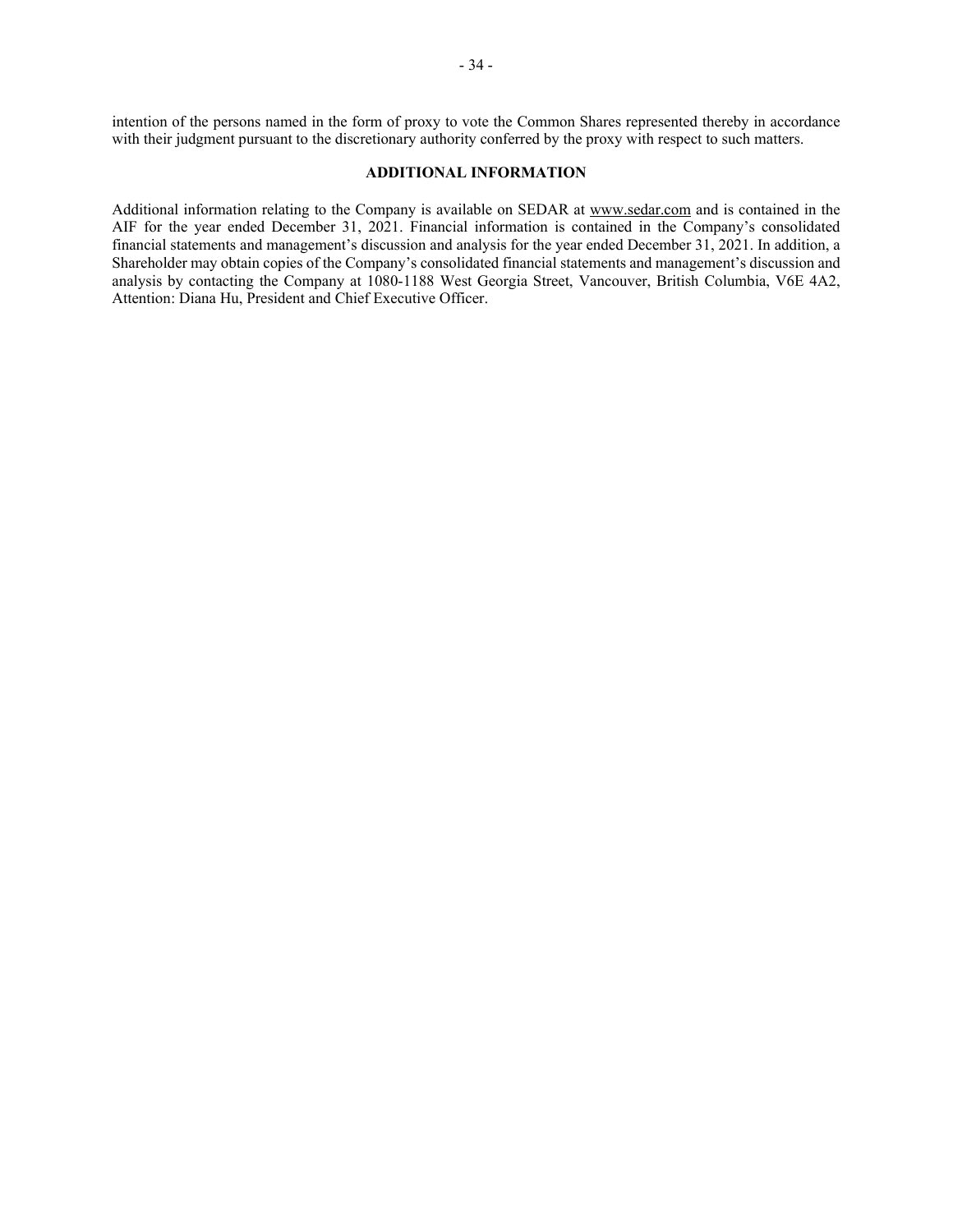# **SCHEDULE "A"**

# **EASTERN PLATINUM LIMITED**

#### **CHARTER of the BOARD OF DIRECTORS**

#### **GENERAL**

The principal role of the Board of Directors (the "**Board**") is the stewardship Eastern Platinum Limited (the "**Company**") and supervising the management of the business and affairs of the Company in keeping with the Board's obligations under applicable law.

The Board has adopted this mandate to set out the general expectations of the directors, the powers and authority of the Board and the principal duties and responsibilities of the Board and its Committees in carrying out its stewardship role.

#### **1. Composition of the Board and Committees of the Board**

- 1.1 *Board Structure and Size.* The Board shall at least annually, based on the recommendations of the Corporate Governance and Compensation Committee, review and assess the structure, size and composition of the Board as a whole with a view to ensuring that the make-up of the Board will facilitate effective decisionmaking.
- 1.2 *Number of Directors*. Under the Company's Articles, the Board shall consist of the greater of three (3) directors and the number most recently set by ordinary resolution of the shareholders of the Company (or such lesser number elected or continuing in office as permitted under the Articles). If the Board considers it appropriate to increase or decrease the size of the Board, it will recommend and submit to shareholders an ordinary resolution to change the number of directors to be elected. The Board may, between Annual General Meetings, appoint one or more additional directors but the number of additional directors must not exceed one-third of the number of directors elected or appointed as directors, excluding those appointed as additional directors.
- 1.3 *Term Limits.* Under the Articles of the Company, the directors do not have staggered terms nor has the Company adopted term limits for the directors.
- 1.4 *Majority Independent.* The Board will nominate directors for election such that the Board will have a majority of directors who are non-executive directors and would be considered independent directors within the meaning of National Instrument 58-101 – Disclosure of Corporate Governance Practices, as adopted and amended from time to time by the Canadian securities regulatory authorities and who are otherwise free of any material relationship with the Company and any other persons which relationship could, in the opinion of the Board, be reasonably expected to interfere with the exercise of the director's independent judgment.
- 1.5 *Board Composition.* The Board should seek to nominate members so that, as a whole, the Board will have members with such business, financial, regulatory, accounting and other expertise and knowledge of the mining industry and corporate governance practices sufficient to understand the Company's business and affairs and the associated risks to be able to effectively oversee and supervise the Company's management in carrying out the day-to-day business of the Company.
- 1.6 *Director Qualifications.* Each director proposed for nomination or appointment shall provide to the Corporate Governance and Compensation Committee such information or other records of their education, experience, skills and qualifications to allow the Committee and the Board to assess the director's independence, qualifications and contribution to the overall composition of the Board.
- 1.7 *Board Diversity.* The Board acknowledges the benefits of diversity and inclusion at the Board and senior management level for sustaining a competitive advantage and is committed to achieving and maintaining reasonable diversity among the members of the Board and senior management, considering their skills,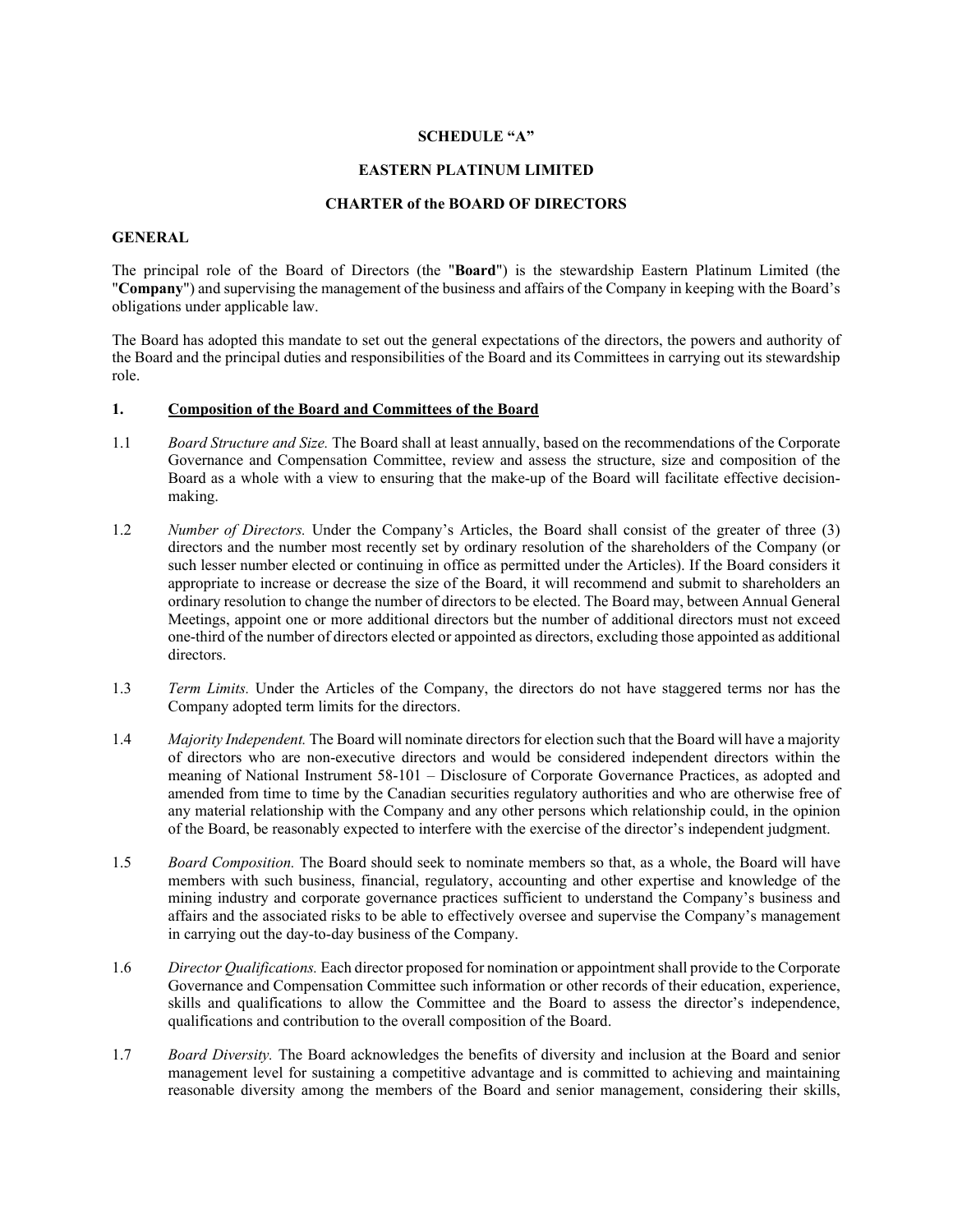experience and qualities, as well as their gender, age, race, ethnicity, geographic origin and cultural background.

- 1.8 *Committees of the Board.* The Board may from time to time authorize and delegate to a committee of its members (including a single member) such of its duties and responsibilities as the Board may determine provided that any such Committee shall not exercise any power or authority which must by law be exercised by the Board as a whole. The Board shall be responsible for appointing the members of each Committee, having received the recommendation of the Corporate Governance and Compensation Committee.
- 1.9 *Standing Committees.* The Board has established and will maintain the following standing committees of the directors to assist the Board in discharging its responsibilities:
	- (a) Audit Committee;
	- (b) Corporate Governance and Compensation Committee; and
	- (c) CSR, Health, Safety, Environmental and Risk Committee.

# **2. Expectations of the Directors' Generally**

- 2.1 *Legal and Statutory Duty and duty and Duty of Care.* As required by applicable law, the directors acknowledge and confirm their overriding statutory duties and duty of care to:
	- (a) act in accordance with applicable law, including the *British Columbia Business Corporations Act*, applicable Canadian securities laws, rules and regulations and the Company's Articles and other policies or rules approved by the Board or shareholders of the Company;
	- (b) supervise the management of the business and affairs of the Company;
	- (c) act honestly and in good faith with a view to the best interests of the Company, and
	- (d) exercise the degree of care, diligence and skill that a reasonably prudent person would exercise in comparable circumstances.

# 2.2 *Expectations of the Members of the Board Generally*

To fulfill their responsibilities, the Board has established the following general expectations for its members to:

- (a) develop and maintain an adequate understanding of the industry in which the Company operates including the legal, regulatory, business, competitive, political, social and environmental considerations;
- (b) develop and maintain an adequate understanding of the Company's operational and financial objectives, financial position, risks and performance;
- (c) endeavour to see that the Company's activities are at all times conducted in compliance with applicable laws, rules and regulations;
- (d) attend all the meetings of the Board and of any Committee of which he or she is a member and actively and constructively participate in the deliberations of the Board and each such Committee;
- (e) diligently prepare for every meeting of the Board or Committee of which he or she is a member including reviewing all meeting materials distributed in advance of any meeting and seeking such further information or clarification from management and outside advisors before or at the meeting so as to fully understand the issues under consideration;
- (f) actively participate with management in developing strategic plans, budgets and the overall corporate goals and objectives for the Company;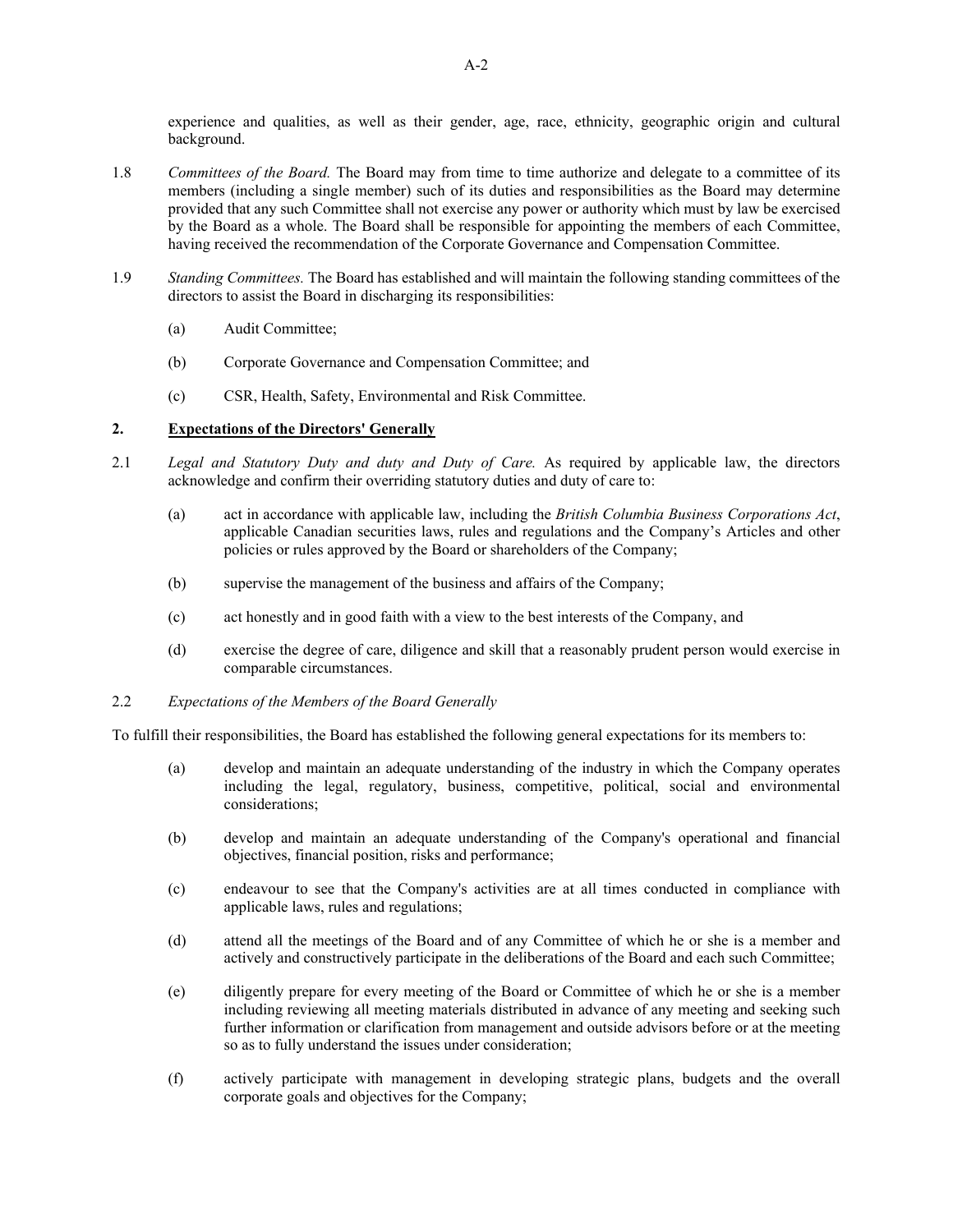- (g) be available to and regularly liaise with and provide constructive counsel or advice to the senior executives or other Company personnel and to gain further insights into the Company's business, operations, risks and personnel;
- (h) become familiar with and adhere to applicable laws, rules and regulations with respect to the duties and responsibilities of the Board and its Committees and the Company's codes, policies and mandates;
- (i) preserve the confidentiality of the proceeding and deliberations of the Board or any Committee on any matter under consideration, except to the extent disclosure is required by applicable law and approved by the Board or an applicable Committee thereof;
- (j) respect the role of the CEO as the principal spokesperson for the Company and participate in external communications only at the request of the CEO or the Board, except as otherwise contemplated under any disclosure Policy adopted by the Company;
- (k) engage in director orientation and continuing education regarding the business of the Company, its industry and corporate governance matters, as appropriate;
- (l) exercise independent judgment consistent with their duties to the Company, regardless of the existence of other relationships or interests the director may have;
- (m) disclose to the Company, in writing or by having it entered in the minutes of meetings of the Board, the nature and extent of any disclosable interest that the director has in a material contract or material transaction, whether made or proposed, with the Company or any subsidiary or;
- (n) as may be required by law or any policy or code adopted by the Company, abstain from voting or recuse themselves from any deliberations on any resolution to approve any contract or transaction in which the director has a disclosable interest or is otherwise related or may have a conflict of interest; and
- (o) disclose to the Chair of the Corporate Governance and Compensation Committee and advance any intention to accept or consider appointment or engagement as a director or officer of any other public company, member of a committee of the board of any company of which he or she may be a director, any other relationship with a business, government, regulatory body, institution or stakeholder that may give rise to a question of independence or an actual or perceived conflict of interest or any role that may materially affect the director's ability to commit the time required to fulfil their duty as a director of the Company; and
- (p) perform such other duties or functions as may be assigned to them by the Board or as may be required by applicable law.

# **3. Board Meetings and Operations**

- 3.1 *Meetings.* The Board shall meet for the conduct of its business, adjourn and otherwise govern itself as it thinks proper to carry out its duties and responsibilities, subject to the terms of this Charter and applicable law.
- 3.2 *Chair.* The Board, after considering the recommendation of the Corporate Governance and Compensation Committee, shall appoint one of its independent directors to be the Chair. The Chair shall carry out such duties and responsibilities as are prescribed by the Board from time to time.
- 3.3 *Absence of Chair.* Should the Chair not attend any meeting or portion of any meeting, the members then in attendance shall designate another member of the Committee to act as chair of that meeting or portion of the meeting.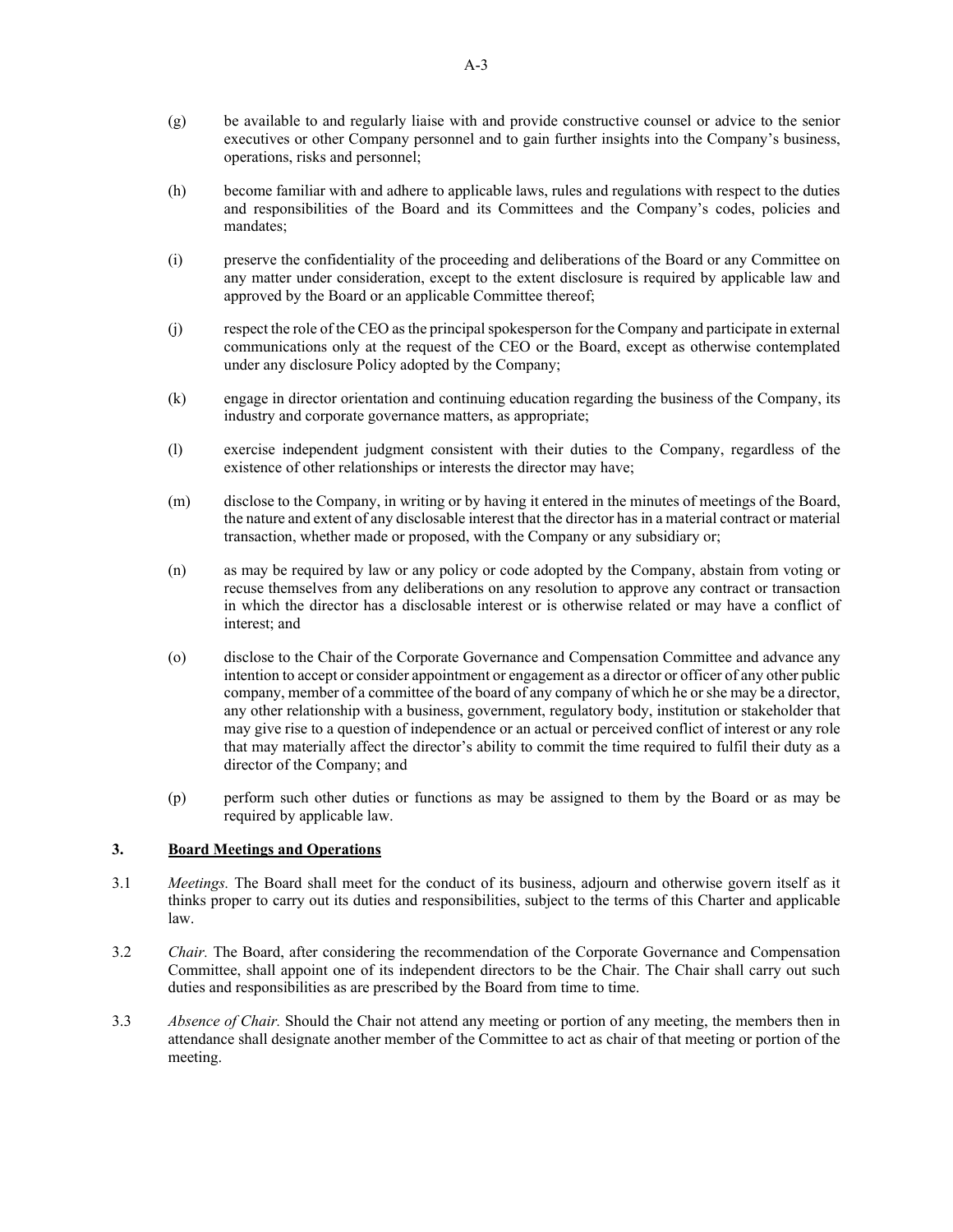- 3.4 *Secretary.* The Chair at each meeting of the Board will designate a person to act as secretary or recording secretary of the meeting (who need not be a member of the Board or the Company's Corporate Secretary) to keep minutes at that meeting.
- 3.5 *Calling Meetings*. Meetings of the Board may be called:
	- (a) by or on behalf of the Chair or by any member of the Board; or
	- (b) by or on behalf of the Chief Executive Officer of the Company.
- 3.6 *Notice of Meetings.* 
	- (a) Notice of the place, day and time of meetings of the Board shall be given by the person calling the meeting to each member of the Board not less than 48 hours before the time the meeting is to be held, unless all of the members consent to a shorter period or waive notice of any meeting.
	- (b) Notice of any meeting may be given orally, in person or by telephone or in writing and delivered by physical delivery, by facsimile to such number or by e-mail to such address as provided by the member for such use and notice will be deemed to have been given on the date and time on which it was so given or delivered.
	- (c) The Board may establish a fixed place, day or time or schedule for the holding of meetings, in which case no further notice of any meeting to be held at such place or time or schedule need be given to any member in advance of any previously scheduled meeting.
	- (d) No notice is required to be given for a meeting of the Board immediately following the Annual General Meeting of the shareholders of the Company.
	- (e) Unless a director attends solely for the purposes of objecting to the calling of or the business to be conducted at a meeting, a director who participates in a meeting will be deemed to have acknowledged or waived notice of and have agreed to participate in the meeting.
	- (f) Notice of any meeting will include an agenda or summary of the items of business to be dealt with at the meeting.
- 3.7 *Place or Means of Holding Meetings.* Meetings will be held at the time and at such place and by such means as the person calling the meeting may so determine, including meeting in person, by telephone, videoconference or other communications medium or by any combination of the foregoing, provided all of the directors participating in the meeting, whether in person or by other means are able to communicate with each other and all of the directors who wish to participate in the meeting agree to such participation. Unless a director attends solely for the purposes of objecting to the means by which a meeting will be conducted, a director who participates in a meeting in a manner contemplated herein will be deemed for all purposes to be present at the meeting and to have agreed to participate in that manner.
- 3.8 *Information for Meetings.* The person calling a meeting of the Board will, to the extent possible, provide such information or other documents along with the notice of or in advance of any meeting to permit the directors to understand the purposes for which the meeting has been called and to permit them to form a reasoned decision on the matters to be considered.
- 3.9 *Access to and Inspection of Records.* The directors shall have the right to inspect and make copies, extracts or summaries of any relevant records of the Company and its subsidiaries or to request such information or assistance from the officers, employees and advisors of the Company and its subsidiaries, as the directors may consider necessary to carry out their duties and responsibilities and such persons shall be directed to cooperate with and provide such records or information as requested.
- 3.10 *Officers and Others Required Attendance at Board Meetings.* If requested to do so by the Chair or the person calling a meeting of the Board, , the Chief Executive Officer, Chief Financial Officer and any other officer or employee of the Company or any of its subsidiaries (in each case, if not a director) shall attend as a non-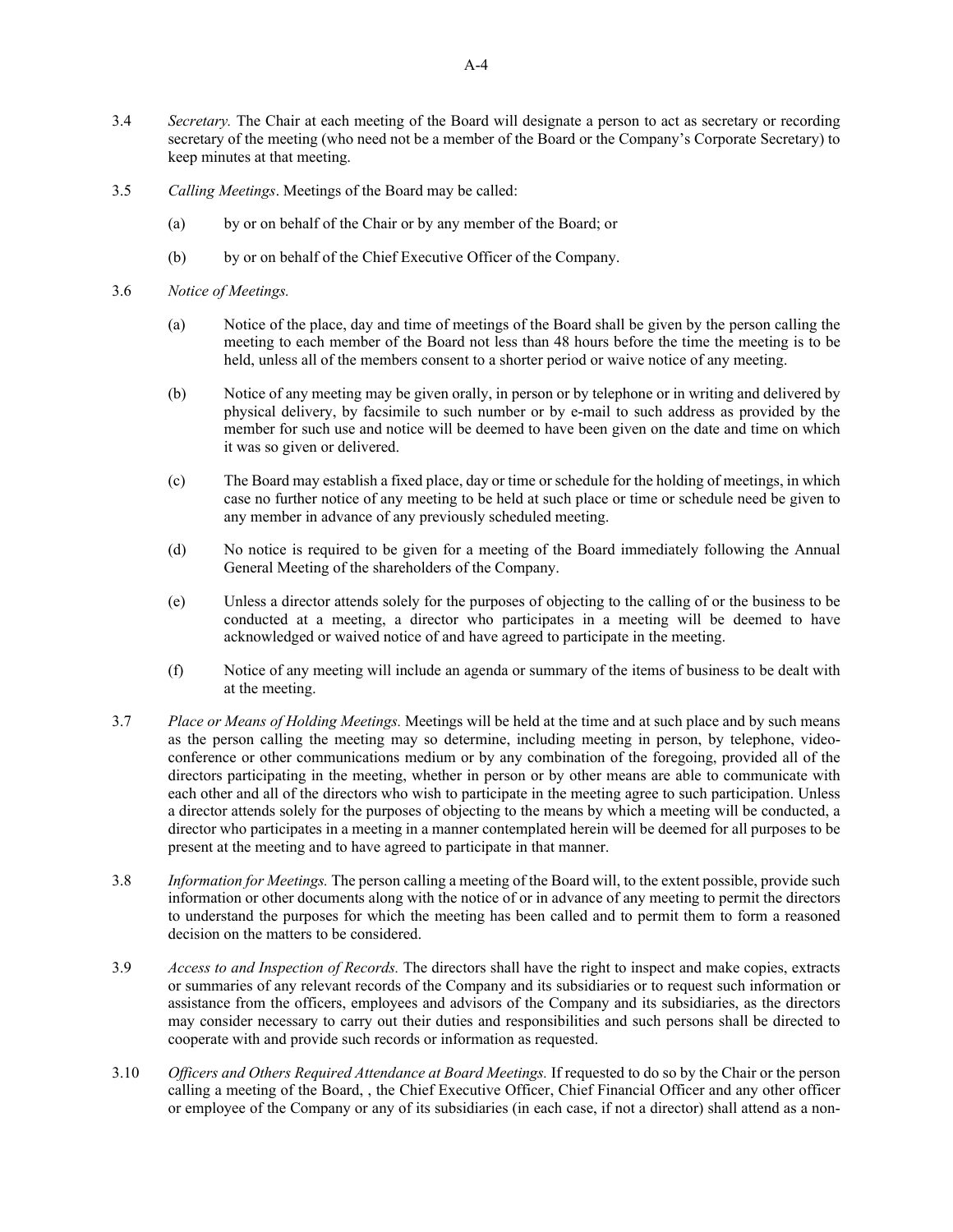voting observer or attendee of a meeting of the Board or any portion thereof at which their attendance is required, provided that for greater certainty, such persons shall not otherwise have the right to attend any meeting or subsequent meeting of the Board.

- 3.11 *Other Participants Permitted Attendance at Board Meetings.* The Board may consent to the attendance of any other person invited by a director to attend at a meeting of the Board as a non-voting observer or attendee, including the attendance of any officer or employee of the Company or any of its subsidiaries, any professional advisor or consultant to the Company, to the Board or to any member thereof, provided that for greater certainty such persons shall not have the right to attend any meeting or subsequent meeting of the Board.
- 3.12 *Quorum.* A majority of the members of the Board constitutes a quorum of the Board, and notwithstanding any vacancy on the Board, a quorum may exercise all of the powers and authority of the Board. If the number of members of the Board is an even number, one-half of the number of members plus one shall constitute quorum. Where a quorum for a meeting is established at the commencement of the meeting but is subsequently lost, the meeting will be adjourned or terminated and no further business conducted at that meeting.
- 3.13 *Majority Vote Governs.* Any resolution of the Board will be decided by a majority vote of the Board members entitled to vote on that matter, where each director attending or participating in a meeting is entitled to one vote unless they are required to abstain from voting under applicable law. In the event of an equality of votes, the Chair will not have a second or casting vote.
- 3.14 *In-camera meetings.* The independent members of the Board shall meet in-camera without management or non-independent directors at each meeting of the Board or otherwise from time to time as appropriate and during such in-camera sessions may appoint an alternate secretary or recording secretary to keep minutes of that portion of the meeting, which records will be kept by the Chair and made available to the Board as the Chair sees fit.
- 3.15 *Consent Resolutions in Writing in Lieu of a Meeting.* The powers of the Board may be exercised by resolution in writing signed by all of the directors who would be entitled to vote on that resolution at a meeting of the Board.
- 3.16 *Minutes and Other Records.* The Board shall keep or cause to be kept the minutes and other records of its activities in which shall be recorded all actions, decisions and resolutions taken by the Board. The Chair of the Board will provide or cause to be provided copies of the minutes or other resolutions of the Board to the Company's Corporate Secretary.
- 3.17 *Execution of Instruments.* The Board may from time to time authorize any member or any officer or employee of the Company, to certify, or execute and deliver, all such statements, forms, instruments, certificates, notices and other documents, and to do all such acts and things as the Board may consider necessary or desirable in connection with the discharge of the duties and responsibilities of the Board.
- 3.18 *Director's Fees, Compensation and Expenses.* The Board may determine from time to time a policy or plan for the payment of fees, retainers or other emoluments for the non-executive members of the Board and for the reimbursement for reasonable communications, travel and accommodation expenses for their attendance at or participation in meetings of the Board or any Committee thereof.
- 3.19 *Access to Resources and Personnel.* 
	- (a) The Company shall provide the Board with such resources as may be necessary for the Board to discharge its responsibilities.
	- (b) The Board may request and the Company shall use its best efforts to cause any of its or its subsidiaries directors, officers, employees, accountants, controller, external legal, financial or other professional advisors, or other contractors or consultants, to provide such information or assistance, attend any meeting of the Board or to meet with any members of, or advisors to, the Board as it may reasonably request to carry out its duties and responsibilities.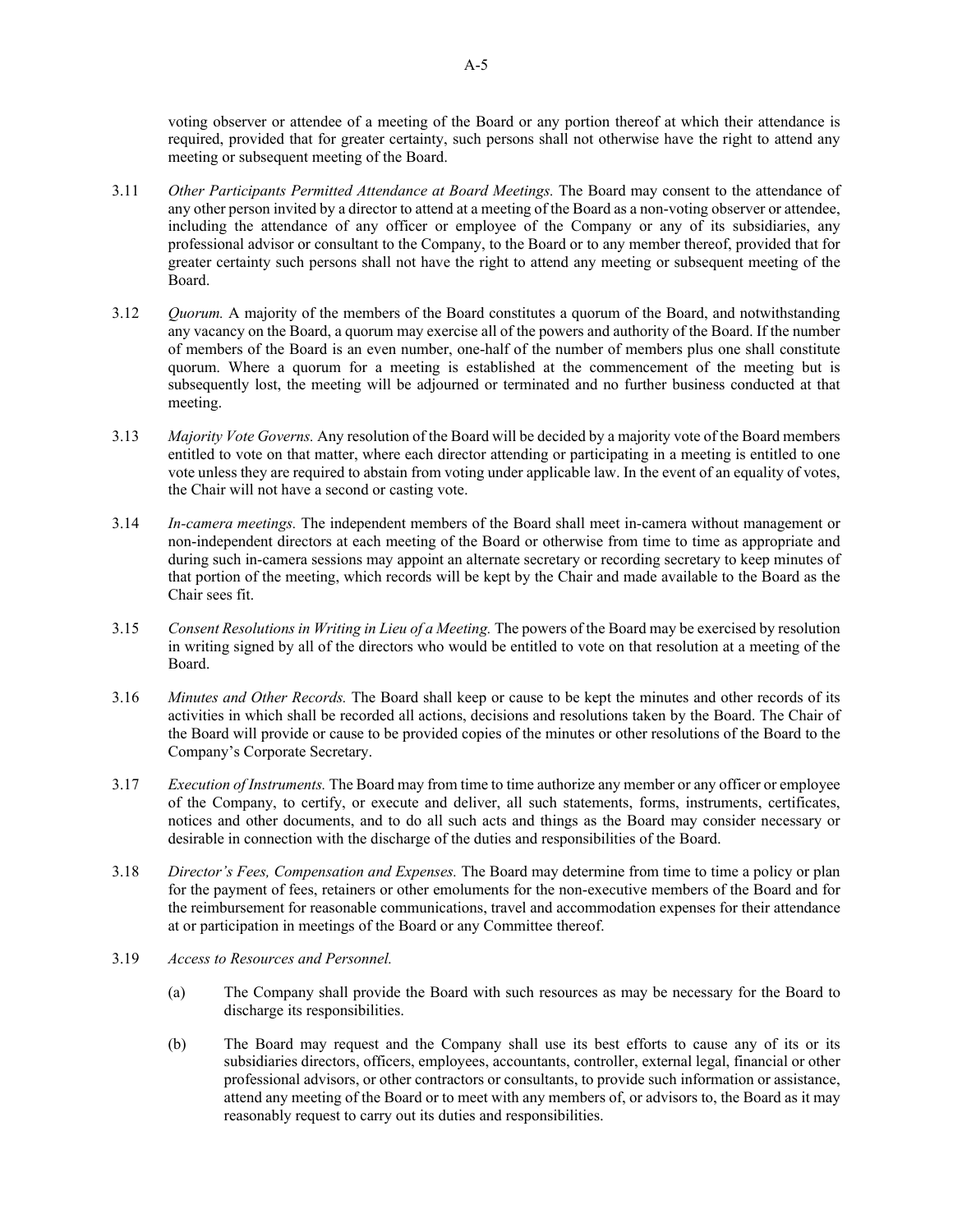- 3.20 *Advisors to the Board.* The Board may conduct or authorize such investigations into or studies of matters and on such terms and conditions as it may so determine, including as to the confidentiality of such investigations or studies or to preserve any privilege over any advice received. The Board shall have the authority to retain such consultants, legal counsel and other advisors of its choice and at the Company's expense, as the Board may consider necessary to assist it in carrying out its duties and responsibilities. Any such advisor may be any of the firms or persons who presently or in the past have represented the Company. The Company shall pay all fees and disbursements of any person or firm retained by the Board.
- 3.21 *Board Assessments and Reviews.* In conjunction with the Corporate Governance and Compensation Committee, the Board will approve of procedures for the assessment of the effectiveness of the Board, its Committees and the individual members of the Board in carrying out their respective duties and responsibilities, and shall carry out such reviews and assessments, not less frequently than annually.
- 3.22 *Review of Board and Committee Charters and Mandates.* In conjunction with the Corporate Governance and Compensation Committee, the Board will review and assess on a regular basis the adequacy of this charter or mandate for the Board and of each of the charters or mandates of the standing committees of the Board and such position descriptions of its Chairs and senior management and consider whether such charters or mandates appropriately address the matters that should be within the scope of the Board, Committee or office and make such changes to the charter or mandate or descriptions as the Board sees fit.

# **4. Principal Duties and Responsibilities of the Board:**

# 4.1 *Appointment and Oversight of Senior Management and Compensation Matters*

The Board is responsible for the appointment, compensation and oversight of the senior management of the Company, including:

- (a) *Appointment of the Chief Executive Officer.* The Board will appoint the Chief Executive Officer of the Company (the "**CEO**") and approve of the written terms of employment for the CEO, including compensation, benefits and other perquisites.
- (b) *CEO's Goals and Objectives.* In conjunction with the Corporate Governance and Compensation Committee, the Board shall establish and settle with the CEO written goals and objectives for the CEO and establish and administer suitable processes to monitor, at least annually, the CEO's performance against those goals and objectives.
- (c) *Other Senior Management.* In conjunction with the CEO and the Corporate Governance and Compensation Committee, the Board shall approve or ratify the appointment and compensation of other senior executive officers of the Company, including the Chief Financial Officer and Chief Operating Officer (or other officers with comparable level of responsibility).
- (d) *Management Integrity.* To the extent feasible, the Board will endeavour to satisfy itself as to the integrity of the CEO and other senior executive officers and that a culture of integrity is promoted throughout the Company.
- (e) *Succession Planning.* The Board will ensure that a process is established and administered with a view to the training, development and orderly succession of the CEO and other senior executives.
- (f) *Chair and Lead director.* In conjunction with the Corporate Governance and Compensation Committee, the Board will develop a written mandate for the Chair of the Board and the chair of each Committee and, if considered appropriate, for a Lead Director.

# 4.2 *Internal Controls and Financial Reporting*.

The Board will have responsibility for establishing or overseeing the establishment and maintenance of appropriate systems for internal control, including: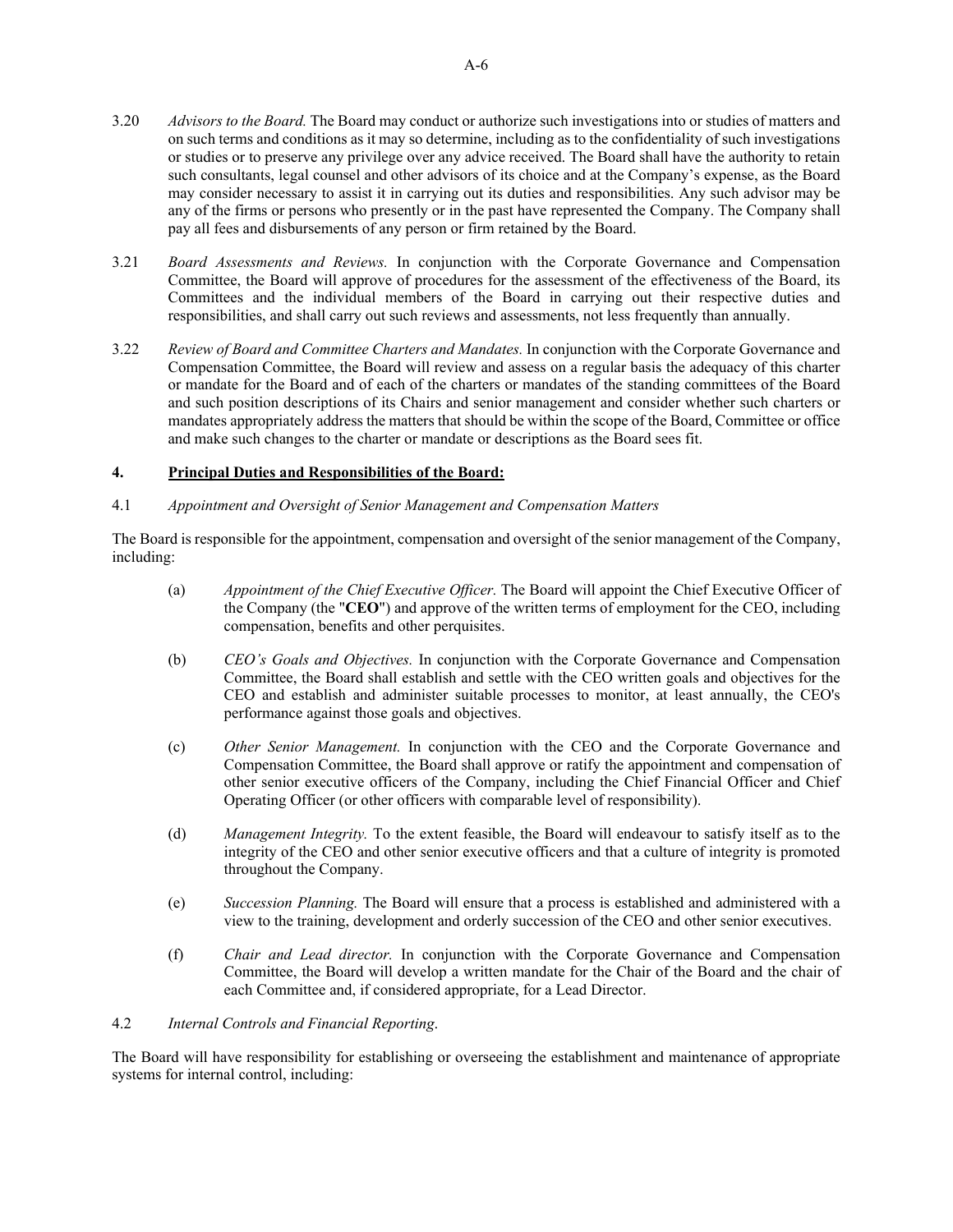- (a) *Compliance Processes.* The Board will ensure that the Company has systems, procedures and policies in place to identify and to operate in compliance with applicable laws, rules and regulations with respect to its financial reporting obligations and monitor and oversee its compliance therewith.
- (b) *Internal Controls.* In conjunction with the Audit Committee, the Board will oversee the development, adoption and maintenance of an adequate system of internal controls over financial reporting and management information systems and regularly review and monitor the effectiveness of the Company's internal controls and processes.
- (c) *Certifications of Financial Results.* In conjunction with the Audit Committee, the Board will ensure that adequate systems, processes and controls are in place with respect to the applicable certification requirements for the Company's financial statements and other prescribed disclosures.
- (d) *Review and Approval of Financial and Other Prescribed Disclosures*. In conjunction with the Audit Committee and such other Committees of the Board as may be necessary, the Board will review and approve the Company's annual and interim financial statements and associated Management's Discussion and Analysis, Annual Information Form, Information Circular, Prospectus, Registration Statement and such other prescribed disclosure documents or any disclosure documents incorporated by reference therein.

# 4.3 *Strategic Planning and Budgeting.*

The Board will establish and approve of an annual strategic plan and budget for the Company, including:

- (a) *Strategic Planning.* The Board will be responsible for overseeing management's development of an annual review and strategic planning process for the Company and the development, for approval by the Board, of an annual strategic plan for the Company.
- (b) *Budgets.* The Board will be responsible for overseeing management's development, for approval by the Board, of an annual budget for the Company, including operating budgets and any planned material capital expenditures.
- (c) *Monitoring Strategic Plan and Budgets.* The Board will from time to time monitor the Company's performance against the approved strategic plan and operating and capital budgets and recommend or approve of any material changes or departures from the approved strategic plan or budgets as the Board sees fit.
- (d) *Extraordinary Items.* In addition to such matters as are required to be submitted to the Board for approval or ratification under applicable law or any statement of authority adopted by the Company, the Board will consider, review and approve of all other material transactions or matters outside of the ordinary course of the Company's business or involving a related party of the Company.

# 4.4 *Code of Business Conduct*.

The Board is responsible for setting the overall codes, practices and policies with a view to developing, encouraging and monitoring a culture of compliance and ethics within the company, including:

- (a) *Establish a Code of Business Conduct.* The Board will oversee the development and approve a written Code of Business Conduct (the "**Code**") with the objectives of promoting a culture of ethics and integrity among the directors, officers, employees of and contractors and consultants to the Company and its subsidiaries.
- (b) *Monitor Compliance with the Code.* The Board will regularly monitor compliance with the Code and approve or delegate to a committee of the Board power and authority with respect to granting any waivers or approvals contemplated under the Code.
- (c) *CSR, Health, Safety, Environmental and Risk Policies.* In conjunction with the CSR, Health, Safety, Environmental and Risk Committee, ensure that the Company has adequate systems, policies and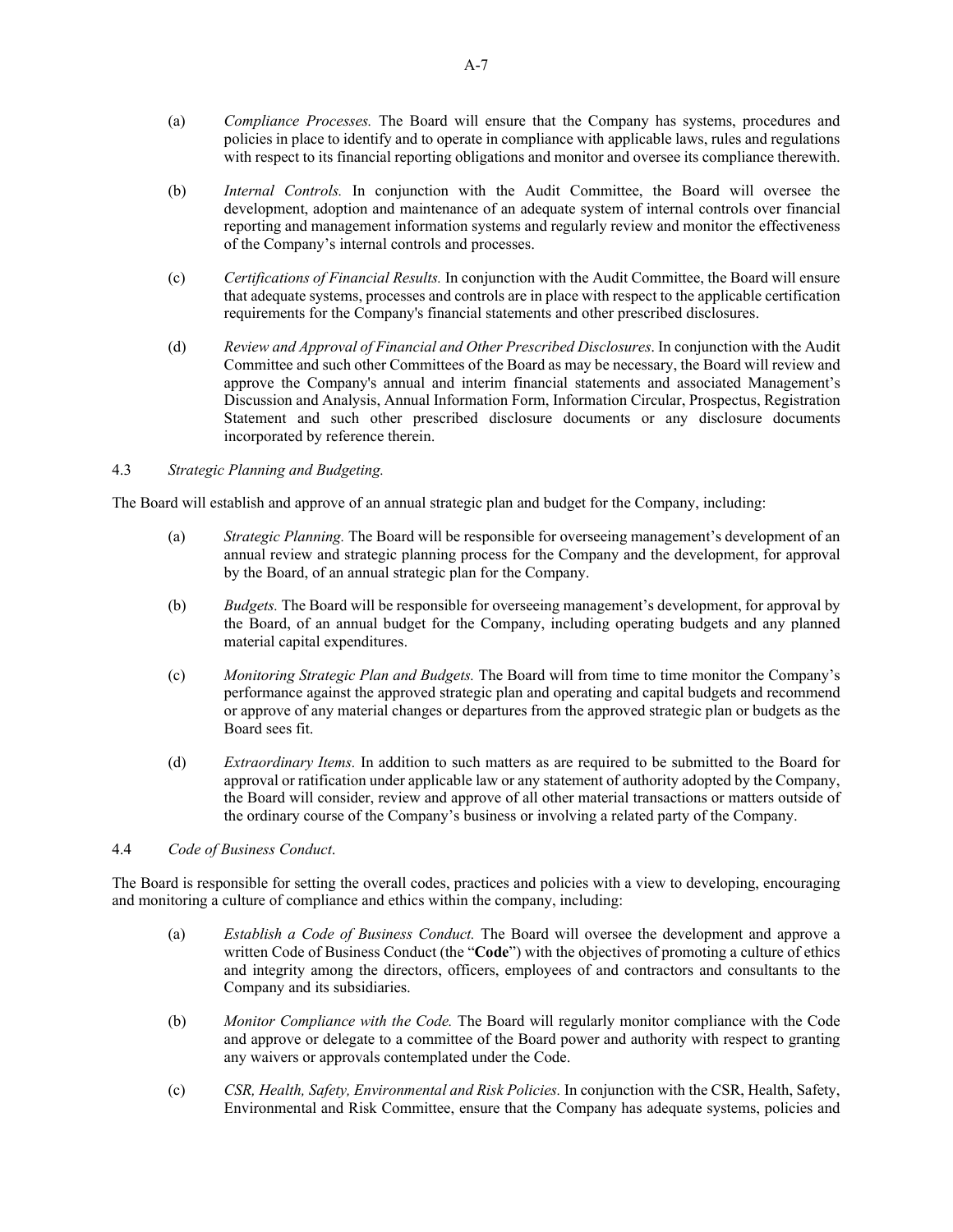programs in place for the corporate and social responsibility, health, safety, wellness and security of the Company's workplaces, for the mitigation of any environmental impact of the Company's operations and to consider general areas of risk assessment and risk management for the Company.

#### 4.5 *Corporate Governance*.

The Board is responsible for establishing, monitoring and maintaining an adequate system for the proper governance of the Company, in keeping with requirements under applicable law, including:

- (a) *Governance Policies and Procedures.* The Board shall, based on the recommendations of the Corporate Governance and Compensation Committee, develop and establish an appropriate system of corporate governance including policies and procedures to ensure the Company is addressing its applicable legal and regulatory requirements and that the Board can function independently of management.
- (b) *Director Qualifications.* The Board shall, based on the recommendations of the Corporate Governance and Compensation Committee, determine Board member qualifications and regularly assess the independence, education, experience, competencies, skills and effectiveness of each individual director.
- (c) *Nomination of Directors.* After receiving the recommendations of the Corporate Governance and Compensation Committee, approve of the nomination of any individual for election or re-election or the appointment to the Board, including reviewing any nominees proposed under the Company's Advance Notice Policy.
- (d) *Majority Voting Policy.* After receiving the recommendation of the Corporate governance and Compensation committee, the Board will review, assess and make any determination required with respect to the resignation of any director under the Company's majority voting policy or any comparable law or rule that may be applicable with respect to the election of the directors.
- (e) *Board Committees.* The Board shall, in conjunction with the Corporate Governance and Compensation Committee, establish appropriate Committees of the Board in compliance with applicable law and to assist to Board in effectively carrying out its oversight role and regularly evaluate the effectiveness of each Committee and the adequacy of the mandate or charter of each Committee.
- (f) *Delegation of Authority.* In conjunction with the CEO and based on the recommendations of the Corporate Governance and Compensation Committee, approve written policies and procedures for the delineation of the powers or authority to be reserved by the Board and the delegation of and limits of authority of the CEO and of senior management of the Company and its subsidiaries and matters that must be submitted by senior management to the Board for ratification or approval.
- (g) *Director Orientation and Continuing Education.* In consultation with the Corporate Governance and Compensation Committee, establish and maintain a plan for the orientation of each new director and for the continuing education of all the incumbent directors.
- (h) *Succession Planning.* The Board will review, develop and maintain a plan for the succession of the members of the Board.
- (i) *Appointment of the Auditor.* Based on the recommendation of the Audit Committee, the Board will recommend to shareholders for approval at the Company's Annual General Meeting, the appointment of the Company's independent auditor and the remuneration to be paid to the Auditor and subject to approval of the shareholders, appoint the external Auditor and approve their remuneration.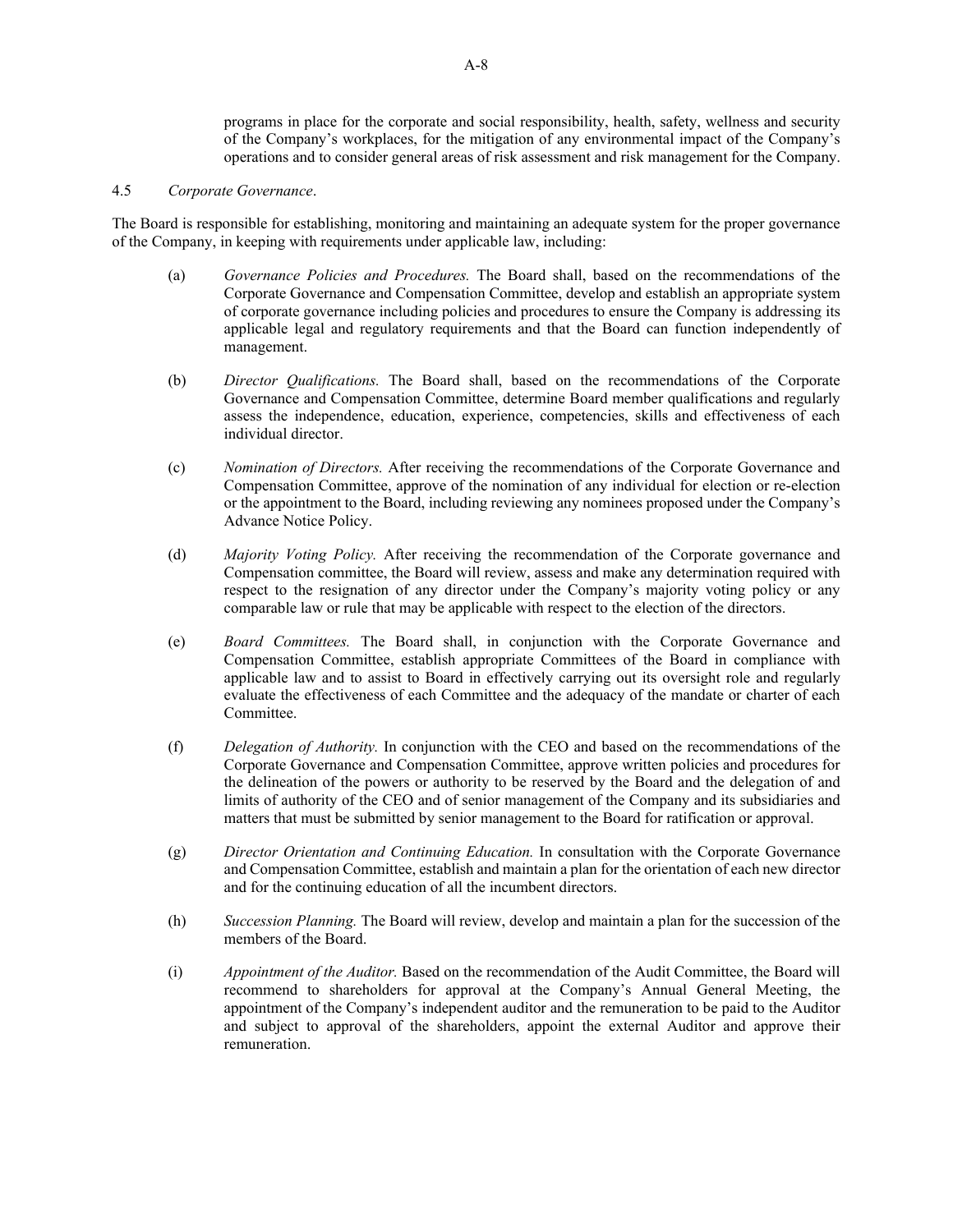# 4.6 *Disclosure and Communications*

The Board has overall responsibility to ensure the Company satisfies its continuous and periodic disclosure requirements under applicable corporate and securities legislation and the requirements of any stock exchange or trading facility on which the Company's securities may be traded, including:

- (a) *Disclosure Policies.* The Board has the responsibility to verify that the Company has in place adequate policies and procedures to enable the Company to communicate effectively with its shareholders, other stakeholders and the public generally and that all requisite filings are made with the applicable regulatory authorities, including overseeing the development of and adopting appropriate disclosure control, practices or a disclosure policy to ensure the timely and accurate disclosure of all required financial reports and material developments concerning the Company in accordance with applicable law and the requirements of any applicable stock exchange or trading facility.
- (b) *Shareholder Feedback.* The Board will ensure that the Company has establish procedures to permit shareholders to communicate with and provide feedback directly with the Board, the Chair or designated non-executive members of the Board.
- (c) *Reports on Reserves or Resources.* In conjunctions with any Qualified Person or other committee of the directors or officers of the Company knowledgeable on mining regulatory matters, the Board will ensure that adequate systems and policies are in place to ensure the accurate preparation, review and dissemination of any resource, reserve, feasibility, mining or geological results or reports.

#### 4.7 *Risk Management.*

The Board has responsibility for identifying, understanding and seeking to mitigate or manage the principal risks faced by the Company, including:

- (a) *Identification of Principle Risks.* The Board shall oversee the development by the senior executives of the Company of plans to identify, measure and understand the principal risks associated with the business and affair of the Company.
- (b) *Risk Management Systems.* The Board shall from time to time confirm that appropriate systems are in place for management of the Company to effectively monitor and seek to mitigate or manage those risks with a view to the long-term interests of the Company and to keep the Board informed with respect to risk management matters.
- (c) *Review of risk management systems.* The Board will oversee the periodic review and assessment of the adequacy of the Company's risk management policies, systems, controls and procedures with respect to the Company's principal business risks.

Effective Date: September 21, 2017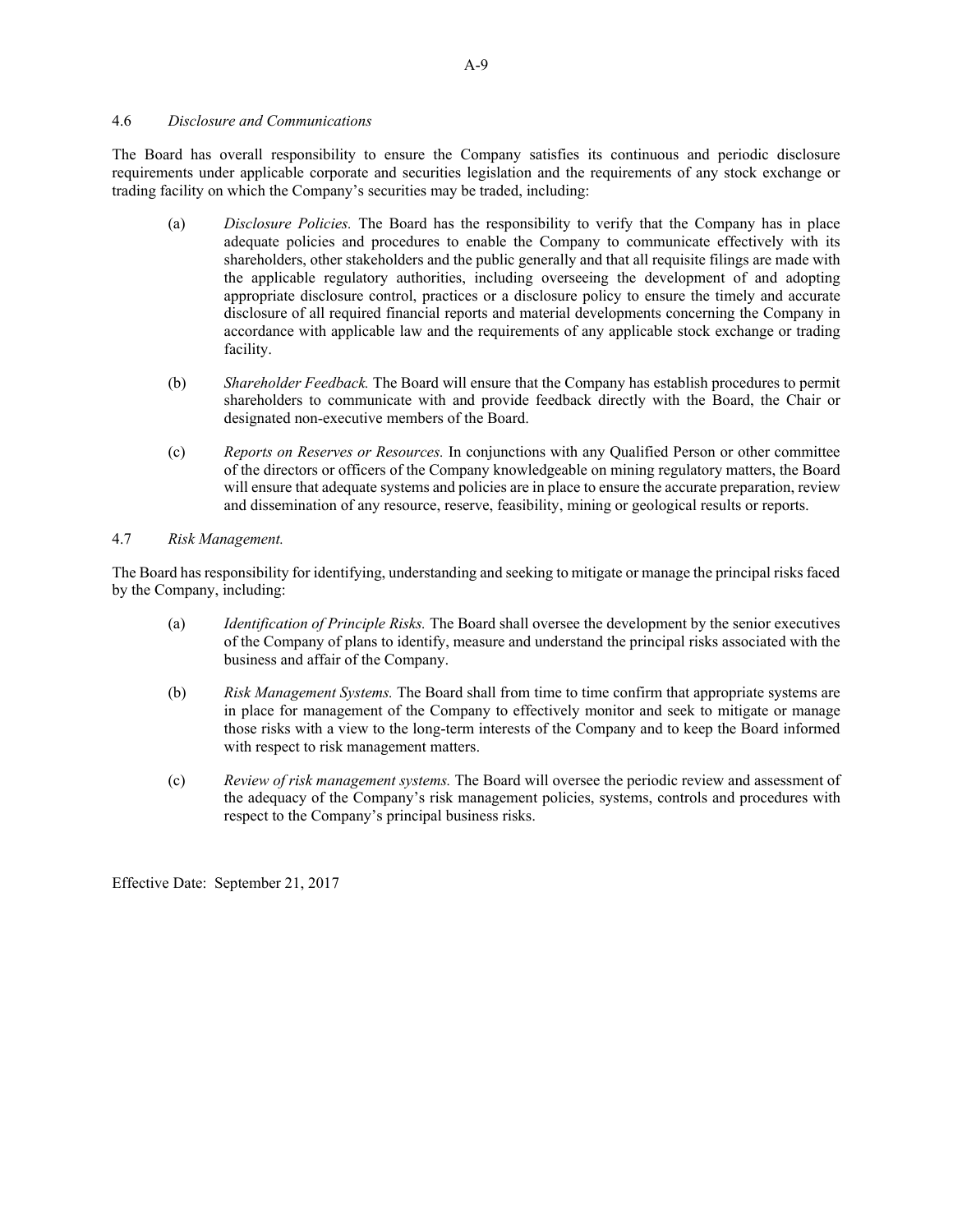#### **APPENDIX "B"**

# **STOCK OPTION PLAN EASTERN PLATINUM LIMITED (THE "COMPANY") STOCK OPTION PLAN (THE "OPTION PLAN")**

### 1. **Purpose**

The purpose of the Option Plan is to provide Optionees with an incentive to achieve the longer-term objectives of the Company; to give suitable recognition to the ability and industry of such persons who contribute materially to the success of the Company; and to attract and retain in the employ of the Company or any of its subsidiaries, persons of experience and ability by providing them with the opportunity to acquire an increased proprietary interest in the Company.

# 2. **Interpretation**

In this Option Plan, unless there is something in the subject or context inconsistent therewith, words importing the singular number includes the plural and vice versa, words importing the masculine gender includes the feminine and neuter genders and the expressions following have the following meanings, respectively:

- a) **"Applicable Withholding Taxes"** has the meaning ascribed thereto in Section 13(i)(ii) of the Option Plan;
- b) **"Black-Out Expiry Date"** means ten (10) business days from the date that any Black-Out Period ends;
- c) **"Black-Out Period"** means a period of time imposed by the Company upon certain designated persons during which those persons may not trade in any securities of the Company;
- d) **"Board"** means the Board of Directors of the Company as constituted from time to time;
- e) **"Change of Control"** means:
	- (i) the acceptance by the Shareholders, representing in the aggregate more than fifty percent (50%) of all issued and outstanding Common Shares, of any offer, whether by way of a takeover bid or otherwise, for any or all of the Common Shares;
	- (ii) the acquisition hereafter, by whatever means (including, without limitation, by way of an arrangement, merger or amalgamation), by a Person (or two or more acting jointly or in concert), directly or indirectly, of the beneficial ownership of Common Shares or rights to acquire Common Shares, together with such Person's then owned Common Shares and rights to acquire Common Shares, if any, representing more than fifty percent (50%) in aggregate of all issued and outstanding Common Shares (except where such acquisition is part of a bona fide reorganization of the Company in circumstances where the affairs of the Company are continued, directly or indirectly, and where the shareholdings remain substantially the same following the reorganization as existed prior to the reorganization);
	- (iii) the passing of a resolution by the Company or the Shareholders to substantially liquidate the assets or wind-up or significantly rearrange the affairs of the Company in one or more transactions or series of transactions (including by way of an arrangement, merger or amalgamation) or the commencement of proceedings for such a liquidation, winding-up or re-arrangement (except where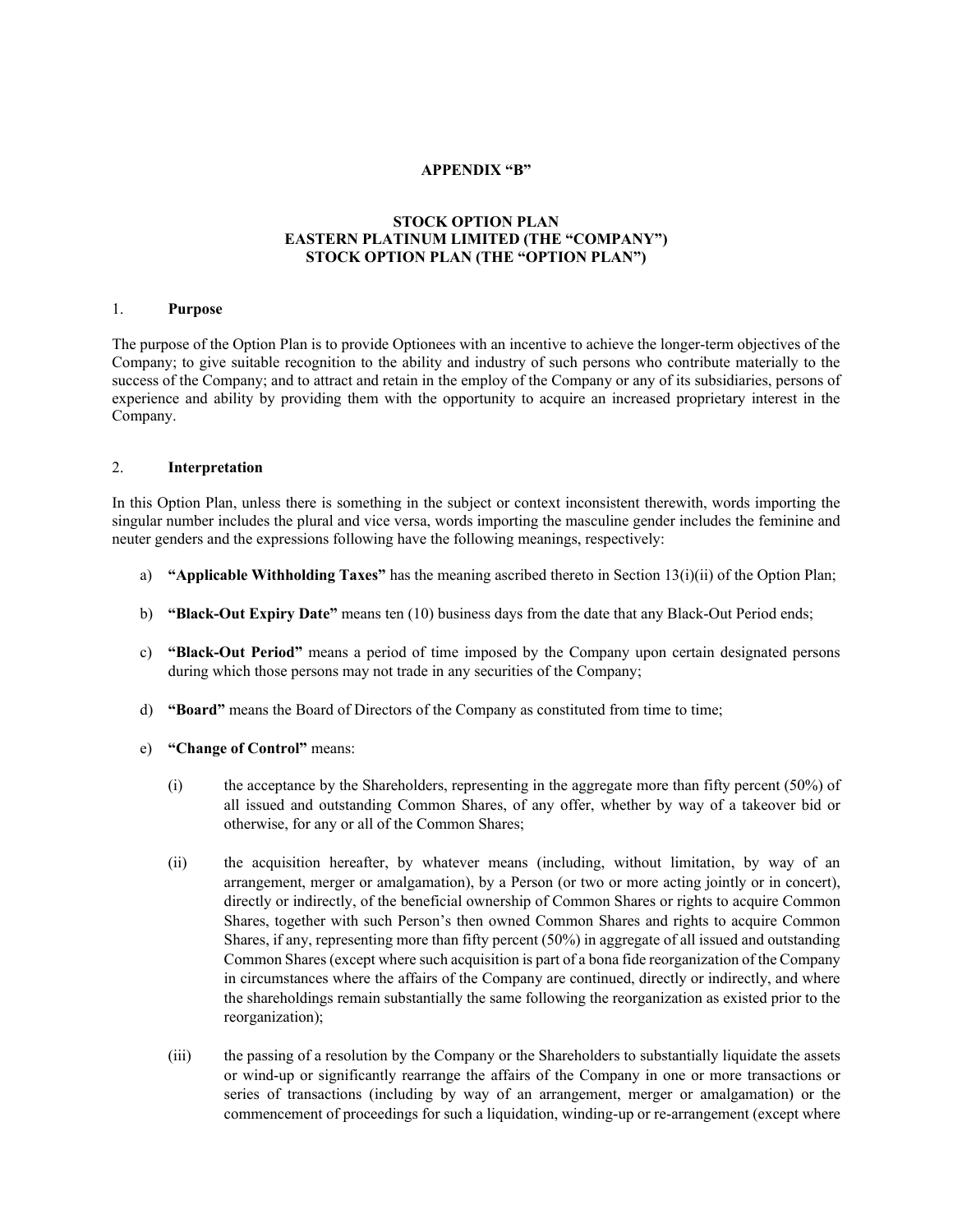such resolution relates to a liquidation, winding-up or re-arrangement as part of a bona fide reorganization of the Company in circumstances where the affairs of the Company are continued, directly or indirectly, and where the shareholdings remain substantially the same following the reorganization as existed prior to the reorganization);

- (iv) the sale by the Company of all or substantially all of its assets (other than to an affiliate of the Company in circumstances where the affairs of the Company is continued, directly or indirectly, and where the shareholdings of the Company remain substantially the same following the sale as existed prior to the sale);
- (v) Persons who were proposed as nominees (but not including nominees under a shareholder proposal) to become directors of the Company immediately prior to a meeting of the Shareholders involving a contest for, or an item of business relating to, the election of directors of the Company, do not constitute a majority of the directors of the Company following such election; or
- (vi) any other event which in the opinion of the Board reasonably constitutes a change of control of the Company;
- f) **"Committee"** means a committee of Directors appointed by the Board as contemplated by Section 3 hereof;
- g) **"Common Share"** means a common share in the capital stock of the Company and, after any adjustments pursuant to Section 7 hereof, means the shares or other securities or property which, as a result of such adjustments and all prior adjustments pursuant to Section 7, the holders of Options are then entitled to receive on the exercise thereof;
- h) **"Company"** means Eastern Platinum Limited and any successor or continuing corporation resulting from any form of corporate reorganization;
- i) **"Consultant"** means any person or company, other than an employee, officer or director of the Company or of a subsidiary of the Company that:
	- (i) is engaged to provide services to the Company or a subsidiary of the Company, other than services provided in relation to a distribution of securities of the Company;
	- (ii) provides the services under a written contract with the Company or a subsidiary of the Company; and
	- (iii) spends or will spend a significant amount of time and attention on the affairs and business of the Company, or a subsidiary of the Company;
- j) **"Early Termination Date"** means, in respect of any Option, 5:00 p.m. (Pacific time) on the date that an Option terminates prior to the Normal Expiry Date;
- k) **"Exercise Period"** means the time or times at which an Option may be exercised;
- l) **"Exercise Price"** means the purchase price per Common Share purchasable under an Option; determined as provided in Section 6(a) of this Option Plan;
- m) **"Expiry Date"** means the Normal Expiry Date or the Early Termination Date, as the case may be;
- n) **"Insider"** has the meaning ascribed thereto in the Toronto Stock Exchange Company Manual;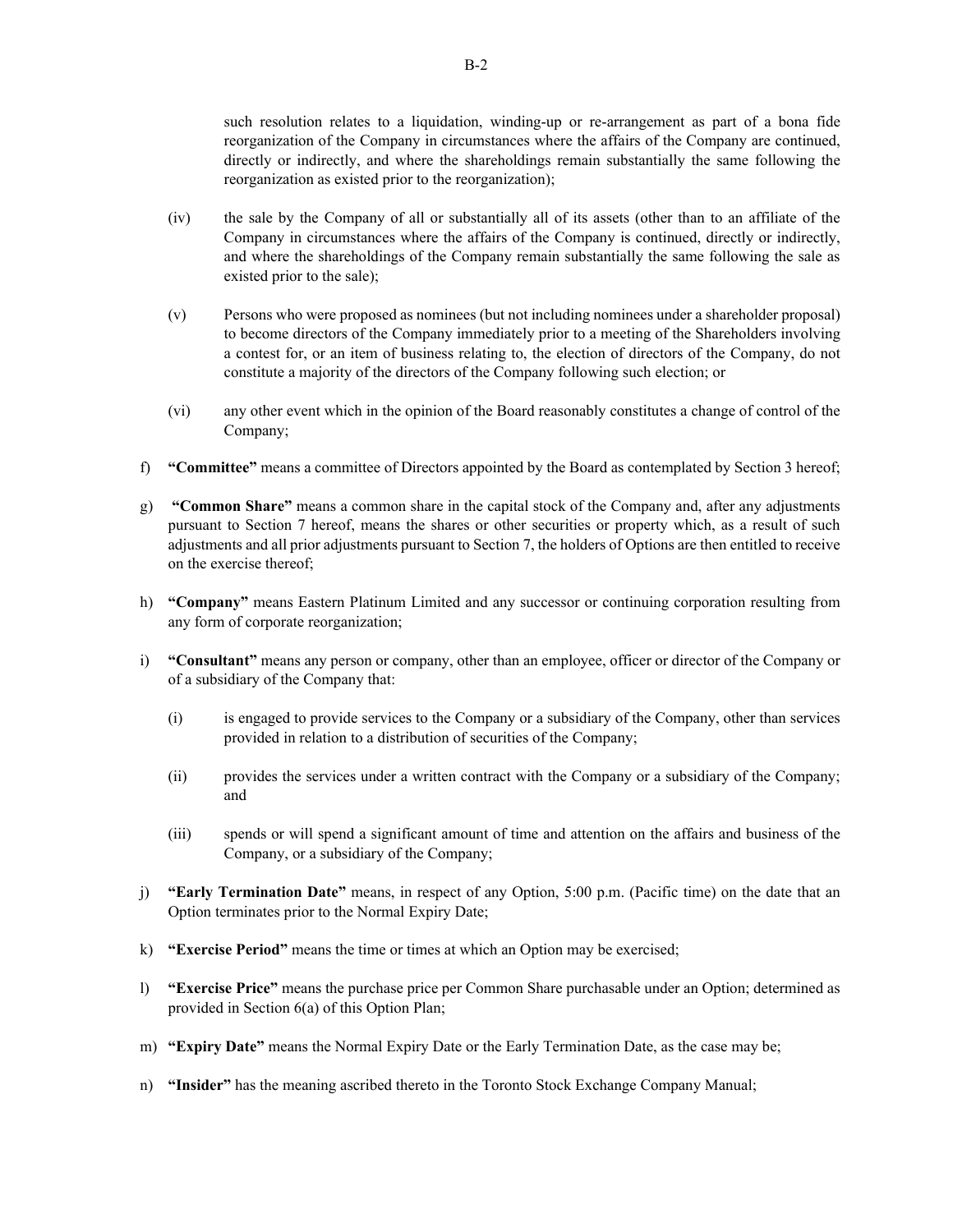- o) **"Market Price"** means the volume weighted average trading price of the listed securities on the TSX for the five days immediately preceding the grant of the Option;
- p) **"Normal Expiry Date"** means, in respect of any Option, 5:00 p.m. (Pacific time) on the date determined by the Company and specified in the particular Option Agreement on which the Option would normally terminate, which date may not be later than ten years after the Option Date;
- q) **"Option"** means a right to purchase Common Shares pursuant to this Option Plan and an Option Agreement;
- r) **"Option Agreement"** means an agreement entered into between the Company and a Participant pursuant to which an Option is granted to a Participant and which contains such provisions not inconsistent with this Option Plan as the Board or the Committee may determine;
- s) **"Option Date"** means the date on which an Option is granted by the Company to a Participant which is the date on which the grant of the Option is approved by the Board or the Committee, as the case may be;
- t) **"Option Plan"** means this stock option plan;
- u) **"Optionee"** means a Participant who has entered into an Option Agreement with the Company;
- v) **"Person"** means any individual or entity, including a corporation, partnership, association, joint-share corporation, trust, unincorporated organization, or government or political subdivision of a government;
- w) **"Participant"** means, on any date, a person who is at least one of the following:
	- (i) regularly employed by the Company or one of its subsidiaries on that date;
	- (ii) an officer of the Company or one of its subsidiaries on that date;
	- (iii) a director of the Company or one of its subsidiaries on that date;
	- (iv) a Consultant to the Company or one of its subsidiaries on that date; or
	- (v) a corporation, the shares of which are wholly owned by a person described in subsection (i), (ii),  $(iii)$  or  $(iv)$ ;
- x) **"Shareholders"** means the holders of the Common Shares from time to time;
- y) **"Tax Act"** means the Income Tax Act (Canada) and the regulations thereto, as amended from time to time; and
- z) **"TSX"** means the Toronto Stock Exchange or, if the Common Shares are not then listed and posted for trading on the Toronto Stock Exchange, on such stock exchange in Canada on which such shares are listed and posted for trading as may be selected for such purpose by the Board.

#### 3. **Administration**, **Participants and Allotments**

a) The Board will administer the Option Plan. The Board may at any time or from time to time delegate to a Committee the responsibility for administering the Option Plan or elements thereof. The Board, or the Committee if so empowered, will determine from time to time those Participants to whom Options should be granted, the Normal Expiry Date, the number of Common Shares which should be optioned from time to time to any Participant, the Exercise Price and such other terms and conditions of the Option Agreement, not inconsistent with the Option Plan, as the Board or the Committee in its discretion may determine. The Board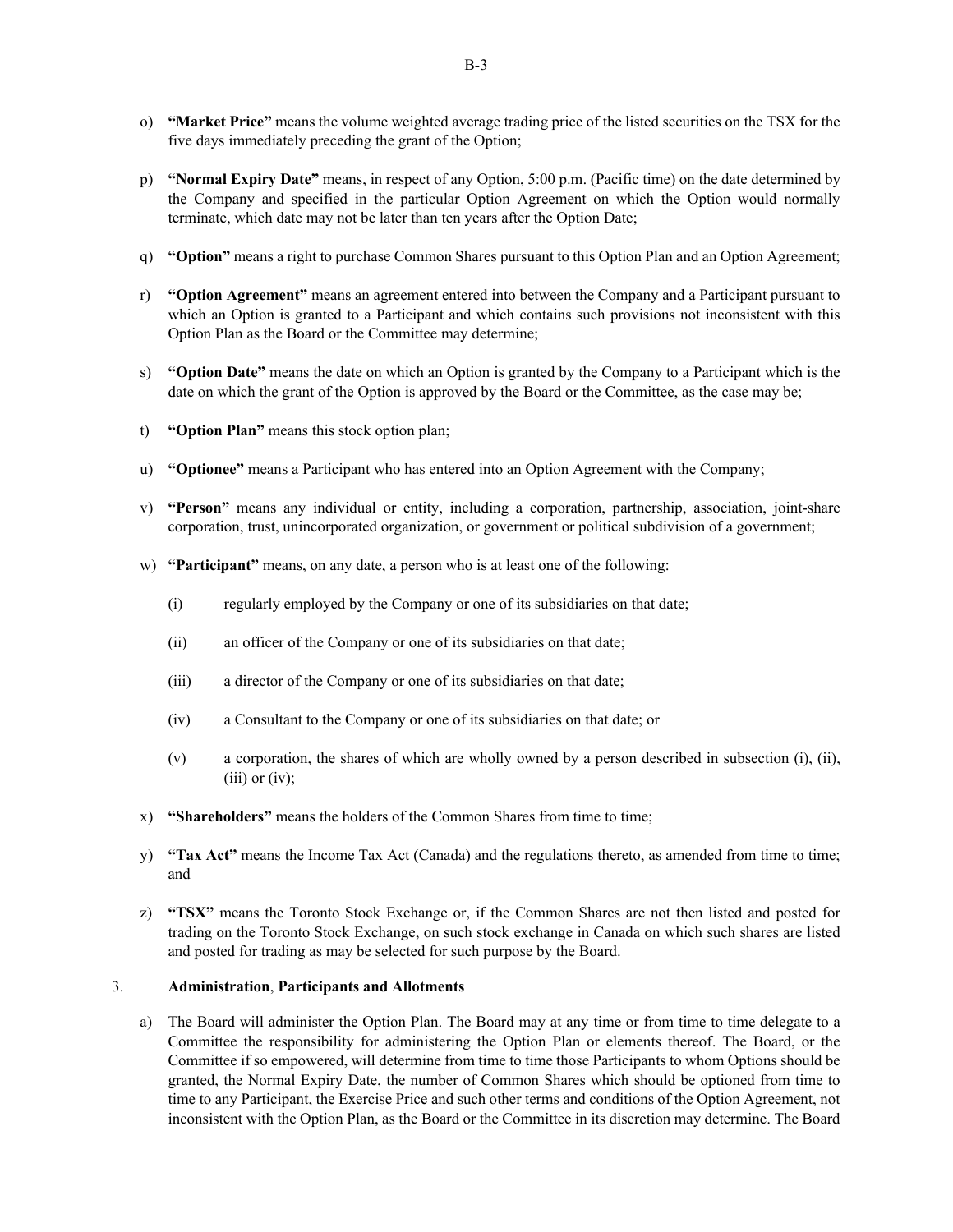or the Committee may prescribe rules and regulations relating to the Option Plan and any Options granted hereunder and may approve the form and content and prescribe the use of such forms of applications, directions, powers of attorney, and other documents or instruments, either generally or in specific cases, as may be deemed necessary or advisable, for the grant or issuance of Options under the Option Plan and for the proper administration and operation of the Option Plan. The Board or the Committee will review the Option Plan from time to time with a view to making revisions to it, granting additional Options and, in the case of the Committee, making appropriate recommendations to the Board. Nothing contained in the Option Plan or in any resolution adopted or to be adopted by the Board or by the Committee constitutes an Option hereunder. An Option granted by the Board or the Committee to a Participant pursuant to the Option Plan is subject to, and is of no force and effect until, the execution and delivery of, an Option Agreement by both the Company and such Participant.

- b) The Company is responsible for all costs of administration of the Option Plan.
- c) The implementation of the Option Plan, the grant or exercise of any Options pursuant to the Option Plan and, from time to time, the operation and administration of the Option Plan is subject to receipt by the Company of all necessary approvals, advance rulings, exemptions or registrations required or deemed advisable under applicable law or regulatory policy including without limiting the generality of the foregoing, all necessary approvals or registrations required by any and all stock exchanges upon which the Common Shares are listed and posted for trading.
- d) The Board or the Committee, as the case may be, may at any time and subject to regulatory approvals:
	- (i) discontinue or terminate the Option Plan; or
	- (ii) amend or revise the terms and conditions of the Option Plan; amend or revise the terms and conditions of the Option Plan and any outstanding Options granted under the Option Plan,

provided that no such action adversely affects any Options previously granted under the Option Plan or the rights of Optionees in respect of those Options without the prior written consent or agreement of those Optionees.

#### 4. **Common Shares Subject to the Option Plan**

- a) The maximum number of Common Shares issuable pursuant to Options issued and outstanding under the Option Plan and any other Security Based Compensation Arrangement shall not exceed ten (10%) percent of the aggregate number of issued and outstanding Common Shares at the time of grant of any Option. Provided that such maximum number of Common Shares is not exceeded, following the exercise, expiration, cancellation or other termination of any Options under the Option Plan, a number of Common Shares equal to the number of Options so exercised, expired, cancelled or terminated shall automatically become available for issuance in respect of Options that may subsequently be granted under the Option Plan.
- b) The aggregate number of Common Shares issuable pursuant to Options granted under the Option Plan and under any other Security Based Compensation Arrangement, if any, and:
	- (i) issued to Insiders, within any one year period, shall not exceed ten (10%) percent of the issued and outstanding Common Shares; and
	- (ii) (ii) issuable to Insiders, shall not exceed ten (10%) percent of the issued and outstanding Common Shares.

of issued and outstanding Common Shares is determined as the number of Common Shares that are issued and outstanding immediately prior to a proposed grant of Options.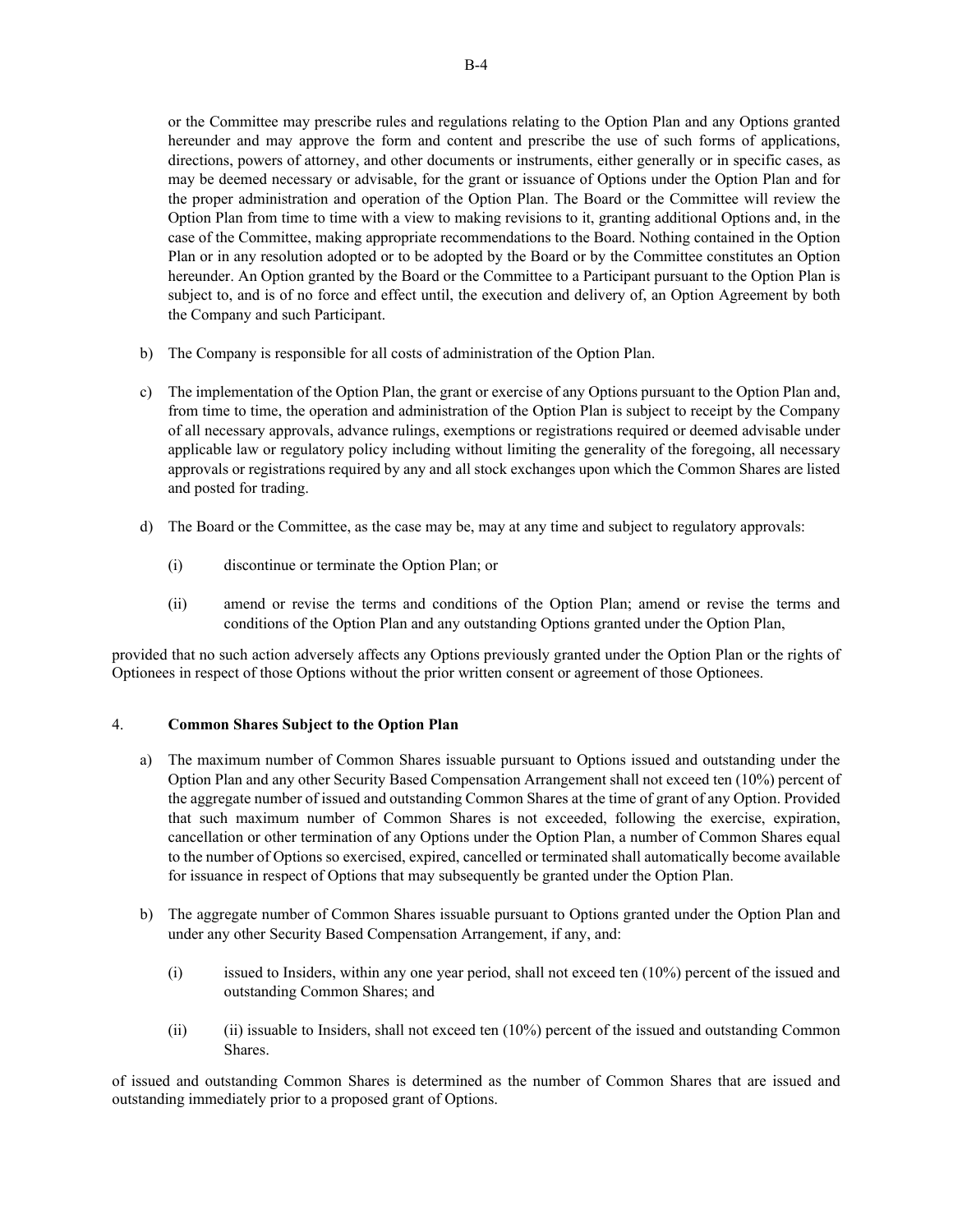# 5. **Participation Voluntary**

Participation in the Option Plan by a Participant is entirely voluntary and does not affect the Participant's employment or continued retainer by, or other engagement with, the Company or its subsidiaries. None of the Option Plan or any Options granted under the Option Plan of itself gives any Participant the right to continue to be an employee, officer, director or consultant of the Company or any subsidiary thereof. None of the terms and conditions governing the Option are affected by any change in the Optionee's employment by or engagement with the Company so long as the Optionee continues to be a Participant.

# 6. **Option Terms**

Each Option shall be evidenced by an Option Agreement in such form as may be approved by the Board or the Committee, as the case may be. Options will contain the following terms and conditions as the Board or the Committee, as the case may be, determines at the time of grant:

- a) The Exercise Price must not be less than the Market Price and upon exercise of the Option, must be paid in full in Canadian funds by certified cheque or bank draft payable to or to the order of the Company at the time of exercise.
- b) Subject to the terms of Section 7 of the Option Plan, the Board will determine the vesting conditions, the Exercise Period and the Expiry Date (provided it shall not exceed 10 years from the date of grant).
- c) If the Expiry Date of an Option is on a date during a Black-Out Period applicable to a Participant holding such Option, the Expiry Date shall be extended to the Black-Out Expiry Date.

# 7. **Termination of Employment**

Except as otherwise provided in the applicable Option Agreement or a written employment contract between the Company and a Participant, and subject to any express resolution passed by the Board or exercise of discretion by the Board, and further subject to the conditions that no Option may be exercised in whole or in part after the expiration of the period specified in the applicable Option Agreement:

- a) if, prior to the expiry of any Options, a Participant ceases to be a director, officer, employee or Consultant of the Company or one of its subsidiaries:
	- (i) by reason of the death or long term disability (as reasonably determined by the Company) of such Participant, then:
		- (A) all outstanding unvested Options granted to such Participant shall immediately and automatically terminate other than those Options which would have vested within the one year period following the date of such termination if such termination had not occurred, which Options shall for this purpose be deemed to be vested upon such termination; and
		- (B) only such Participant or the person or persons to whom such Participant's rights under the Options pass by such Participant's will or applicable law shall have the right to exercise part or all of such Participant's outstanding and vested Options (including, for greater certainty, any Options which are deemed to vest in accordance with Section  $7(a)(i)(A)$  at any time up to and including (but not after) the earlier of: (i) the date which is one (1) year following the date of death or long term disability (as reasonably determined by the Company) of such Participant; or (ii) the Expiry Date(s) of such Options; or
		- ii) for any reason, other than as provided in Section  $7(a)(i)$ , then: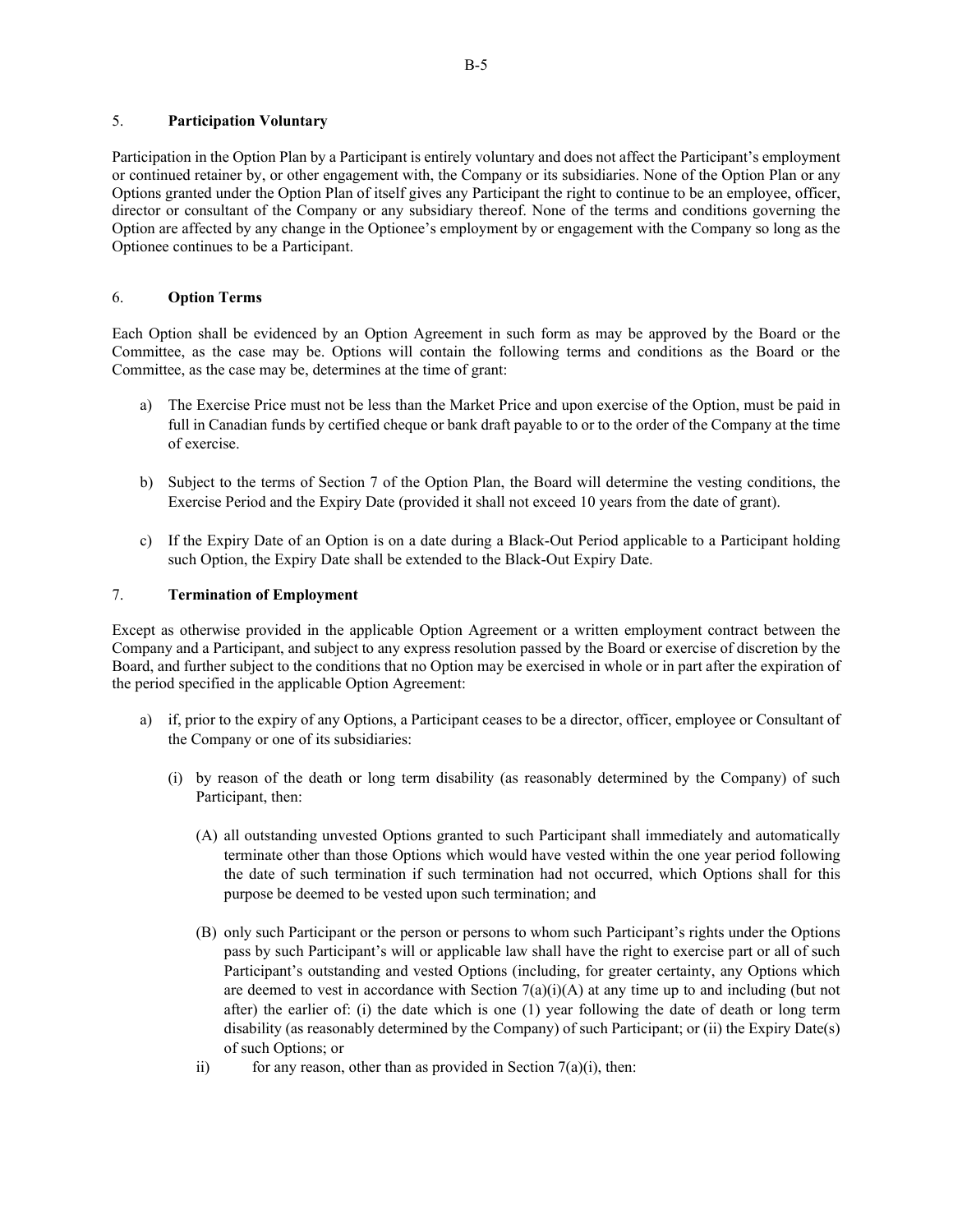- (A) all outstanding unvested Options granted to such Participant shall, unless otherwise provided, immediately and automatically terminate; and
- (B) such Participant shall have the right to exercise part or all of his or her outstanding vested Options at any time up to and including (but not after) the earlier of: (i) the date which is thirty (30) days following the date of such termination, resignation or cessation of employment; and (ii) the Expiry Date(s) of the vested Options.

# 8. **Adjustments**

In the event:

- a) of any change or proposed change in the Common Shares through subdivision, consolidation, reclassification, amalgamation, merger or otherwise;
- b) of any issuance, dividend or distribution to all or substantially all the holders of Common Shares of any shares, securities, property or assets of the Company other than in the ordinary course;
- c) that any rights are granted to holders of Common Shares to purchase Common Shares at prices materially below fair market value; or
- d) that as a result of any recapitalization, merger, consolidation or otherwise the Common Shares are converted into or exchangeable for any other shares or securities;

then in any such case the Board may make such adjustment in the Option Plan and in the Options granted under the Option Plan as the Board may in its sole discretion (and without shareholder approval) deem appropriate to prevent substantial dilution or enlargement of the rights granted to, or available for, holders of Options, and such adjustments may be included in the Options.

#### 9. **Change of Control**

If a Change of Control occurs, and unless otherwise provided in an Option Agreement or a written employment contract between the Company and a Participant and except as otherwise set out in this Section 9, the Board, in its sole discretion, may provide that: (1) the successor corporation will assume each Option or replace it with a substitute Option on terms substantially similar to the existing Option; (2) the Board may permit the acceleration of vesting of any or all Options; (3) the Options will be surrendered for a cash payment equal to the Market Price; or (4) any combination of the foregoing will occur, provided that the replacement of any Option with a substitute Option shall, at all times, comply with the provisions of subsection 7(1.4) of the Tax Act, and the replacement of any Option with a substitute Option shall be such that the substitute Option shall continuously be governed by Section 7 of the Tax Act.

# 10. **Amendment of Option Plan**

Except to the extent prohibited by applicable law and unless otherwise expressly provided in an Option Agreement or in the Option Plan:

a) Subject to the requirements of applicable law, rules and regulations, the Board may amend, alter, suspend, discontinue, or terminate the Option Plan without the consent of any Shareholder, Participant, or other holder of an Option, or other Person; provided, however, that, subject to the Company's rights to adjust Options under Section 8, any amendment, alteration, suspension, discontinuation, or termination that would impair the rights of any Participant or holder of an Option previously granted, will not to that extent be effective without the consent of the Participant or holder of an Option, as the case may be, such consent not to be unreasonably withheld; and provided further, however, that notwithstanding any other provision of the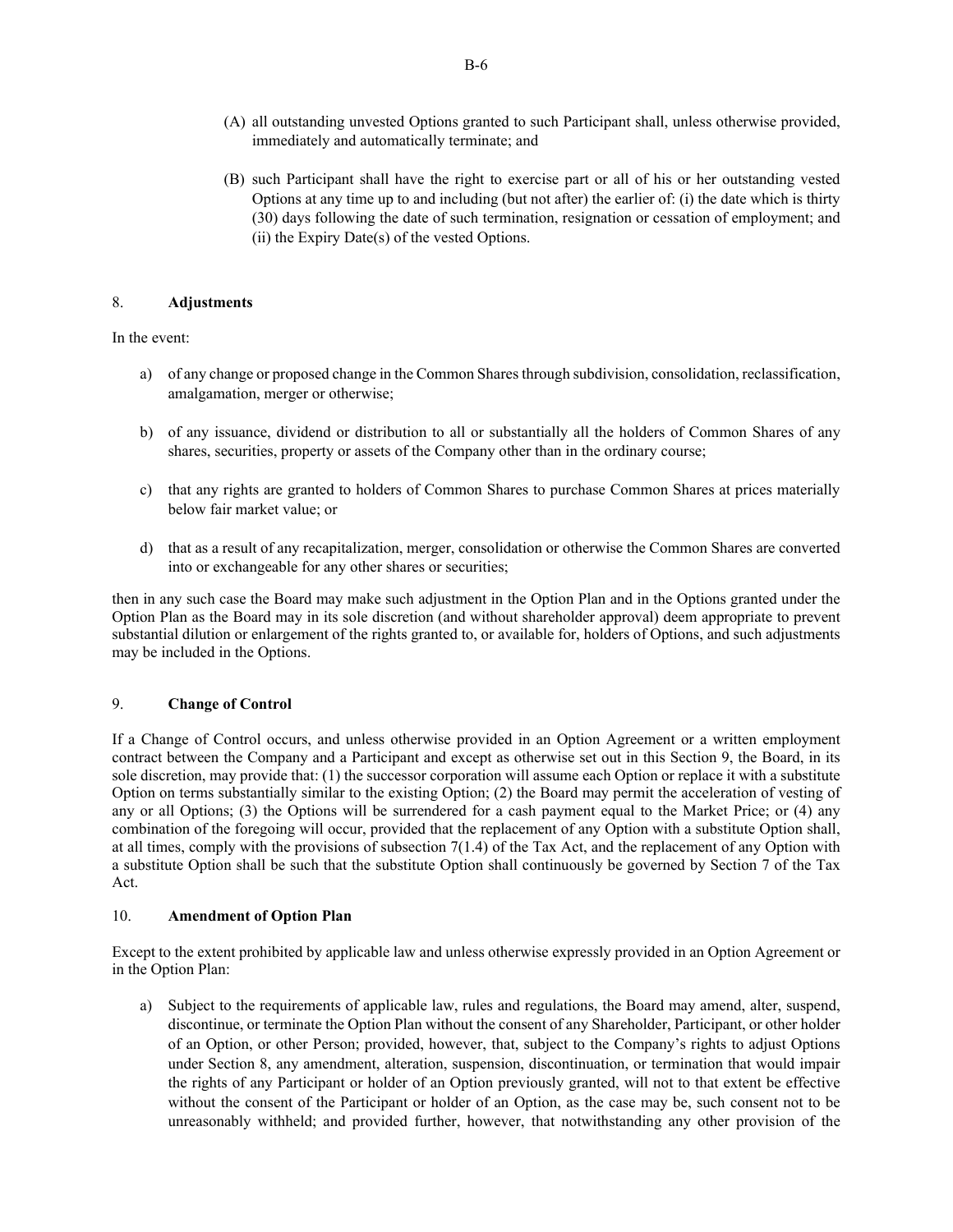Option Plan or any Option Agreement, without the approval of the Shareholders, no amendment, alteration, suspension, discontinuation, or termination will be made that would:

- (i) increase the total number of Common Shares available for Options under the Option Plan, except as provided in Section 4;
- (ii) reduce the Exercise Price or extend the Exercise Period of any Option;
- (iii) have the effect of cancelling any Options and concurrently reissuing such Options on different terms;
- (iv) otherwise cause the Option Plan to cease to comply with any tax or regulatory requirement, including for these purposes any approval or other requirement;
- (v) have the effect of amending this Section  $10(a)$ ;
- (vi) modify or amend the provisions of the Option Plan in any manner which would permit Options, including those previously granted, to be transferable or assignable in a manner otherwise than as provided for by Section 13(c); or
- (vii) change the Participants under the Option Plan which would have the potential of broadening or increasing Insider participation.

Without limitation to the generality of the foregoing, Shareholder approval will not be required for any of the following types of amendments:

- (viii) amendments of a "housekeeping" nature; or
- (ix) a change to the termination provisions of Options which does not entail an extension beyond the original Expiry Date.
- b) The Board may waive any conditions or rights under, amend any terms of, or alter, suspend, discontinue, cancel or terminate, any Option previously granted, prospectively or retroactively; provided, however, that, subject to the Company's rights to adjust Options under Section 8, any amendment, alteration, suspension, discontinuation, cancellation or termination that would impair the rights of any Participant or other holder of any Option previously granted, will not to that extent be effective without the consent of the Participant or other holder of an Option, as the case may be.

#### 11. **Waiver**

No waiver by the Company of any term of this Option Plan or any breach thereof by an Optionee is effective or binding on the Company unless the same is expressed in writing and any waiver so expressed does not limit or affect its rights with respect to any other or future breach.

### 12. **Notices**

The manner of giving notices to the Company or to an Optionee is to be specified in the Option Agreement with such Optionee.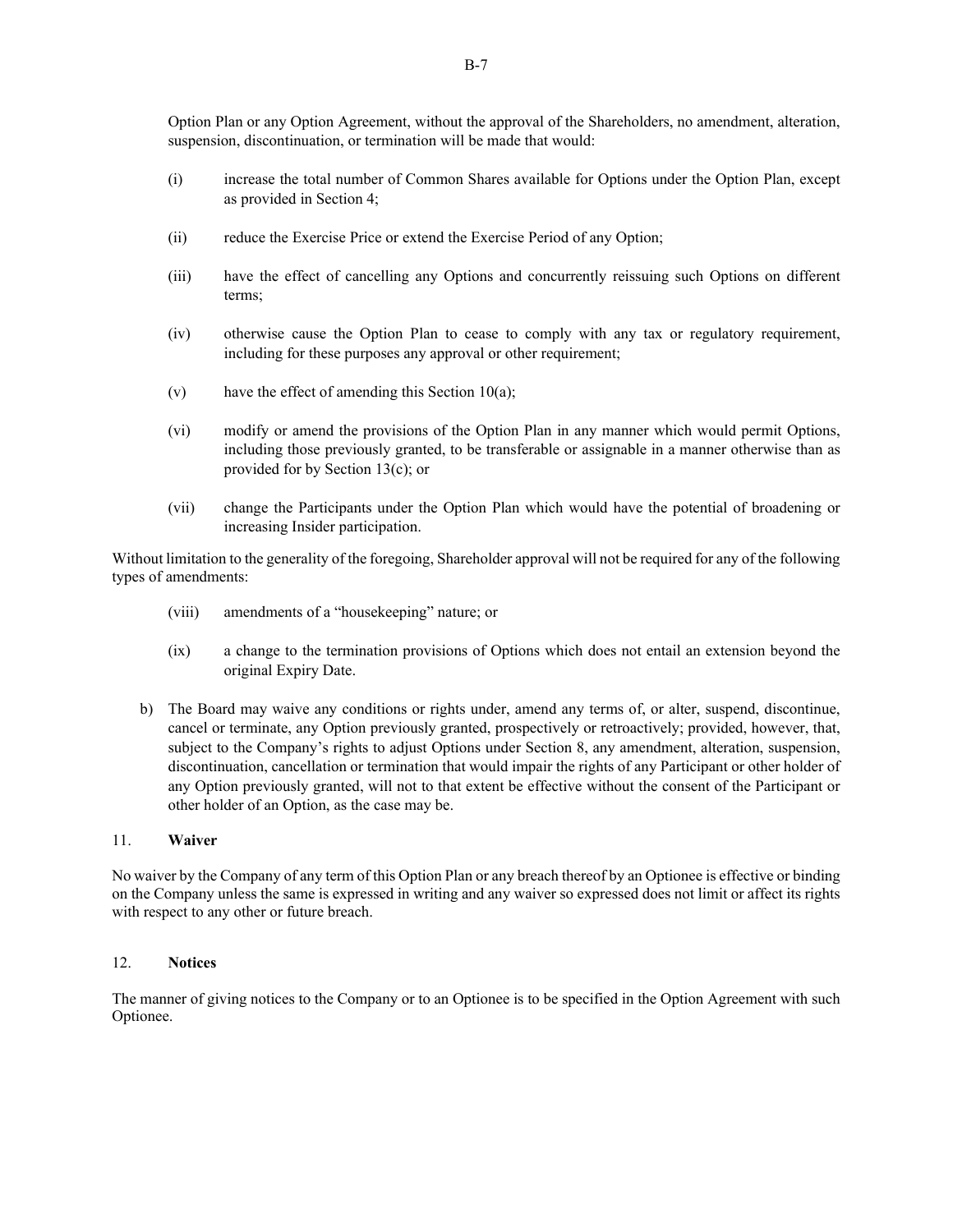# 13. **General**

- a) This Option Plan and each Option granted under this Option Plan are to be governed by and construed in accordance with the laws of the Province of British Columbia and any Option Agreement entered into pursuant to this Option Plan is to be treated in all respects as a British Columbia contract.
- b) Nothing contained herein restricts or limits or is deemed to restrict or limit the rights or powers of the Board in connection with any allotment and issuance of shares in the capital stock of the Company which are not reserved for issuance hereunder.
- c) This Option Plan and any Option Agreement entered into pursuant hereto enure to the benefit of and are binding upon the Company, its successors and assigns. The interest of any Optionee hereunder or under any Option Agreement is not transferable or alienable by the Optionee either by assignment or in any other manner whatsoever and, during his lifetime, is vested only in him, but, subject to the terms hereof and of the Option Agreement, enures to the benefit of and is binding upon the legal personal representatives of the Optionee.
- d) Notwithstanding anything else herein contained, the Board may, in its sole discretion, at any time permit the acceleration of vesting of any or all Options.
- e) All Common Shares issued upon the exercise of any Option are to be issued as fully paid and nonassessable Common Shares.
- f) In the event of any conflict between the provisions of this Option Plan and an Option Agreement, the provisions of this Option Plan shall govern.
- g) Under no circumstances shall Options made under the Option Plan be considered Common Shares or other securities of the Company, nor shall they entitle any Participant to exercise voting rights or any other rights attaching to the ownership of Common Shares or other securities of the Company, including, without limitation, voting rights, entitlement to receive dividends or other distributions or rights on liquidation, nor shall any Participant be considered the owner of Common Shares by virtue of any Option.
- h) Taxes and other withholdings:
	- (i) Neither the Company nor any subsidiary is liable for any tax or other liabilities or consequences imposed on any Participant as a result of the granting or crediting, holding, exercise, surrender or redemption of any Options under this Option Plan, whether or not such costs are the primary responsibility of the Company or subsidiary. It is the responsibility of the Participant to complete and file any tax returns which may be required under any applicable tax laws within the period prescribed by such laws; and
	- (ii) The Company or any subsidiary is authorized to deduct or withhold from any Option granted, from any payment due or transfer made under any Option or under the Option Plan or from any compensation or other amount owing to a Participant such amount as may be necessary so as to ensure the Company and any subsidiary will be able to comply with the applicable provisions of any federal, provincial, state or local law relating to the withholding of tax or other required deductions (the "Applicable Withholding Taxes"), and to take any other action as may be necessary in the opinion of the Company or subsidiary, acting reasonably, to satisfy all obligations for the payment of those Applicable Withholding Taxes, including, for greater certainty, requiring a Participant, as a condition to the exercise or redemption of an Option, to pay or reimburse the Company or Subsidiary, as applicable, for any Applicable Withholding Taxes. The Company or subsidiary may sell any Common Shares withheld, in such manner and on such terms as it deems appropriate, and shall apply the proceeds of such sale to the payment of Applicable Withholding